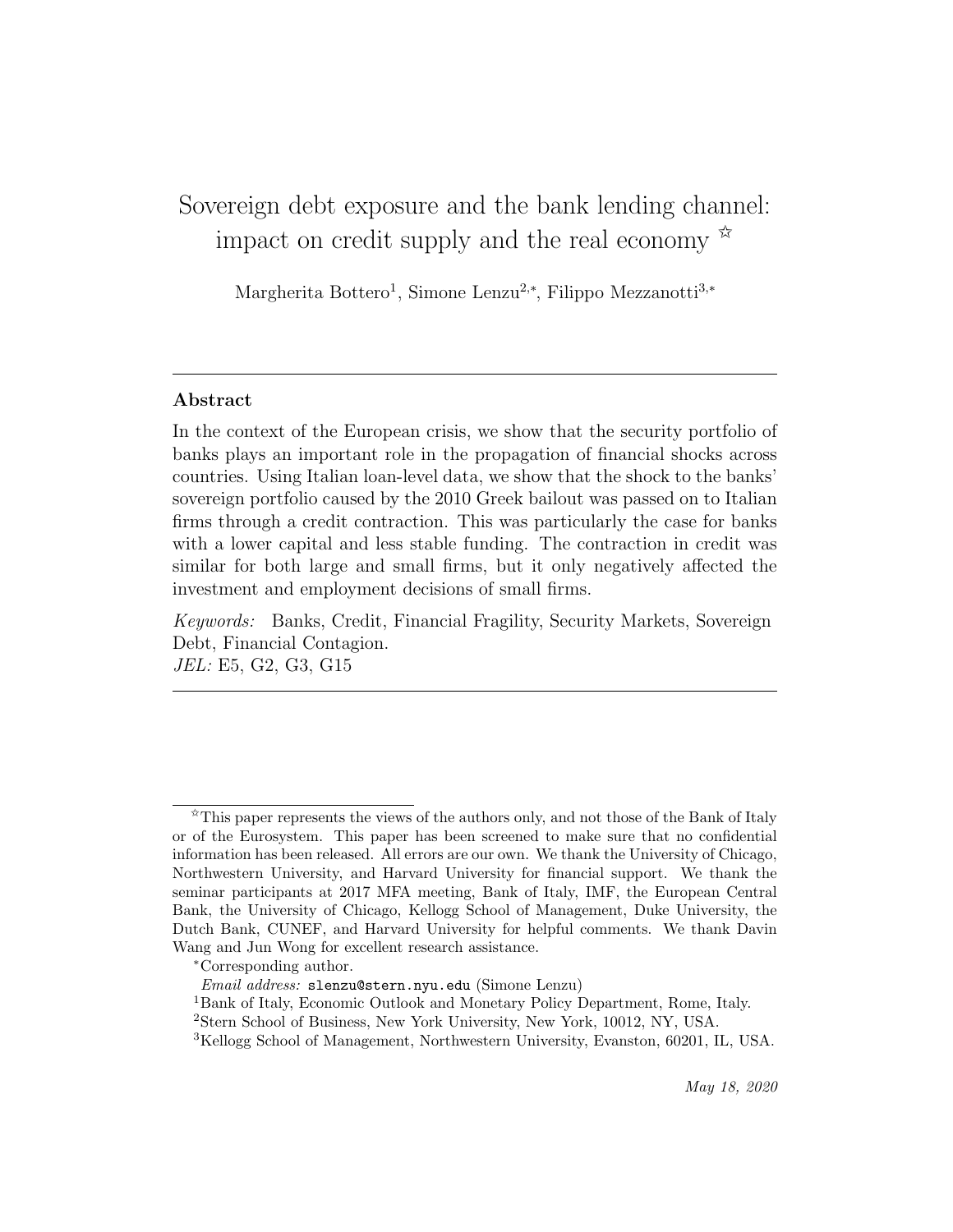# Sovereign debt exposure and the bank lending channel: impact on credit supply and the real economy  $\mathbb{R}^2$

Margherita Bottero<sup>1</sup>, Simone Lenzu<sup>2,∗</sup>, Filippo Mezzanotti<sup>3,</sup>\*

# 1. Introduction

Financial intermediaries play a fundamental role in enhancing economic growth, lending to firms and households and reallocating capital to the highest-value use (Schumpeter, 1934; King and Levine, 1993). But loans are not the only assets held by banks. A large fraction of their portfolio is composed of securities, real properties, and equity holdings. While there are complementarities among these different investments, swings in the market price and riskiness of these assets may lead to adjustments in banks' credit supply, with potential adverse effects on the real economy.

This paper studies the role played by banks' security portfolio on the propagation of international macro-financial shocks to the real economy. We specifically focus on the role played by the bank's sovereign bonds - one of the most important security class held by financial intermediaries - during a period characterized by tensions in international sovereign markets. In particular, we analyze the credit market dynamics and firms' real economic

<sup>✩</sup>This paper represents the views of the authors only, and not those of the Bank of Italy or of the Eurosystem. This paper has been screened to make sure that no confidential information has been released. All errors are our own. We thank the University of Chicago, Northwestern University, and Harvard University for financial support. We thank the seminar participants at 2017 MFA meeting, Bank of Italy, IMF, the European Central Bank, the University of Chicago, Kellogg School of Management, Duke University, the Dutch Bank, CUNEF, and Harvard University for helpful comments. We thank Davin Wang and Jun Wong for excellent research assistance.

<sup>∗</sup>Corresponding author.

Email address: slenzu@stern.nyu.edu (Simone Lenzu)

<sup>1</sup>Bank of Italy, Economic Outlook and Monetary Policy Department, Rome, Italy.

<sup>2</sup>Stern School of Business, New York University, New York, 10012, NY, USA.

<sup>3</sup>Kellogg School of Management, Northwestern University, Evanston, 60201, IL, USA.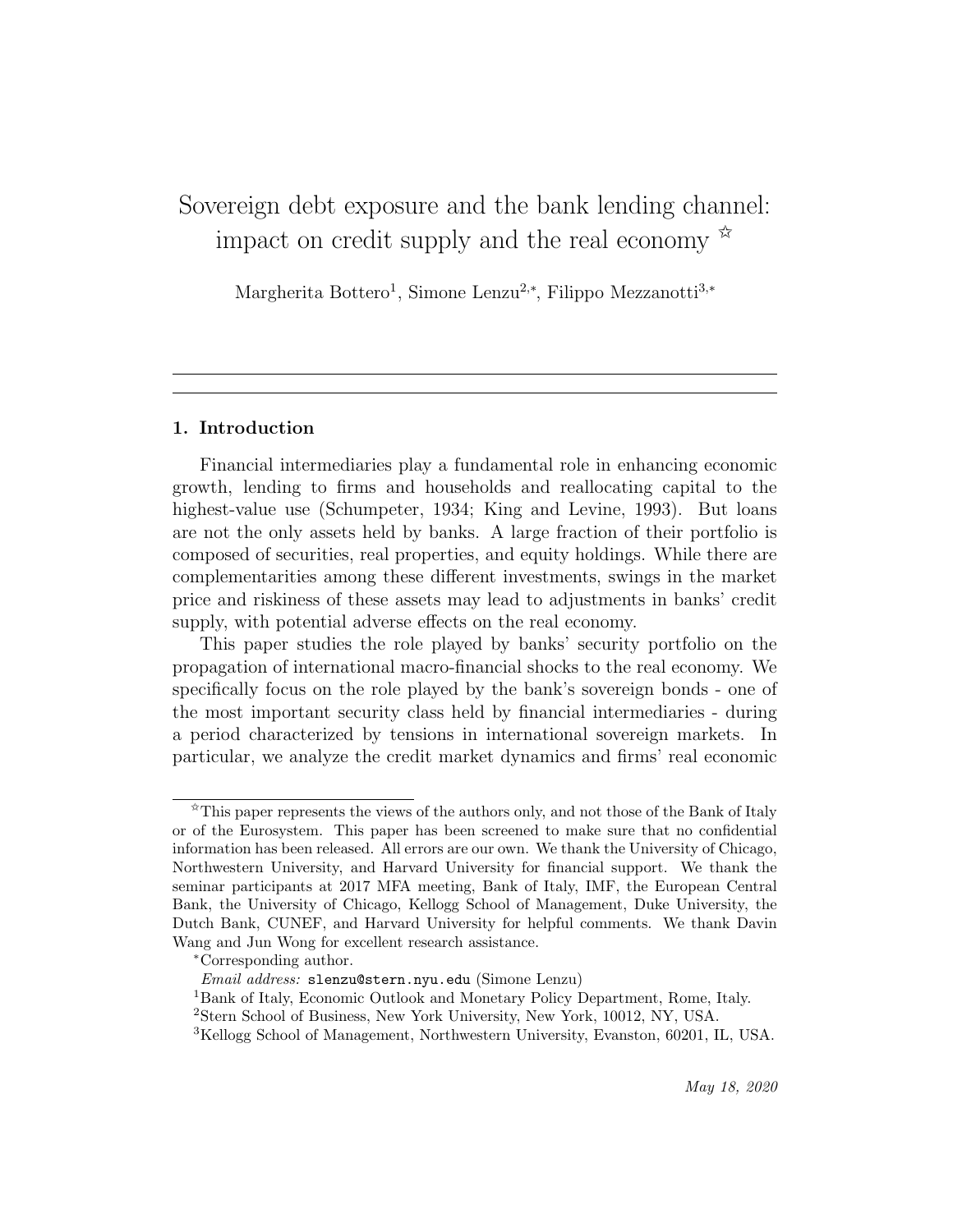activity in Italy around the 2010 Greek bailout event. The bailout directly concerned Greece and its investors, but it also sparked a widespread turmoil in global financial markets, including the Italian sovereign bond market. We show that Italian financial intermediaries with large exposures to government securities tightened their credit supply after the burst of the Greek sovereign crisis when compared to less exposed banks, and that the credit contraction negatively affected the investment and employment choices of the Italian SME corporate sector.

The Greek bailout is an ideal setting to study the role played by banks' security portfolios on the transmission of international shocks. First, we can examine the effects of financial contagion by focusing on one specific shock originating outside of the national borders that was not caused by a contemporaneous deterioration in economic fundamentals or political risk. As we discuss in the paper, the Greek events radically and unexpectedly changed the risk perception of government bonds issued by individual countries in Europe, including Italy. In fact, the sequence of events that culminated into Greece's bailout request was a "wake-up call" for investors, inducing an increase in the volatility of government bond yields in peripheral European countries and a widening of their spreads vis-a-vis the German Bund (Lane 2012; Giordano et al., 2013).<sup>4</sup> Second, the richness of our data allows us to assess the impact of the tensions in financial markets on credit supply, and then on real outcomes. Using administrative data, we analyze over 500,000 firm-bank credit relationships comparing the change in credit supply around the Greek bailout across banks differentially exposed to government bonds. Our data includes all Italian financial intermediaries and a large, representative sample of non-financial corporations operating in the time window around the first Greek bailout in April 2010.

To capture the exposure of financial institutions to the sovereign shock, we construct a bank-level proxy that exploits the cross-sectional heterogeneity in banks' holdings of Italian sovereigns measured before the Greek bailout (2010:Q1). The focus on pre-bailout holdings allows us to tackle concerns related to banks' endogenous portfolio adjustments that took place in response to the sovereign crisis itself and the unconventional measures adopted

<sup>4</sup> Italian banks were affected by the Greek bailout through the propagation of financial tensions to the Italian bond market. In fact, while sovereign securities represent a large fraction of banks' assets, the direct exposure of Italian banks to Greek bonds was minimal.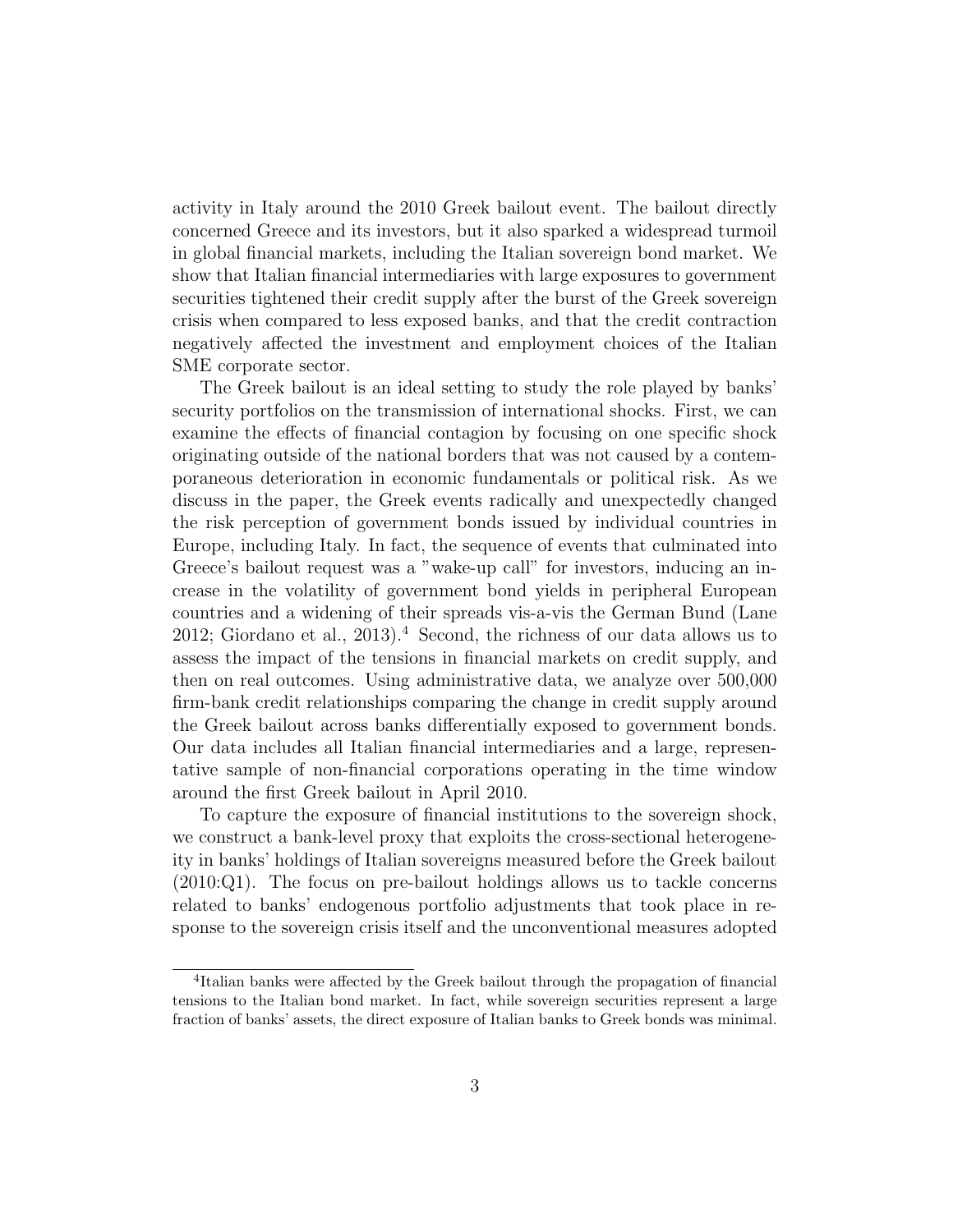by the ECB to counteract the dysfunctions in sovereign markets (Broner et al. 2014; Acharya and Steffen 2015). Furthermore, taking advantage of the widespread presence of firms with multiple relationships with different financial institutions, we run within-firm difference-in-difference regressions that compare changes in credit supply to the same borrower from lenders with different exposure to Italian government debt around the Greek bailout  $(2009:Q2-2011:Q1).$ <sup>5</sup> This research design allows us to disentangle the effect of changes in credit supply from simultaneous changes in firms' credit demand and creditworthiness (Gan 2007a,b; Khwaja and Mian 2008; Amiti and Weinstein 2016).

We begin by documenting that the turmoil in the sovereign bond market had a negative, causal effect on bank lending due to banks' direct exposure of their security portfolio to the financial shock. When we compare lending to the same firm by two banks that are one standard deviation apart in terms of sovereign exposure, we find that the more exposed financial intermediary reduced its credit supply by 10% more relative to the less exposed. Not only did the more exposed banks cut lending more intensively, they were also more likely to break ongoing credit relationships or cut credit limits on lines of credit. The paper presents a number of robustness tests to support the causal interpretation of these results.

Investigating the channels of transmission of the financial shock to bank lending activity, we find that the tightening in credit supply is larger for poorly capitalized banks and intermediaries relying more heavily on interbank debt as a source of funding. This suggests that the sovereign shock affected lending because it unexpectedly increased the riskiness of bank assets, forcing financial intermediaries to adjust their behavior. Sovereign securities, considered to be almost riskless before the Greek bailout, started carrying a nontrivial amount of credit risk after spring 2010. As a result, banks concerned with the need to increase their capitalization or to raise funding preemptively tightened credit supply in order to adjust the riskiness of their assets (Peek and Rosengren 1997; 2000). Furthermore, the turmoil in the government bond market also impaired banks' operations by reducing the collateral value of sovereigns (Abbassi et al., 2014), which are used extensively to back up collateralized interbank lending transactions. As in

<sup>&</sup>lt;sup>5</sup>In our sample, firms with multiple lending relationships represent the majority, about 2/3 of the sample.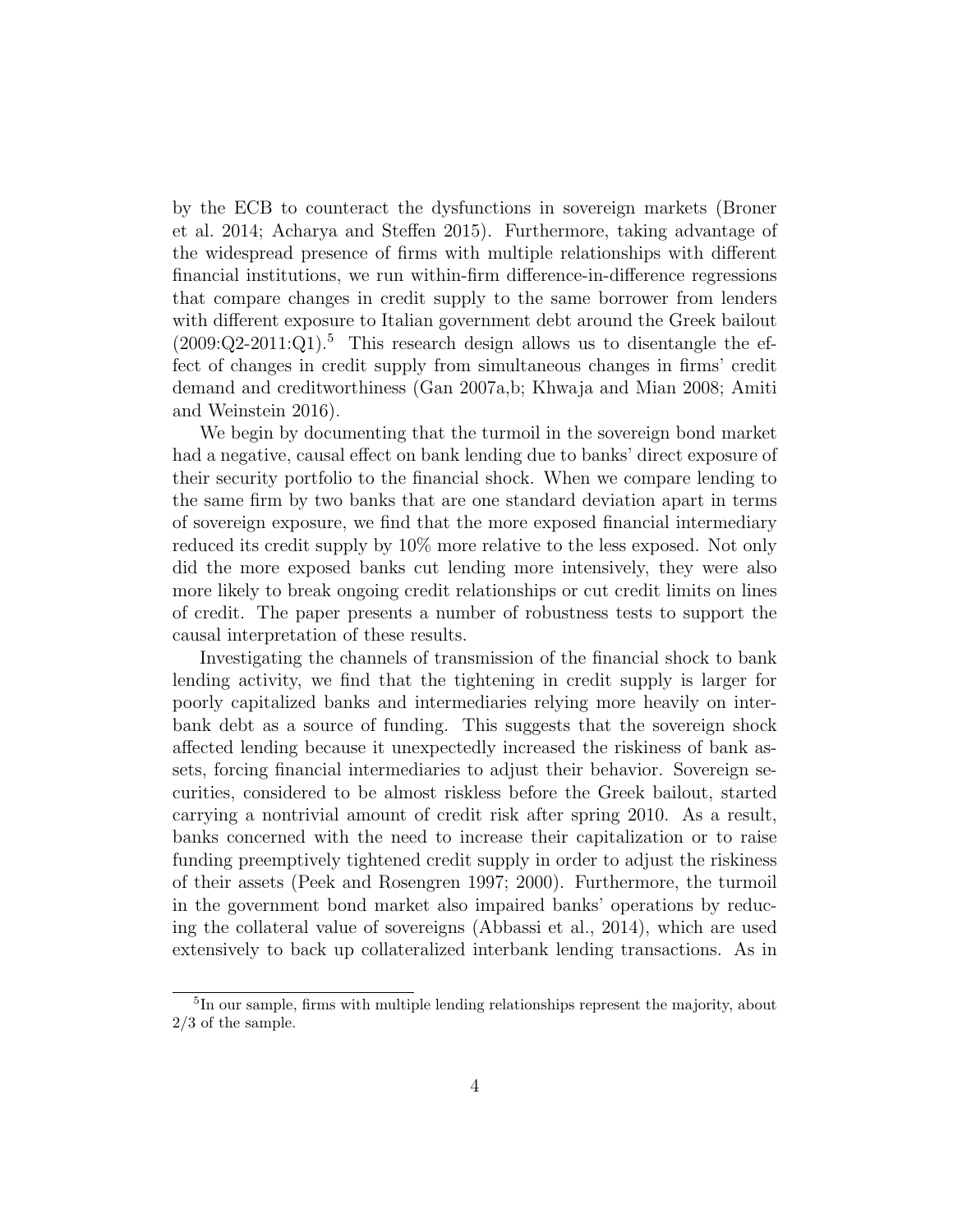the case of the recent financial crisis (Ivashina and Scharfstein 2010; Cingano et al. 2016), intermediaries' exposure to wholesale markets appears to be a catalyst for the transmission of the shock.

The contraction of credit supply by banks more exposed to sovereign securities led to an overall reduction of firms' access to bank financing. In fact, lenders' exposure at the onset of the sovereign crisis is highly predictive of the change in a firm's total bank credit spanning the burst of the sovereign crisis. A one standard deviation increase in lenders' average holdings of Italian sovereign securities before the sovereign shock corresponds to a reduction of 5% in the firm's total bank borrowing, compared to its pre-crisis amount. This suggests that because of credit-market imperfections, firms were unable to compensate for the reduction in credit from more exposed lenders by expanding their borrowing from less exposed financial intermediaries. Conducting a simple counterfactual exercise, our estimates suggest that the lending channel caused by banks' direct exposure to securities affected by the sovereign shock (i.e. the security channel) can account for a drop of almost 2% in aggregate lending during our period of analysis. Furthermore, we show that while credit declined for both large and small companies, the overall effect on smaller enterprises was substantially larger.

Finally, we document the transmission of the financial shock to the real economy. We find that the Greek bailout - through its effect on banks' lending - negatively affected firms' investment and employment policies. This effect is fully driven by small companies, which cut investments and payroll costs more than other equally exposed large firms. In particular, we estimate that one euro cut in funding to small firms decreased investments by 38 cent and payroll payments by 37 cent. At the same time, we find essentially no effect for larger firms. Importantly, we note that this result is not driven by a differentially credit tightening across large and small firms, but rather by relative inability of smaller businesses to smooth a similar credit shock across different lenders.<sup>6</sup>

This work provides new evidence of the real economic costs of a banking system encumbered with government debt.<sup>7</sup> Other studies explored the ef-

<sup>6</sup>This result is consistent with smaller companies being more affected by information frictions (Stiglitz and Weiss 1981, 1992) and therefore having more difficulty with establishing or reinforcing credit relationships (Petersen and Rajan 1994), especially during bad times.

<sup>7</sup>Some of these papers try to explain the increase in sovereign holdings on banks'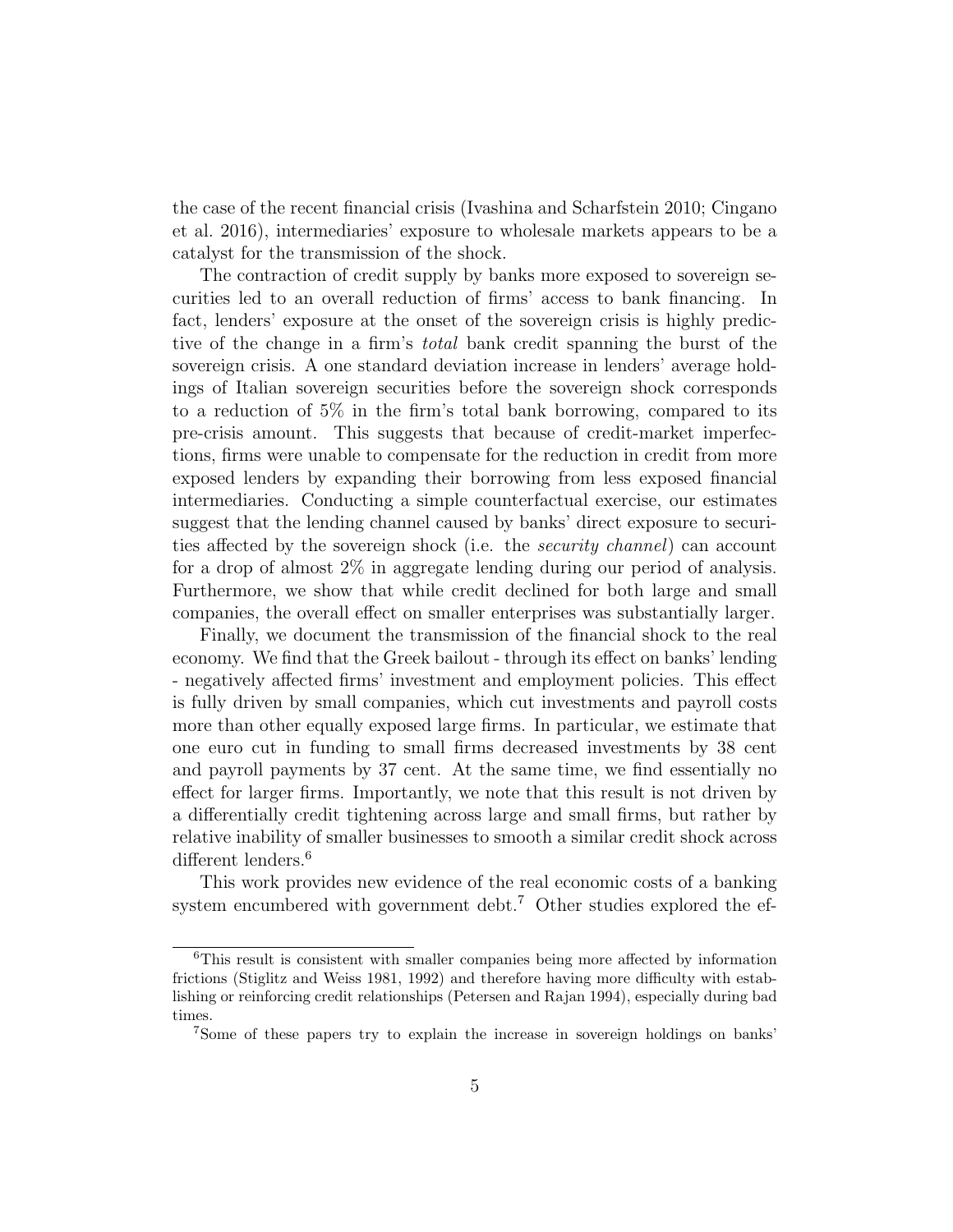fects of the recent European sovereign crisis using data on large banks and large firms active in the syndicated loan market (Popov and Van Horen 2013; De Marco 2017; Acharya et al. 2018).<sup>8</sup> The granularity of our data allows us to improve upon the existing literature in terms of both internal and external validity. First, our estimation window is centered around the first event that triggered the European sovereign crisis, allowing us to examine the effect of an increase in sovereign risk in a period when a contemporaneous deterioration in local economic fundamentals, political risk, or banks' strategic adjustments are unlikely to be important confounding factors. Moreover, by combining loan-level data from the Italian Credit Register with bank-specific measures of sovereign exposure, we can effectively isolate the effects of the sovereign shock on banks' credit supply from the effects imputable to a reduction in credit demand (Bocola, 2016) or a change in country-specific risk (Bofondi et al. 2017). Second, the representativeness of our sample allows us to study the heterogeneous effects of the credit tightening across firms of different sizes, which is an advantage relative to previous studies focusing only on large firms (Acharya et al. 2018). As our results highlight, investment and employment elasticities to changes in credit supply estimated for small firms differ substantially from the ones estimated for large corporations. Small firms pay a disproportionately larger price in the event of a credit crunch, even when they are not a direct target of credit cuts.<sup>9</sup>

This paper also relates to the literature studying the role of banks in the international transmission of financial shocks. Previous research has focused

balance sheets (Angelini et al. 2014; Battistini et al. 2013; Acharya and Steffen 2015), while others examine the potential crowding out of private credit by government debt (Ahtik and Albertazzi 2014; Becker and Ivashina 2014b; Peydró et al. 2017). Gennaioli et al. (2014b) and Correa et al. (2014) analyze more generally the role of sovereign bonds on banks' balance sheets. Hanson et al. (2011) offers a broader discussion on sovereigns and financial stability.

<sup>8</sup>Another related paper is Baskaya and Kalemli-Ozcan (2016) - which takes advantage of an increase in sovereign risk caused by an earthquake in Turkey to estimate the impact on bank lending of a reduction in sovereigns value - provide complementary evidence to this question. Relative to that paper, our paper extends the analysis by examining the real effects caused by the credit contraction.

<sup>&</sup>lt;sup>9</sup>This finding is consistent with the ones in the seminal work of Gertler and Gilchrist (1994) and with Chodorow-Reich (2014). In the context of the sovereign crisis, Balduzzi et al. (2018) shows that the real activity of small companies is disproportionally affected by a deterioration of banks' financial health using a survey of 5,000 Italian firms between 2007 and 2013.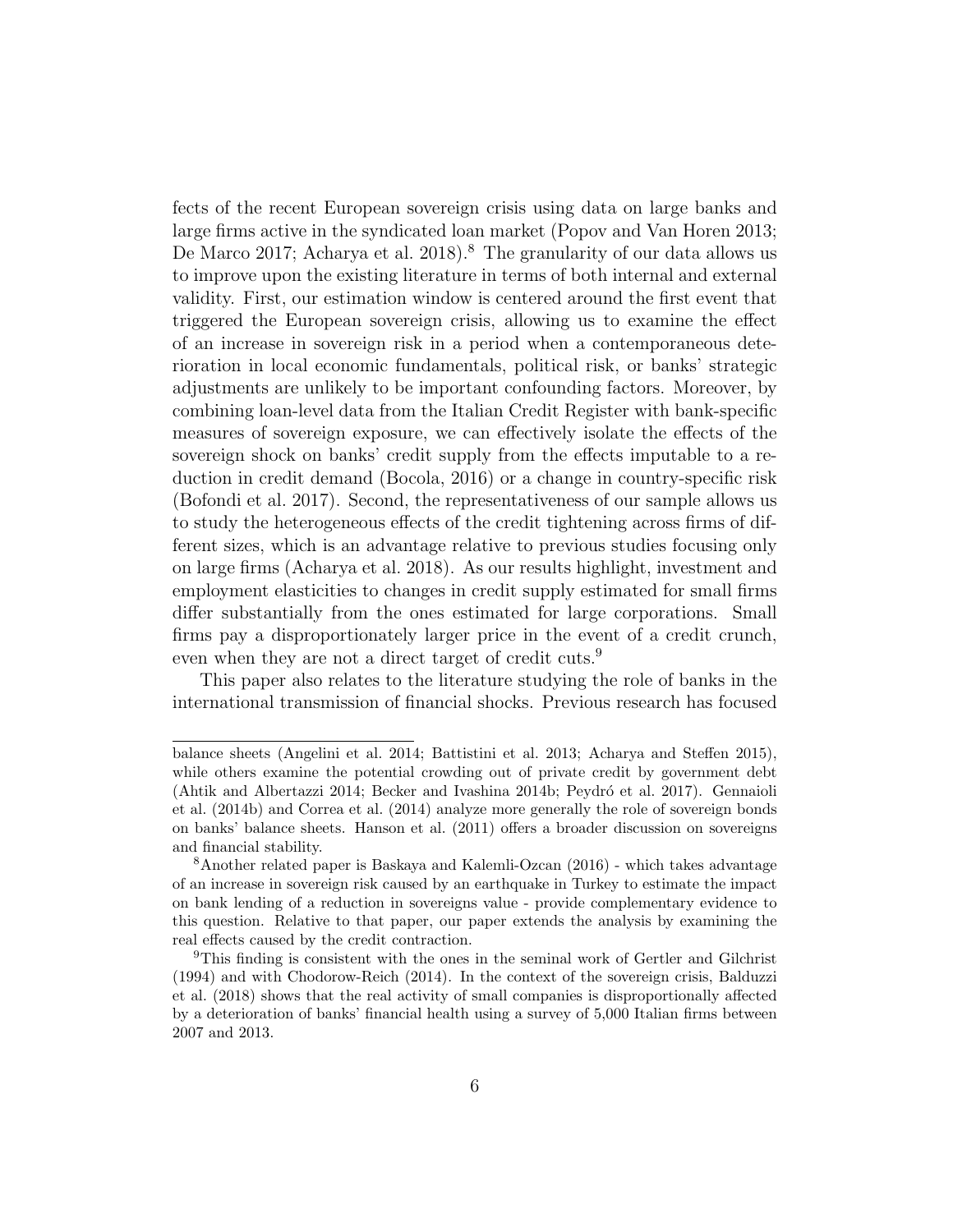on the relevance of international funding for domestic banks (Schnabl, 2012; Baskaya et al., 2017; Giovanni et al., 2017; Schnabl, 2012) or analyzed the importance of global financial intermediaries (Cetorelli and Goldberg, 2011; Kalemli-Ozcan et al., 2013; Peek and Rosengren, 2000). Complementing these studies, our results highlight the key role of financial intermediaries' security portfolio as a significant risk factor, exposing the real economy to shocks originating outside of national borders. While our focus is on sovereign bonds, the scope of our findings is much broader, since the security channel can be triggered by any marketable security held by banks.<sup>10</sup>

The remainder of the paper is organized as follows. In Section 2, we provide some institutional background on the European sovereign debt crisis and describe the data used in the paper. In Section 3, we introduce and discuss our identification strategy, provide evidence on the presence of the bank lending channel, and document its heterogeneous effects across firms and banks. In Section 4, we show that the sovereign shock impaired firms' access to bank credit, consequently affecting their investments and employment decisions. Section 5 concludes.

### 2. Institutional background and data

#### 2.1. The onset of the European sovereign crisis

The central event in our study is the bailout request advanced by Greece in April 2010, which represents a unique breaking point in sovereign markets and triggered the series of events that led to the European sovereign crisis  $(Lane, 2012).$ <sup>11</sup> Following a series of upward deficit revisions, the Greek government requested an EU/IMF bailout package to cover its financial needs for the remainder of the year on April  $23\ 2010$ .<sup>12</sup> The Greek crisis was inter-

 $10$ In Italy, around one-third of the security portfolio is represented by securities that are not issued by sovereign entities. In the online Appendix OA.1 we show that non-sovereign securities represent an even larger fraction of banks' overall security portfolios in other developed countries. In general, relative to sovereign securities, non-sovereign securities tend to be less liquid. Therefore, the same economic mechanism at play with sovereigns should still be relevant for non-sovereign assets.

<sup>&</sup>lt;sup>11</sup>Online Appendix OA.1 offers a more detailed discussion of the events that led to the burst of the European sovereign crisis.

 $12A$  few days after the bailout request, on April 27, Standard & Poor's downgraded Greece's sovereign debt rating to BB+ (junk bond). This downgrade was preceded by another downgrade of Greece by Fitch in December 2009, which brought Greek sovereign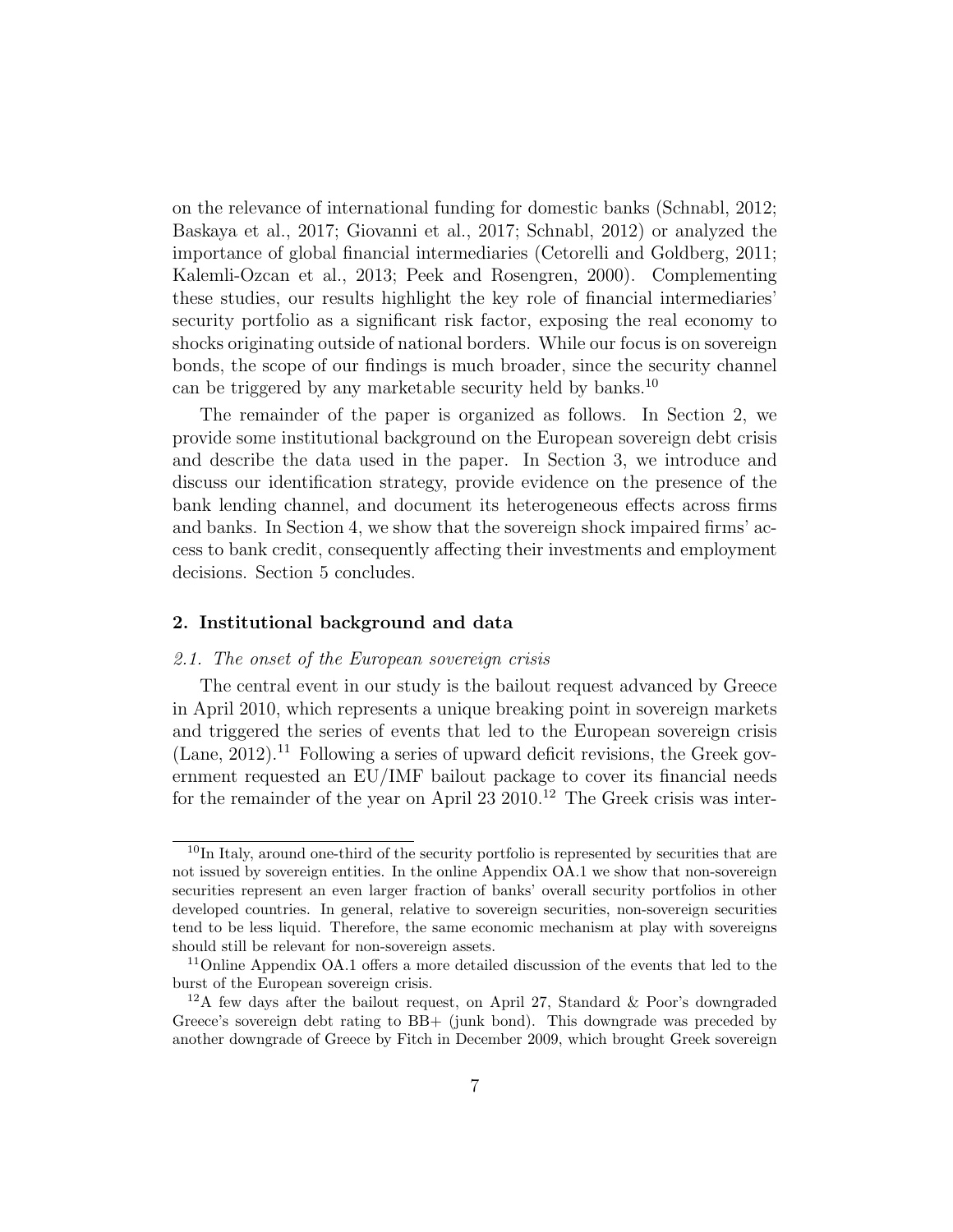preted as a wake-up call by investors (Giordano et al. 2013), which increased the sensitivity of sovereign assets to country-specific macroeconomic fundamentals and prompted a general reassessment of country-specific default risk across the euro area.<sup>13</sup> Shortly after the events in Greece, investors began to be concerned with the solvency and liquidity of the public debt issued by other European countries, starting with Ireland and Portugal and spreading soon thereafter to Spain and Italy (Angelini et al. 2014). The general public became aware of the risk of an imminent sovereign debt crisis, as shown by the sharp increase in Google searches of the key world "Euro crisis" (Figure 1, panel a, dotted line). In Italy, the spread between the BTP and the German Bund (henceforth BTP-Bund spread) increased from 85 bps at the end of the first quarter of 2010 to almost 160 bps in the third quarter of the same year (Figure 1, panel a, solid line), and it continued to rise afterwards. To put the economic magnitude of this change in perspective, this jump corresponds to an increase of almost two standard deviations in the spread measured between 2005 and 2009.<sup>14</sup>

The sudden change in the risk profile of government securities had a direct negative effect on the balance sheet of banks holding these assets. Soon after the Greek bailout, the CDS on bonds issued by Italian banks doubled (Figure 1, panel b), and Italian intermediaries started paying a higher cost for getting funding in the interbank market transactions (Abbassi et al. 2014).<sup>15</sup> As we discuss later in the paper, this shock affected banks because it decreased the market value and liquidity of these government bonds and reduced the ability

bonds ratings below A- for the first time in the decade.

<sup>13</sup>Giordano et al. (2013) offers evidence consistent with the "wake-up call contagion" but finds no evidence of other forms of contagion such as "pure contagion"and "shift contagion". See Pericoli and Sbracia (2003) for a review and Benzoni et al. (2014) for a theoretical model on how unexpected events - such as the Greek bailout - may trigger a widespread increase in uncertainty that has negative repercussions for other countries.

<sup>14</sup>In the online Appendix OA.1, we discuss additional evidence based on the correlation of the Bund spread across countries that is consistent with the wake-up call hypothesis. Other papers also look at the Greek bailout as the event that unexpectedly destabilized sovereign bond markets (see e.g. Acharya and Steffen 2015; Augustin et al. 2014; Abbassi et al. 2014).

<sup>&</sup>lt;sup>15</sup>The average CDS spread of bonds issued by the top-five Italian banks rose by 78 percent in the quarters after the Greek bailout, which corresponds to about 2.3 times of the historical standard deviation of this measure. Albertazzi et al. (2014) confirm this result looking at a wider set of Italian financial institutions.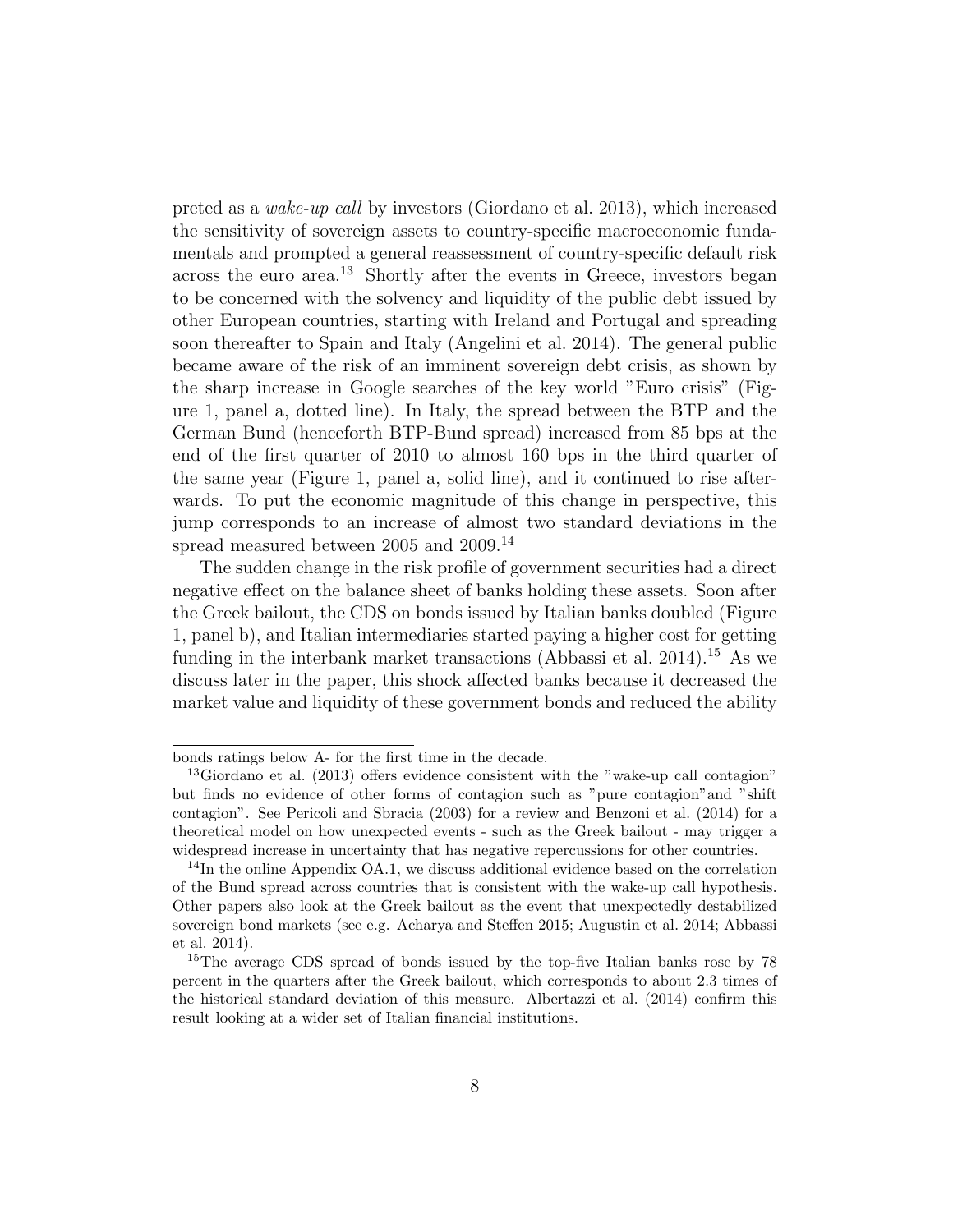

Figure 1: The burst of the sovereign crisis. Panel a shows, on the left-hand axis (solid line), the dynamics of the spread between the yield of 10-year Italian zero-coupon bonds and that of 10-year zero-coupon bonds issued by Germany. Data from ECB. The right-hand axis (dashed line) displays the frequency of Google searches of key words "Euro Crisis" using Google Trends. The y-axis reports the Google searches in every week between the beginning of 2008:Q1 and the end of 2011:Q2 as a fraction of the total Google searches of the key words over the same period. Panel b reports the time series of the average of the CDS spreads on unsecured senior debt of the top 5 Italian banks. Data are taken from Markit database and include only the CDS issued in Euro.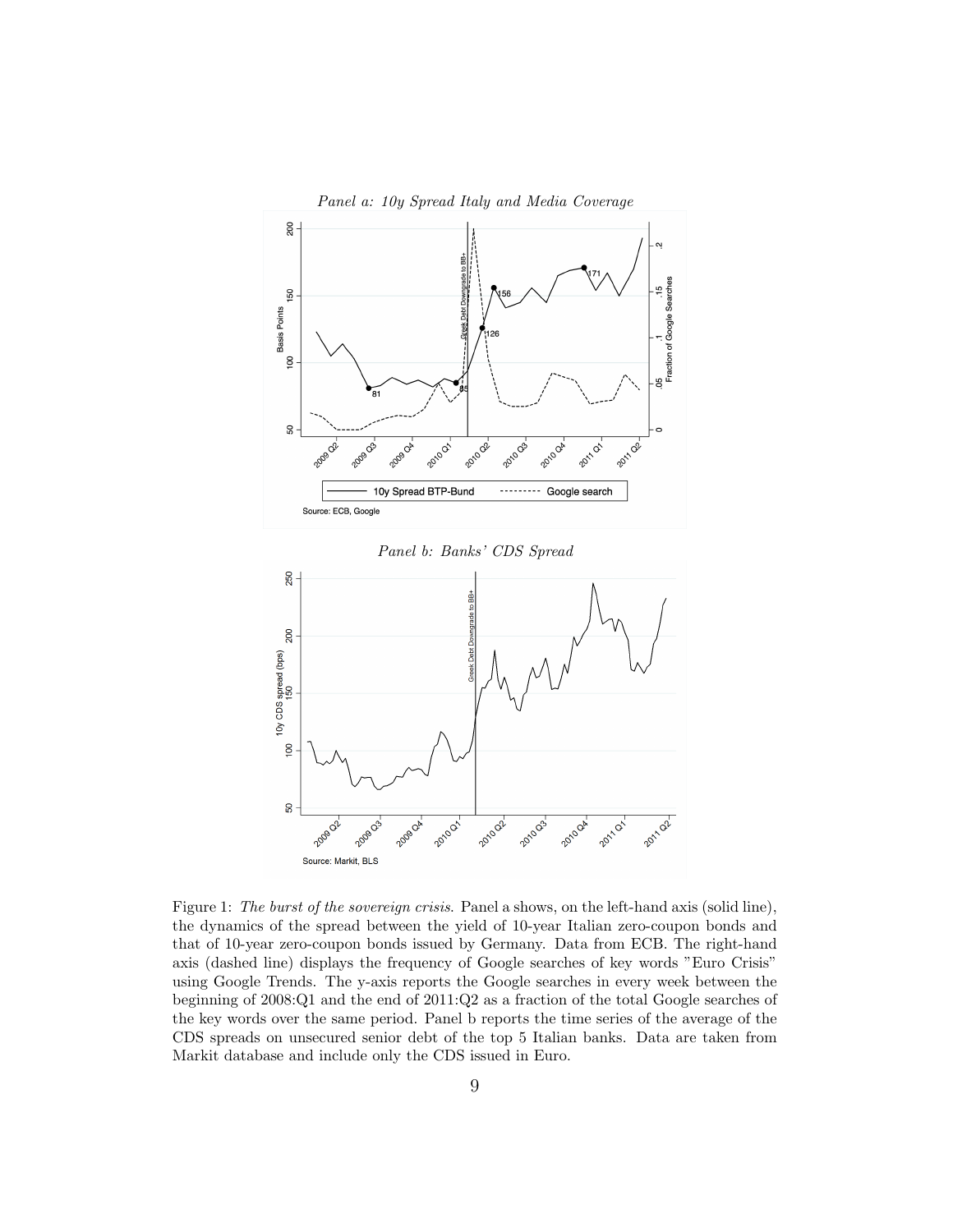of financial intermediaries to use these securities as collateral in the wholesale funding market (Angelini et al. 2014). Consistent with this idea, survey data shows market participants stated that the fear originating from sovereign markets was the biggest threat to bank share prices and ranked banks in countries most affected by the sovereign shock – Italy, Greece, and Portugal – among the financial institutions with the worst expected performance (Figure OA.2, online Appendix).

# 2.2. Data

The building block for our database is the Italian corporate Credit Register, which contains detailed information on the credit relationships entertained by intermediaries operating in Italy. We match the Credit Register data with the Italian Census of corporations to obtain the balance sheet, income statement, industry, and headquarter location of borrowing firms.<sup>16</sup> The Bank of Italy supervisory records provide us with quarterly accounting information on balance sheets, income statements, and with a detailed picture on sovereign-bond holdings of each bank operating in Italy.

We restrict most of our analysis to a two-year window around the Greek bailout. This window is split into a pre-crisis period (from 2009:Q2 to  $2010:Q1$ ) and a post-crisis period (from  $2010:Q2$  to  $2011:Q1$ ). After applying standard filters and consolidating bank balance-sheet items, our final data set includes 527 different bank holding companies, over 185 thousand nonfinancial firms, and 534 thousand unique firm-bank credit relationships, for a total of more than 4.5 million observations between 2009:Q2 and 2011:Q1. Of this sample, 141 thousand firms established multiple lending relationships around the shock. Table 1 displays the summary statistics of the variables of interest, focusing on the subsample of firms with multiple lending relationships.<sup>17</sup> In this sample, the average firm is 16 years old at the end of 2009, and it has assets with book value of 6 million euros and around 5.5 million

 $16$ In the Credit Register, we observe relationships in bonis that exceeds the threshold of 30,000 euros. Positions in default need to be reported irrespective of their amount. The Census of corporations is a proprietary database collected by Cerved Group S.p.A. (Cerved). See Appendix A.1 for a discussion about the data-construction process and variables used in this work.

<sup>&</sup>lt;sup>17</sup>Appendix A.2 reports a detailed description of all variables and further details about the distribution of the most important variables. Table A.3 reports summary statistics for the full sample of firms that includes both multiple- and one-lending relationships firms.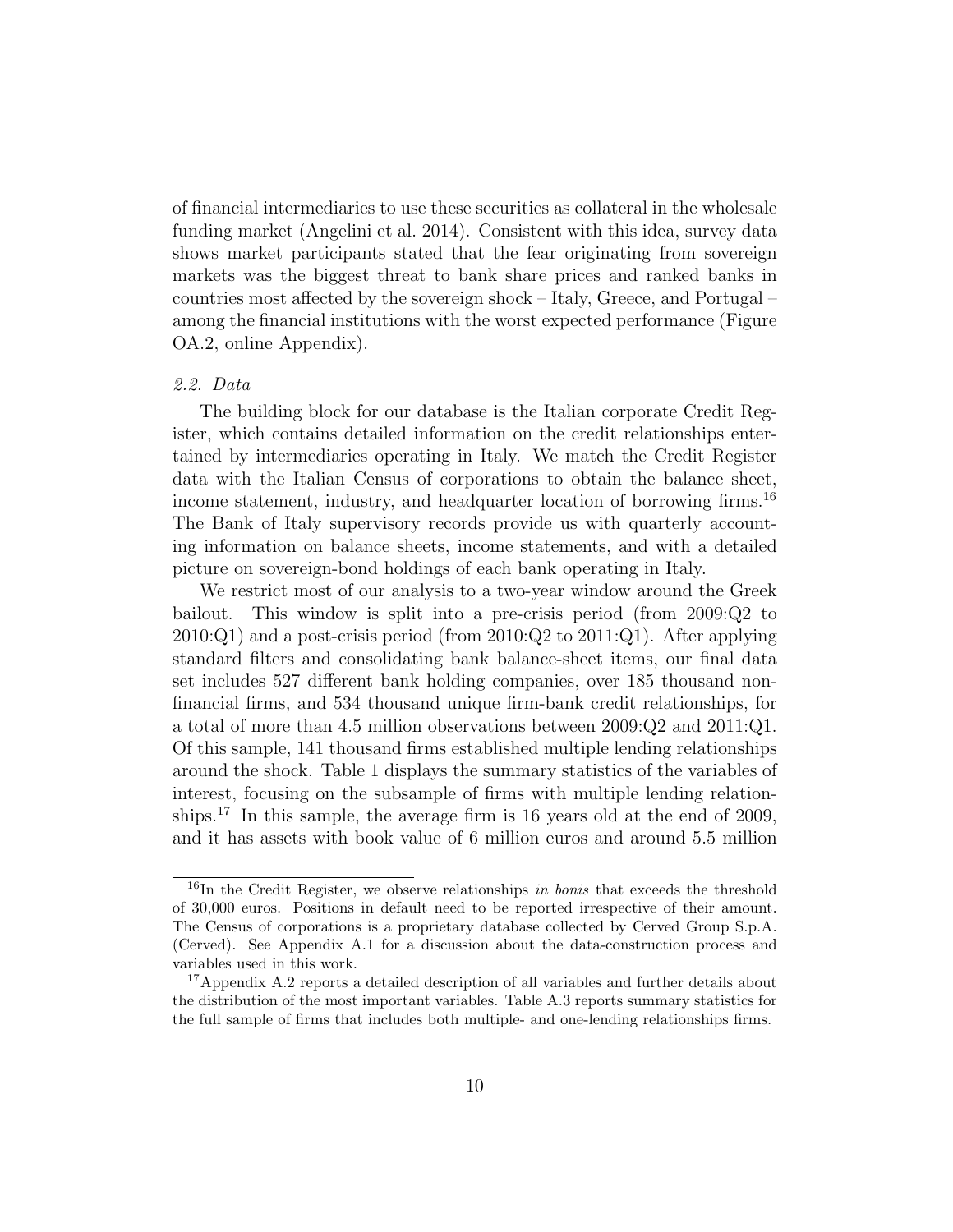|                                          | Obs        | Mean           | Sd             | Pc10           | Pc90           |
|------------------------------------------|------------|----------------|----------------|----------------|----------------|
|                                          |            |                |                |                |                |
| Panel a: Relationship-specific variables |            |                |                |                |                |
| g(Loans)                                 | 478235     | 0.019          | 0.659          | $-0.556$       | 0.667          |
| g(Tot Credit)                            | 478235     | 0.026          | 0.593          | $-0.462$       | 0.657          |
| g(Cred Lines)                            | 478235     | 0.003          | 0.624          | $-0.545$       | 0.605          |
| $1$ (Cut Credit)                         | 478235     | 0.388          | 0.487          | 0.000          | 1.000          |
| $\Delta$ ln(Loans)                       | 478235     | 0.019          | 0.540          | $-0.474$       | 0.627          |
| Length Relationship                      | 478235     | 31.016         | 21.378         | 7.491          | 62.569         |
| Share Relationship                       | 478235     | 10.214         | 5.780          | 2.000          | 17.000         |
| Num Relationship                         | 478235     | 3.721          | 1.528          | 2.000          | 6.000          |
| Panel b: Firm-specific variables         |            |                |                |                |                |
| <b>Total Assets</b>                      | 141372     | 6061.865       | 59452.404      | 405.000        | 9478.000       |
| Revenues                                 | 141372     | 5530.914       | 46158.986      | 382.000        | 8905.000       |
| Wage Bill                                | 141372     | 844.320        | 6071.124       | 54.000         | 1383.000       |
| Age                                      | 141372     | 16             | 12             | 3              | 32             |
| <b>Bank Leverage</b>                     | 141372     | 40.830         | 27.303         | 9.199          | 77.331         |
| Credit Score                             | 141372     | 5.130          | 3.782          | 2.000          | 7.000          |
| gr(Empl)                                 | 141372     | 0.034          | 0.480          | $-0.399$       | 0.453          |
| gr(Inv)                                  | 141372     | $-0.003$       | 0.630          | $-0.615$       | 0.669          |
| Panel c: Bank-specific variables         |            |                |                |                |                |
|                                          |            |                |                |                |                |
| Sovereigns                               | 527        | 0.245          | 0.299          | 0.039          | 0.521          |
| Sovereigns/Assets                        | 527<br>527 | 0.143<br>1.429 | 0.106<br>1.171 | 0.028<br>0.263 | 0.284<br>2.799 |
| Sovereigns/Tier1<br>ROA                  | 527        | 0.000          | 0.002          | $-0.001$       | 0.002          |
| Size                                     | 527        | 5.619          |                | 3.754          | 7.490          |
| Tier1                                    | 527        | 0.166          | 1.622<br>0.095 | 0.086          | 0.267          |
|                                          | 527        | 0.801          | 0.389          | 0.465          | 1.278          |
| Deposits                                 | 527        | 0.008          | 0.006          | 0.003          |                |
| Liquidity<br>Net Interbank Debt          | 527        |                |                |                | $\,0.015\,$    |
| <b>Bad Loans</b>                         | 527        | $-0.084$       | 0.149          | $-0.213$       | 0.019          |
| <b>BCC</b>                               | 527        | 0.039<br>0.776 | 0.033<br>0.417 | 0.007<br>0.000 | 0.075<br>1.000 |
|                                          |            |                |                |                |                |
| Tot Sovereigns                           | 527<br>527 | 0.248<br>0.246 | 0.301<br>0.299 | 0.040          | 0.521          |
| Sovereigns PIIGS                         |            |                |                | 0.039          | 0.521          |
| Sovereigns PIGS                          | 527        | 0.001          | 0.006          | 0.000          | 0.000          |
| Sovereigns DE                            | 527        | 0.001          | 0.006          | 0.000          | 0.000          |

Table 1: Summary Statistics. This table reports the summary statistics of the relationshipspecific (panel a), firm-specific (panel b), and bank-specific variables (panel c) used in our analysis. It refers to the subsample of firms that established multiple lending relationships in the one-year window centered around the Greek bailout. See Section 2 and Appendix A.2 for a detailed description of the variables.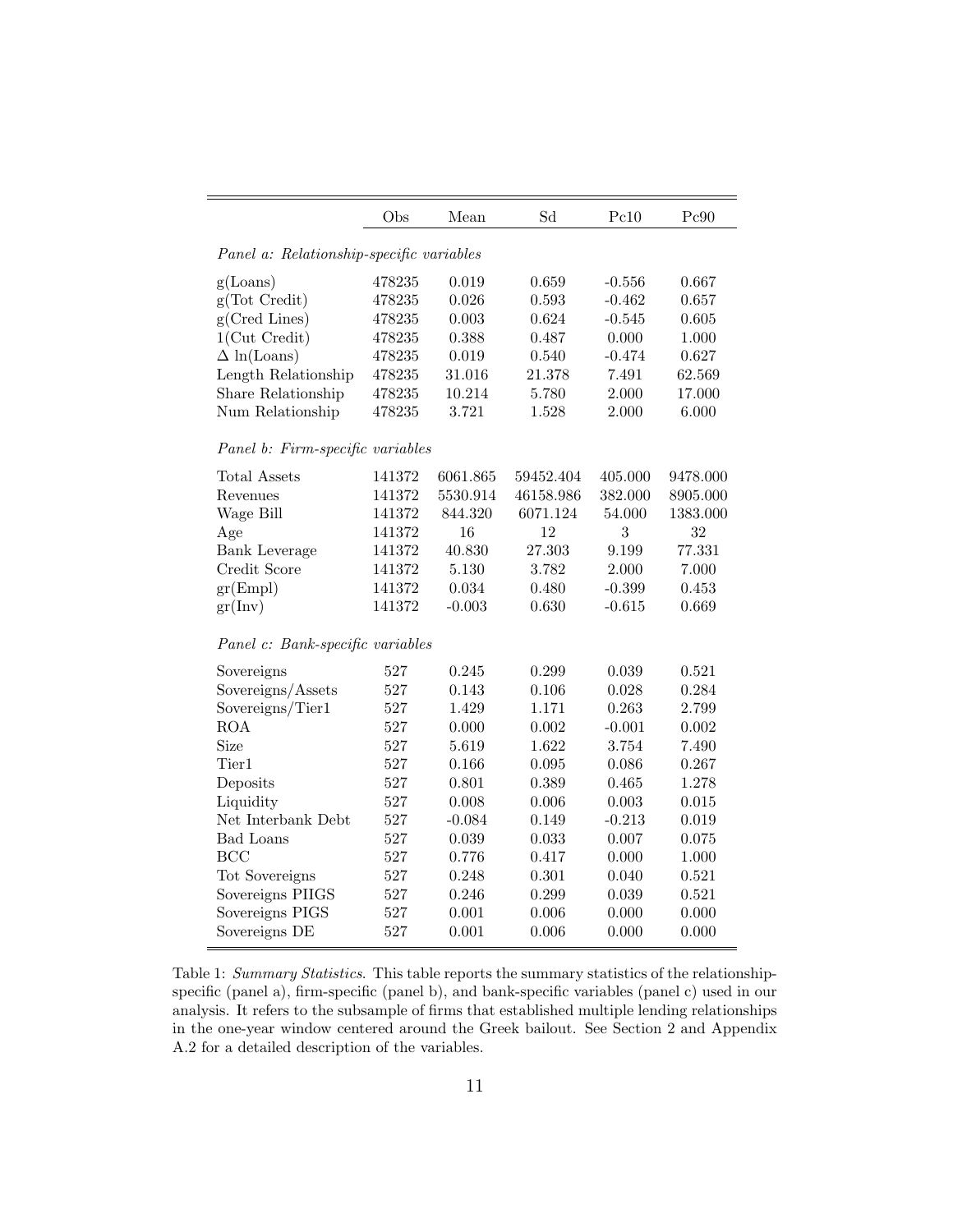euros in revenues. Companies with revenues below 2 million – our definition of a small firm in line with the European Statistical agency – account for 67 percent of the sample. This sample is close to the full population of Italian banks and corporations, and thus well suited for investigating the transmission of credit-supply shocks across heterogeneous types of firms. In particular, it allows us to cast light on the real effects on small firms, which are not monitored by rating agencies or the financial press, and are typically under-sampled in the literature (e.g. Acharya et al. 2018; Chodorow-Reich, 2014).

We use the stock of Italian government bonds at the end of 2010:Q1 scaled by risk-weighted assets (Sovereigns) as a bank-specific measure of a financial institution's exposure to the sovereign shock.<sup>18</sup> In 2010:Q1, the average exposure of Italian banks to sovereigns was 25 percent, with a standard deviation of about 30 percent. Italian sovereign debt amounts, on average, to almost 99 percent of the banks' sovereign portfolio during this period.<sup>19</sup> These statistics are indicative of a high average exposure to the sovereign shock across the financial intermediaries. As we discuss later, alternative definitions of our treatment provides a similar picture of the banks' sovereign exposure and the relationship between sovereign holdings and credit supply during the crisis.

In the first part of the paper, our main dependent variable is the percentage change in average outstanding loans between the pre- and post-shock periods for every firm–bank credit relation in our data set. More precisely, we collapse the quarterly amount of credit granted to firm  $j$  by bank b to a pre-shock average (2009:Q2-2010:Q1) and a post-shock average (2010:Q2- 2011:Q1). Then, we calculate the standardized growth rate between the two averages (Davis et al., 1996; Chodorow-Reich, 2014):

<sup>18</sup>Alternative measures confirm the high exposure of the Italian banking sector to the sovereign shock (like total sovereign holdings and sovereign holdings of "peripheral" European countries) and different scaling variables (either scaling by Tier1 or total assets). More discussion later, see Table 5 and Table 4.

<sup>19</sup>The high concentration of Italian bonds in banks' sovereign portfolios is confirmed when we look at banks with the most diversified portfolios of sovereign bonds. A bank holding company located at the first percentile of the distribution of Italian sovereigns over total sovereigns allocated 58 percent of its sovereign portfolio to Italian government bonds in 2010:Q1. Appendix OA.1 shows that the strong home bias of financial institutions in our sample is not a unique feature of Italian banking system, but rather a common feature across many European countries like Germany, France and Spain.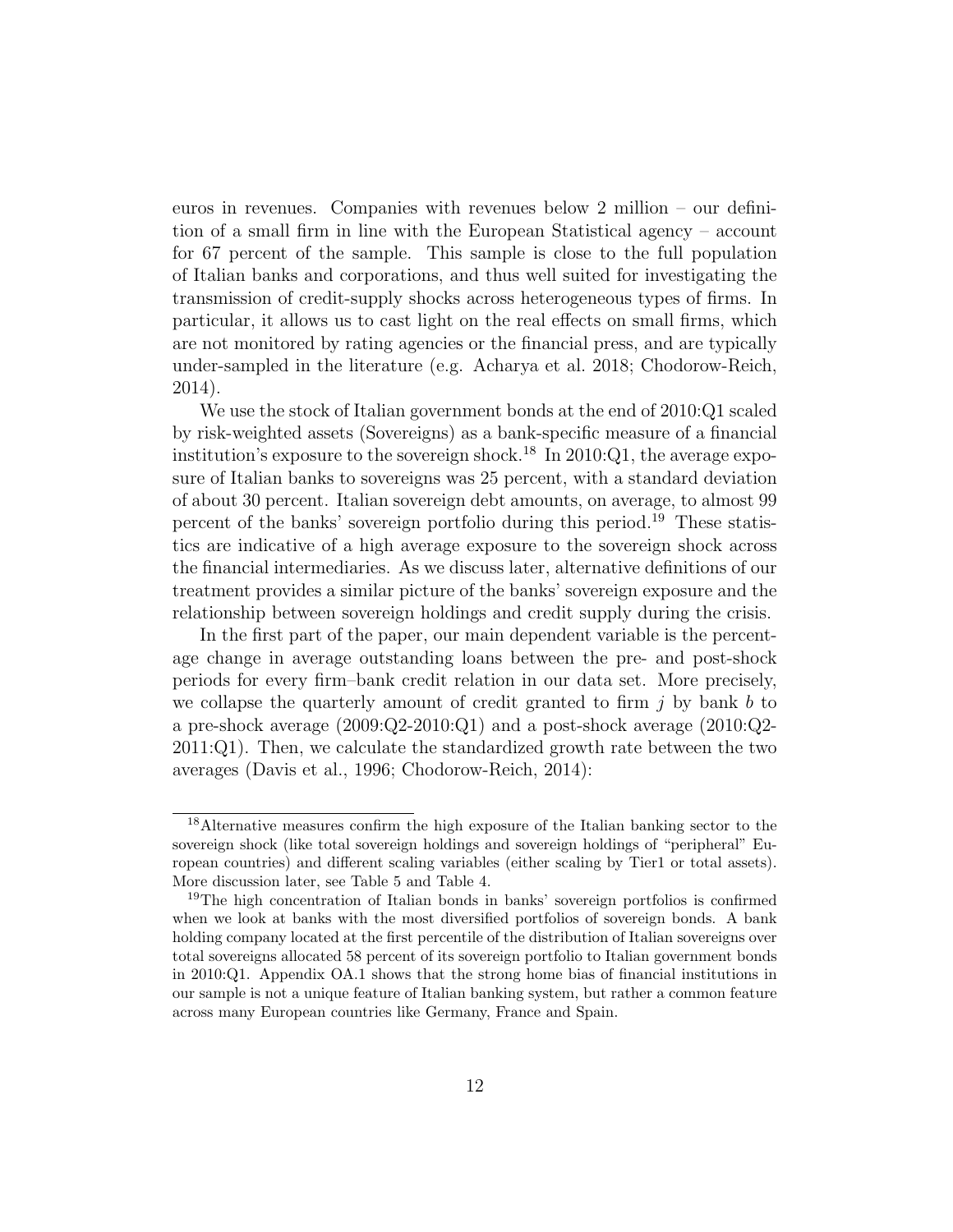$$
g(\text{Loans}_{bj}) = \frac{\text{Loans}_{bj, Post} - \text{Loans}_{bj, Pre}}{0.5 \cdot [\text{Loans}_{bj, Post} + \text{Loans}_{bj, Pre}]}
$$

This growth rate is a second-order approximation of the log difference growth rate around 0. It is bounded in the range  $[-2,2]$ , limiting the influence of outliers, and it accounts for changes in credit along both the intensive and extensive margins. We also construct a growth rate that considers only the change along the intensive margin  $(\Delta ln(\text{Loans}_{bj}))$  and a dummy variable that flags those relationships in place before the Greek bailout but cut afterwards (Cut Credit<sub>bj</sub>). Our empirical models include the following set of bank-level controls: bank profitability, size, capitalization, retail funding, interbank funding, liquidity, quality of lending portfolio, and status of the bank as a cooperative bank  $(BCC)$ .<sup>20</sup> Furthermore, we also control for the length of the lending relationship between a borrower and each of its lenders and for the contribution of each lender to the total bank debt of the borrower (relationship-level controls). All bank-specific and relationship-specific controls are measured at the end of the first quarter of 2010, i.e., the last quarter of the pre crisis period.

In the second part of the paper, we look at firm-level outcomes. We measure investment as the log change in fixed assets between 2009 and 2011 (gr(Inv)) and change in employment as the log change in wage bill (gr(Empl)). Information on firms' balance sheet, industry, age, revenues, credit rating, and geographical location comes from the Cerved database. To limit the influence of outliers, we winsorize the growth rate of credit, investment and employment at 1% level.

#### 3. The bank lending channel during sovereign crisis

### 3.1. Identification strategy

We investigate the lending channel triggered by the sovereign shock by studying changes in the credit supply from before to after the Greek bailout

<sup>20</sup>Appendix A provides a detailed description of the bank-level variables. We scale all bank variables by RWA because this measure allows us to scale all balance sheet variables by an appropriate common denominator which accounts for both size and risk of banks' assets. This feature is particularly important when scaling liability items. We also experimented scaling bank-level variables by total assets, and obtain similar results.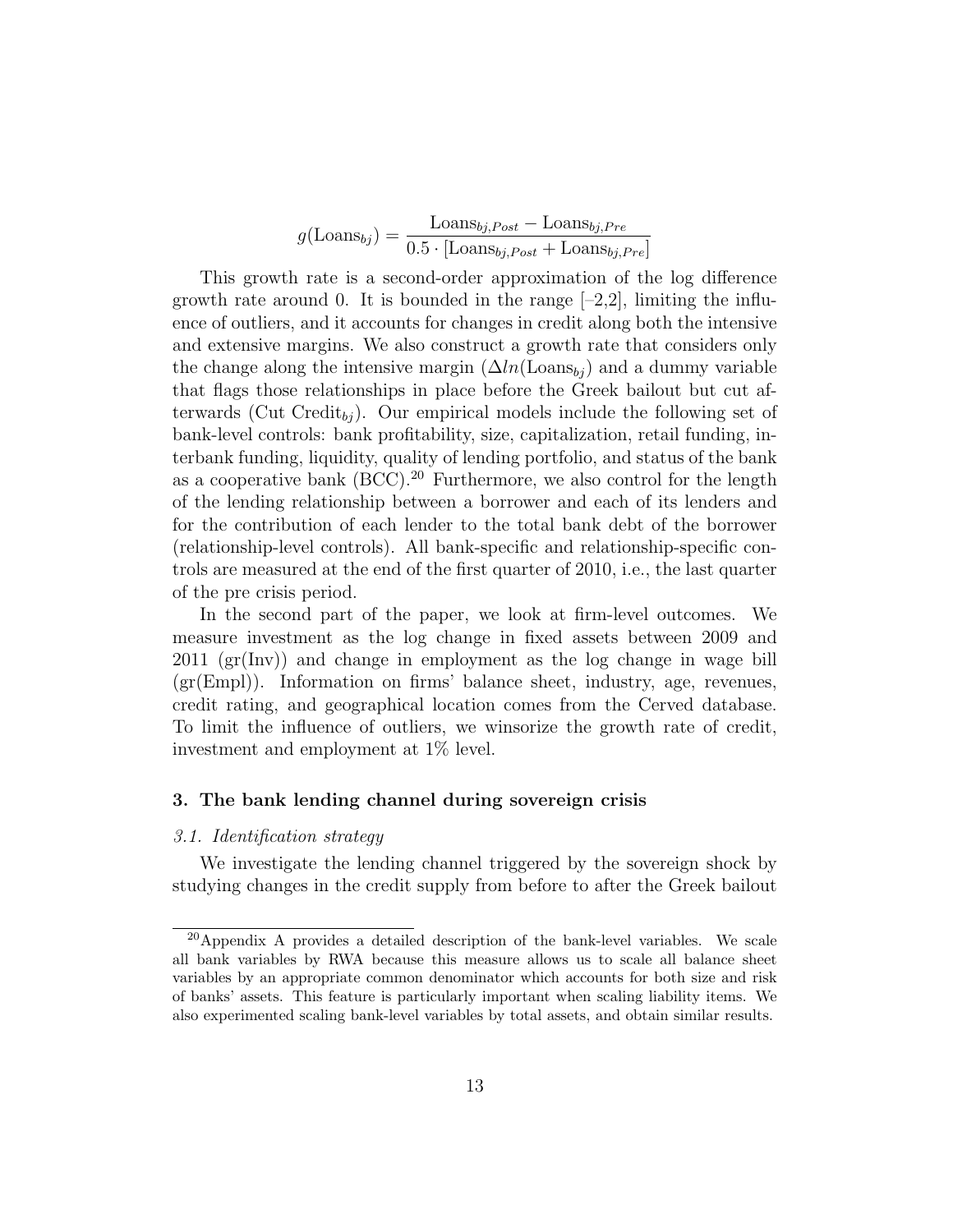(April 2010) across banks with different pre-bailout exposure to sovereign assets. We estimate the following first-difference regression model:

$$
g(\text{Loans}_{bj}) = \beta_0 + \beta_1 \text{Sovereigns}_{b,2010Q1} + \Gamma \cdot X_{b,2010Q1} + \rho_j + \epsilon_{bj} \tag{1}
$$

where  $g(\text{Loans}_{bi})$  measures the change in loans from bank b to firm j before to after the Greek bailout; Sovereigns $_{b,2010Q1}$  is a measure of bank exposure to sovereign securities.  $X_{b,2010Q1}$  is a set of bank controls, measured right before the Greek bailout (2010:Q1): bank profitability, size, capitalization, funding (both retail deposit and wholesale measured separately), liquidity, quality of lending portfolio, and status of the bank as a cooperative bank.<sup>21</sup> These controls are particularly important in this setting, because pre-bailout sovereign assets are not randomly assigned across banks. Instead, the holding of these securities is a function of bank characteristics (Gennaioli et al. 2014a), which in turn can also be correlated with changes in the propensity to lend (Table 2).<sup>22</sup> To economize on notation, in the rest of the analysis and in the tables we omit the subscripts on all varaibles, unless needed.

A standard difference-in-difference estimator would deliver biased estimates of the bank lending channel coefficient  $\beta_1$  when credit supply contractions caused by sovereign exposure are correlated with unobservable firmspecific changes in credit demand. For example, if banks with high sovereign exposure systematically lend to firms with negative demand shocks, estimates of  $\beta_1$  will be biased downward. This negative sorting between firms and banks may arise because of geographical or industry segmentation in credit markets, and it could falsely lead us to attribute demand-driven drops in credit to movements in credit supply.<sup>23</sup> This is particularly concerning in this setting given the importance of credit demand in Europe during this period (Bocola, 2016). Following Khwaja and Mian (2008), we address the

 $^{21}$ In our main specification, we measure reliance on wholesale funding as net interbank borrowing (interbank debt minus interbank assets). Results are qualitatively the same if we control for gross interbank debt.

<sup>22</sup>See online Appendix OA.2 for more discussions on the relationship between sovereign holdings and other bank characteristics.

<sup>23</sup>For example, consider the case of poor areas within a country. In these areas, banks may end up holding more sovereign assets on average because of lower investment opportunities. At the same time, they will lend to local firms, which may be weaker and therefore more sensitive to sovereign shocks. A similar argument can be developed for banks specialized in specific industries.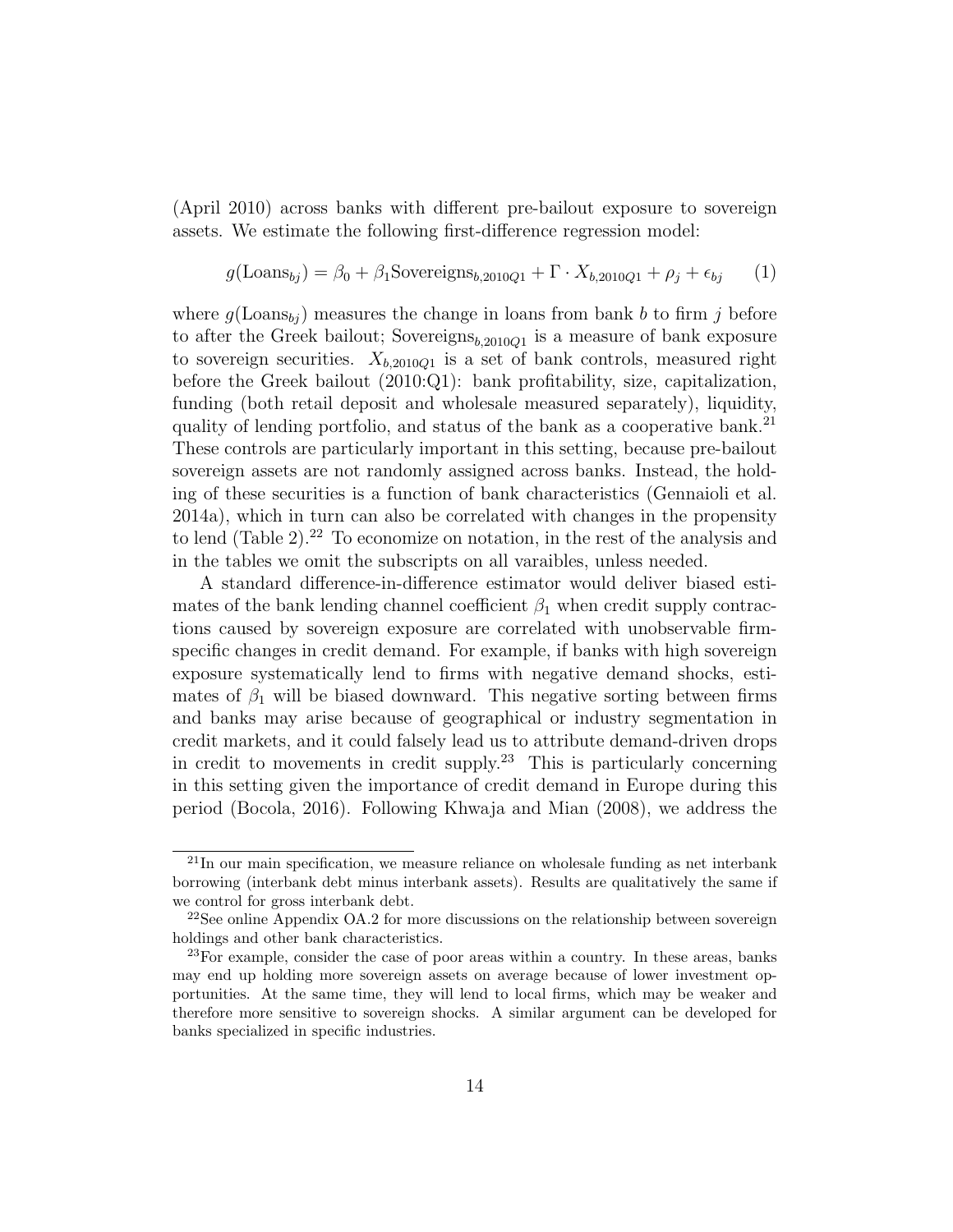|                | Below Median<br>of Sovereigns | Above Median of<br>of Sovereigns | Difference<br>Below-Above | Correlation with<br>Sovereigns |
|----------------|-------------------------------|----------------------------------|---------------------------|--------------------------------|
| <b>ROA</b>     | 0.000                         | 0.001                            | $-0.001$                  | $-0.010$                       |
|                | (0.002)                       | (0.002)                          | (0.000)                   | (0.820)                        |
| Size           | 6.233                         | 5.002                            | $1.230***$                | $-0.324***$                    |
|                | (1.734)                       | (1.236)                          | (0.131)                   | (0.000)                        |
| Tier1          | 0.138                         | 0.195                            | $-0.057***$               | $0.541***$                     |
|                | (0.082)                       | (0.100)                          | (0.008)                   | (0.000)                        |
| Deposits       | 0.615                         | 0.987                            | $-0.372***$               | $0.721***$                     |
|                | (0.252)                       | (0.414)                          | (0.030)                   | (0.000)                        |
| Liquidity      | 0.006                         | 0.010                            | $-0.003***$               | $0.322***$                     |
|                | (0.005)                       | (0.006)                          | (0.000)                   | (0.000)                        |
| Interbank Debt | $-0.060$                      | $-0.108$                         | $0.049***$                | $-0.239***$                    |
|                | (0.157)                       | (0.135)                          | (0.013)                   | (0.000)                        |
| <b>NPL</b>     | 0.032                         | 0.045                            | $-0.013***$               | $0.202***$                     |
|                | (0.023)                       | (0.040)                          | (0.002)                   | (0.000)                        |
| BCC            | 0.655                         | 0.897                            | $-0.242***$               | $0.136***$                     |
|                | (0.476)                       | (0.304)                          | (0.035)                   | (0.002)                        |

Table 2: Banks Characteristics and Sovereign Holdings. This table shows the relation between intermediaries' exposure to the sovereign crisis (i.e. Sovereigns) and a host of bank-specific characteristics. All variables are measured at the end of 2010:Q1. The first and second column report, respectively, the mean and standard deviation (in parenthesis) of bank's characteristics sorting bank into two groups: below and above the median exposure. The third column shows the difference between the first and the second column and the standard errors of a two-sample t-test of the equality of the means (in parenthesis). The fourth column shows the pairwise correlation between Sovereigns and banks characteristics and the corresponding p-value (in parenthesis). \*\*\* denotes significance at the 1% level,  $**$  at the 5%, and  $*$  at the 10%.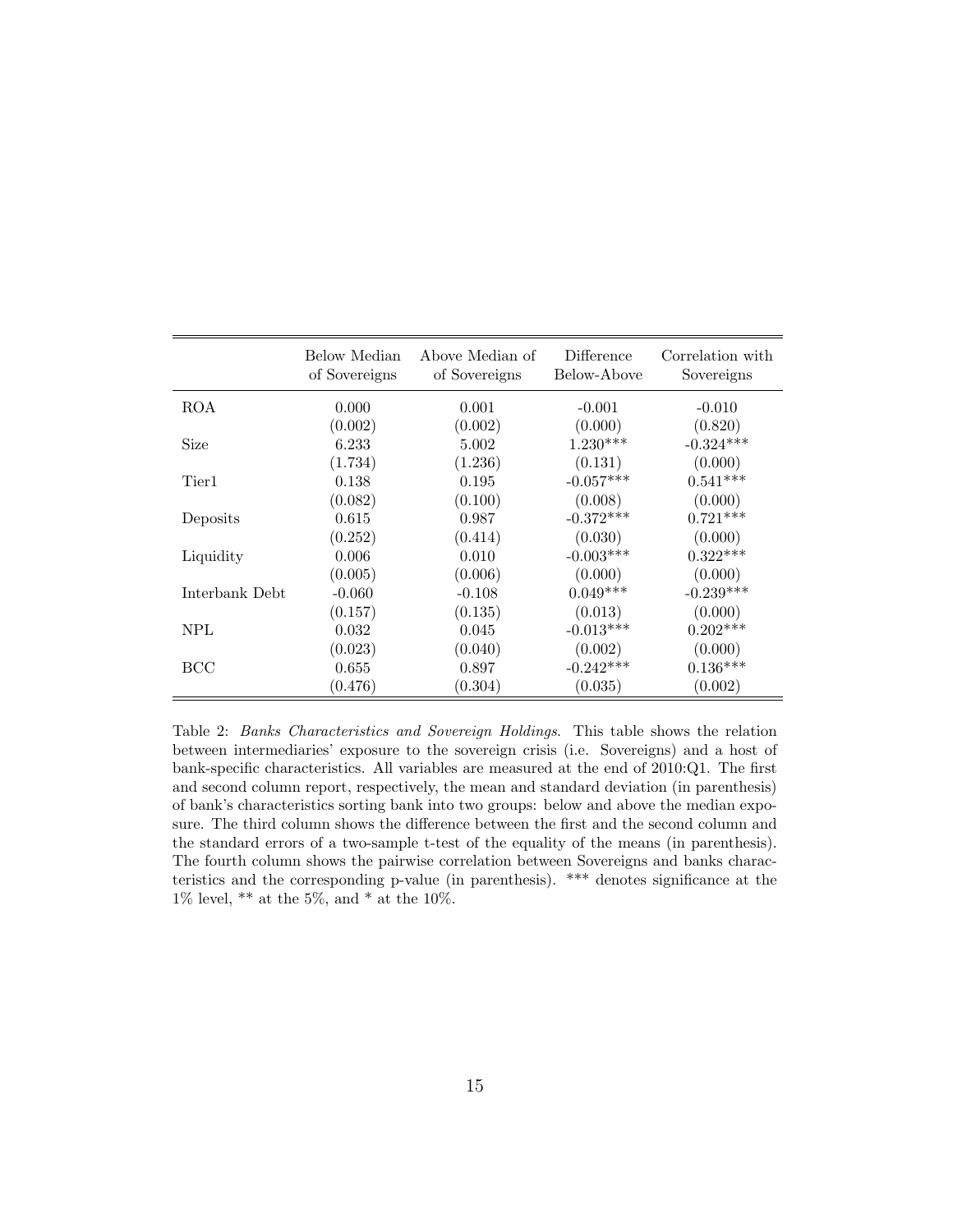identification problem by focusing on firms with multiple lending relationships and adding firm fixed effects  $(\rho_i)^{24}$ . This approach is equivalent to a within-firm difference-in-differences model, where intermediaries with lower exposure to government debt are used as the control group for banks with higher exposure. A negative and statistically significant value of the coefficient  $\beta_1$  indicates the presence of the lending channel triggered by banks' sovereign holdings. While our results still hold on a longer time-horizon (see Figure 2), our main analysis focuses on a two-year window centered around the Greek bailout event  $(2009:Q2-2011:Q1)$ . This choice leaves us with a sufficient number of observations to estimate the causal effects of interest and, at the same time, it allows us to exclude periods characterized by important regulatory interventions and political instability which might confound the results of our analysis.<sup>25</sup> In our preferred specification, we cluster standard errors at the bank level, which is the level of the treatment (Bertrand et al. 2004). However, the results are robust to alternative assumptions about the correlation of the errors.<sup>26</sup>

The validity of this identification strategy relies on the following conditions. First, financial institutions should not have anticipated the imminent transmission of the sovereign crisis to Italian debt and therefore adjusted their sovereign portfolio beforehand. If the shock to Italian sovereigns had been expected before the downgrade of Greece, holdings at 2010:Q1 might reflect strategic or precautionary adjustments undertaken in expectation of the imminent crisis. This adjustment would be a relevant confounding factor in our analysis. The stylized facts presented in Section 2.1 suggest that this was not the case. Before the downgrade of Greek debt, neither financial mar-

<sup>24</sup>Consistent with Ongena and Smith (2000) and Detragiache et al. (2000), firms with multiple lending relationships are the majority of the firms in our sample.

 $^{25}$ We exclude from the estimation window the second half of 2011, which is when the ECB re-activated its Securities Markets Programme (SMP) and political tensions led to the establishment of a technocratic government in Italy. Furthermore, our main estimation window also excludes the activation of the longer-term refinancing operations programs (LTRO), announced in December 2011 (Carpinelli and Crosignani, 2015), and the Outright Monetary Transactions program (OMT), announced in July 2012 (see Casiraghi et al. 2013).

<sup>&</sup>lt;sup>26</sup>Clustering standard errors at the bank level is the most appropriate, since the variation of the shock variable is at the bank level. For completeness, Table OA.4 in online Appendix shows our main results clustering standard errors at the firm level. If anything, this alternative approach gives us even smaller standard errors.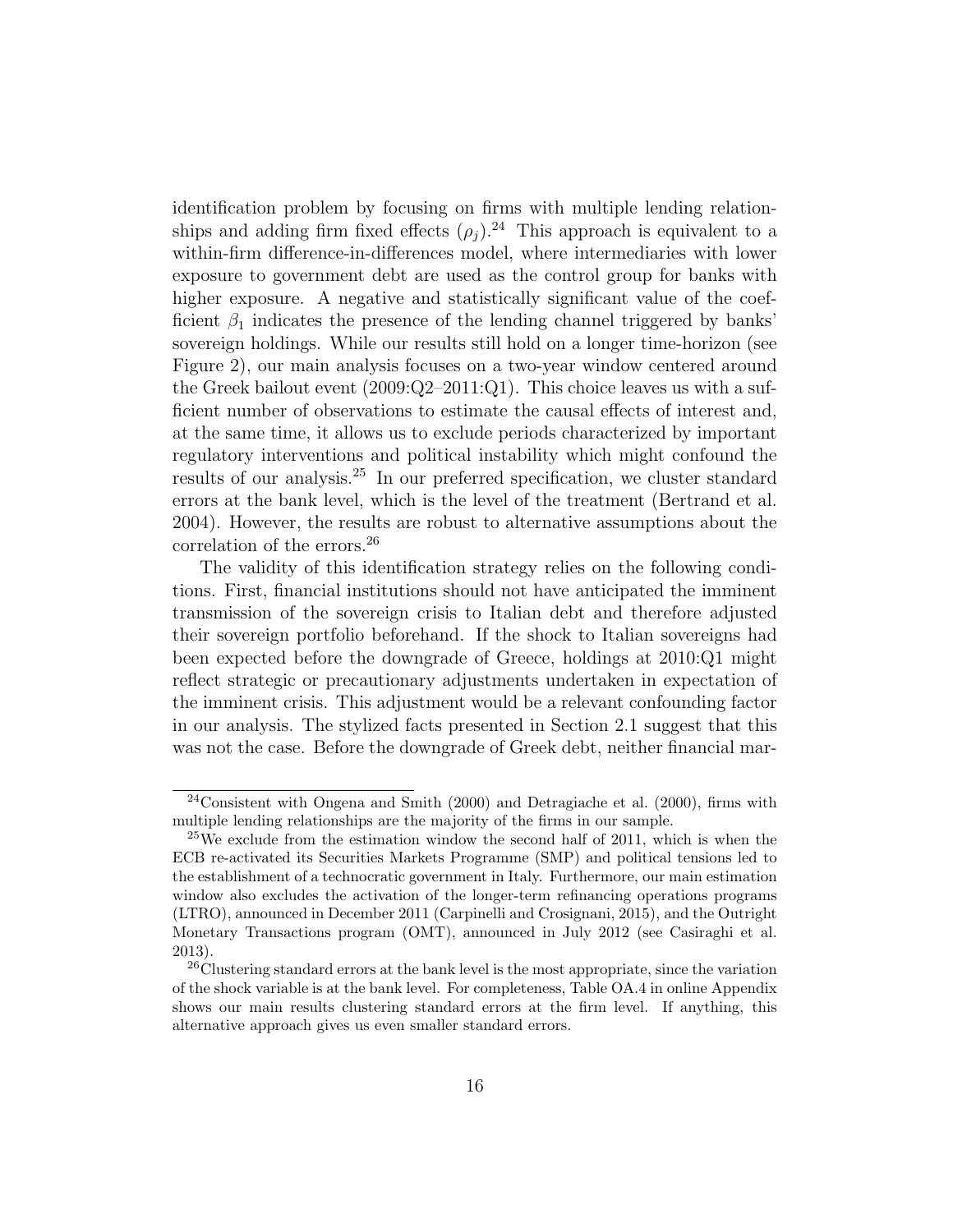

Figure 2: Pre-trending test. This figure presents a graphical test of the parallel trends assumption behind our identification strategy. It plots the coefficient that captures the correlation of sovereign bonds holdings in  $2010:Q1$  (Sovereigns<sub>b,2010Q1</sub>) and the growth rate of credit between quarter t and the last quarter before the sovereign shock:  $g(\text{Loans}_{bj,t}) =$  $\text{Loans}_{bj,t}-\text{Loans}_{bj,2010Q1}$  $\frac{\text{Loans}_{bj,t}-\text{Loans}_{bj,2010Q1}}{0.5\cdot[\text{Loans}_{bj,t}+\text{Loans}_{bj,2010Q1}]}$ . Quarter t is reported on the x-axis. All regressions are run on the sample of firms who established multiple lending relationships, and include bank-level and relationship-level controls measured in 2010:Q1 and firm fixed-effects. 95% confidence intervals are displayed. Standard errors are clustered at bank level.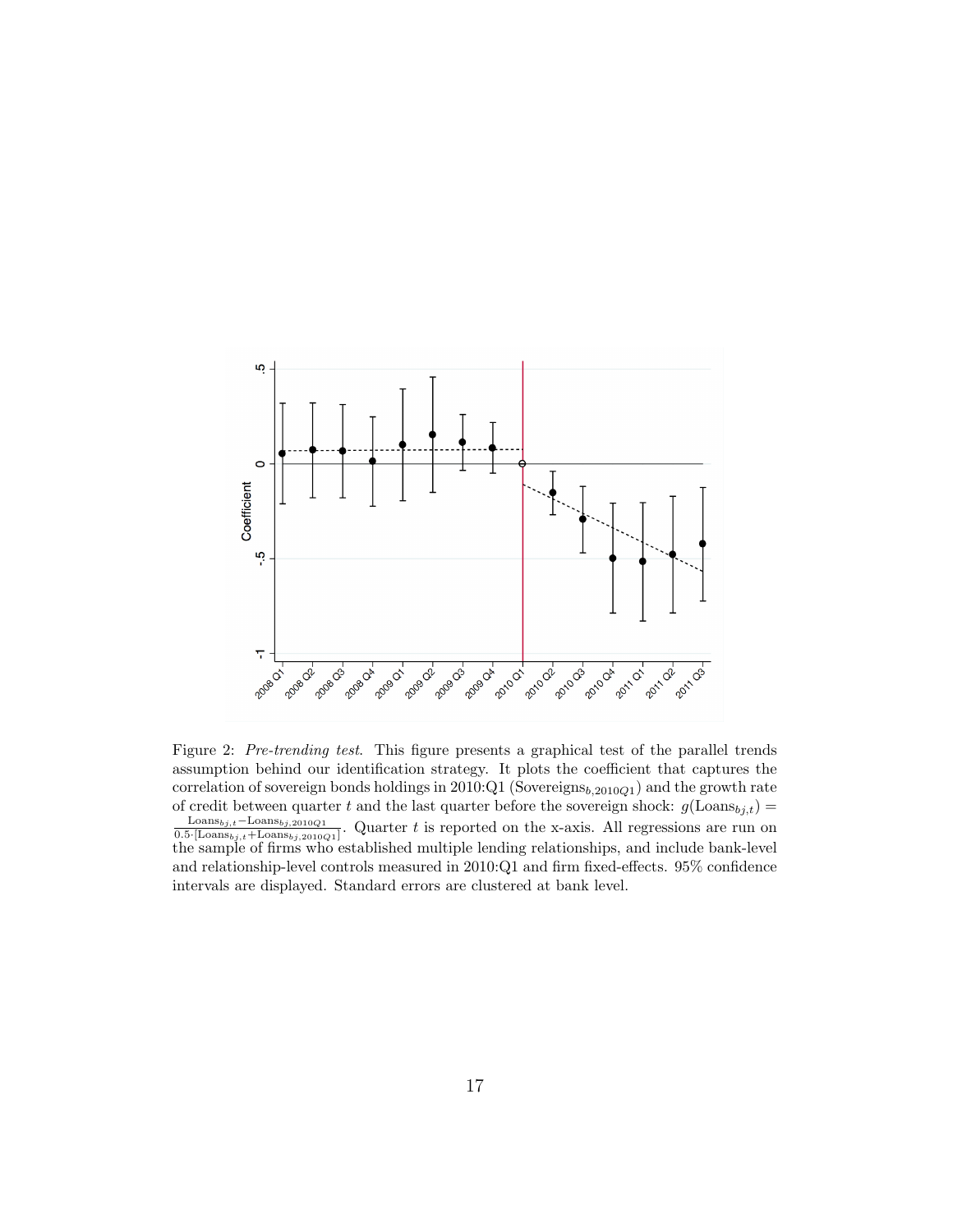kets nor the media were pricing the scenario of an imminent sovereign debt crisis in Italy and other peripheral European countries. Moreover, the origin of the tensions on Italian sovereigns can be traced back to large government deficits and high public debt rather than a structural weakness of the country's banking system (Acharya et al. 2011; Angelini et al. 2014; Lane 2012). Lastly, there is no evidence across Europe of large adjustments in banks' sovereign holding before the Greek bailout (see Acharya and Steffen, 2015 and the pattern in Figure OA.3 in the online Appendix of the paper), leaving us confident about the validity of this first identification assumption.

The second identifying assumption of our design is the parallel-trend assumption. In other words, it must be true that, in the absence of the sovereign crisis, financial institutions with higher sovereign holdings (the treated group) would have displayed a credit supply trend comparable to banks with lower holdings (the control group). While the parallel trend assumption is fundamentally untestable due to the lack of an observable counterfactual, the next section presents extensive indirect evidence that supports it.

#### 3.2. The bank lending channel

We start by presenting our main results in Table 3. In the first column, we investigate the relationship between sovereign exposure and credit supply in a simple OLS model. In other words, we estimate the regression model in (1) without including the firm fixed effect  $\rho_i$ , but adding firm level controls (measured in the pre-bailout period) as well as detailed industry and province fixed-effects.<sup>27</sup> We find that the exposure to the sovereign market before the Greek bailout significantly predicts lower credit to firms. As previously explained, this result could potentially be driven by a contemporaneous, unobservable decline in firms' credit demand, which may not be captured by the firm-level controls. To address this concern, we augment our model with firm fixed effects (Column 2). This specification only exploits within-firm variation, comparing changes in credit provided to the same firm by different intermediaries. Also in this case, we find a negative relationship between sovereigns and credit, with a similar magnitude compared to Column 1.

Next, we shows that this result is not affected by heterogeneity across intermediaries in the nature of the credit relationship established between banks and firms. Because information about firms' fundamentals is durable

 $27$ The inclusion of these firm controls do not significantly affect our result.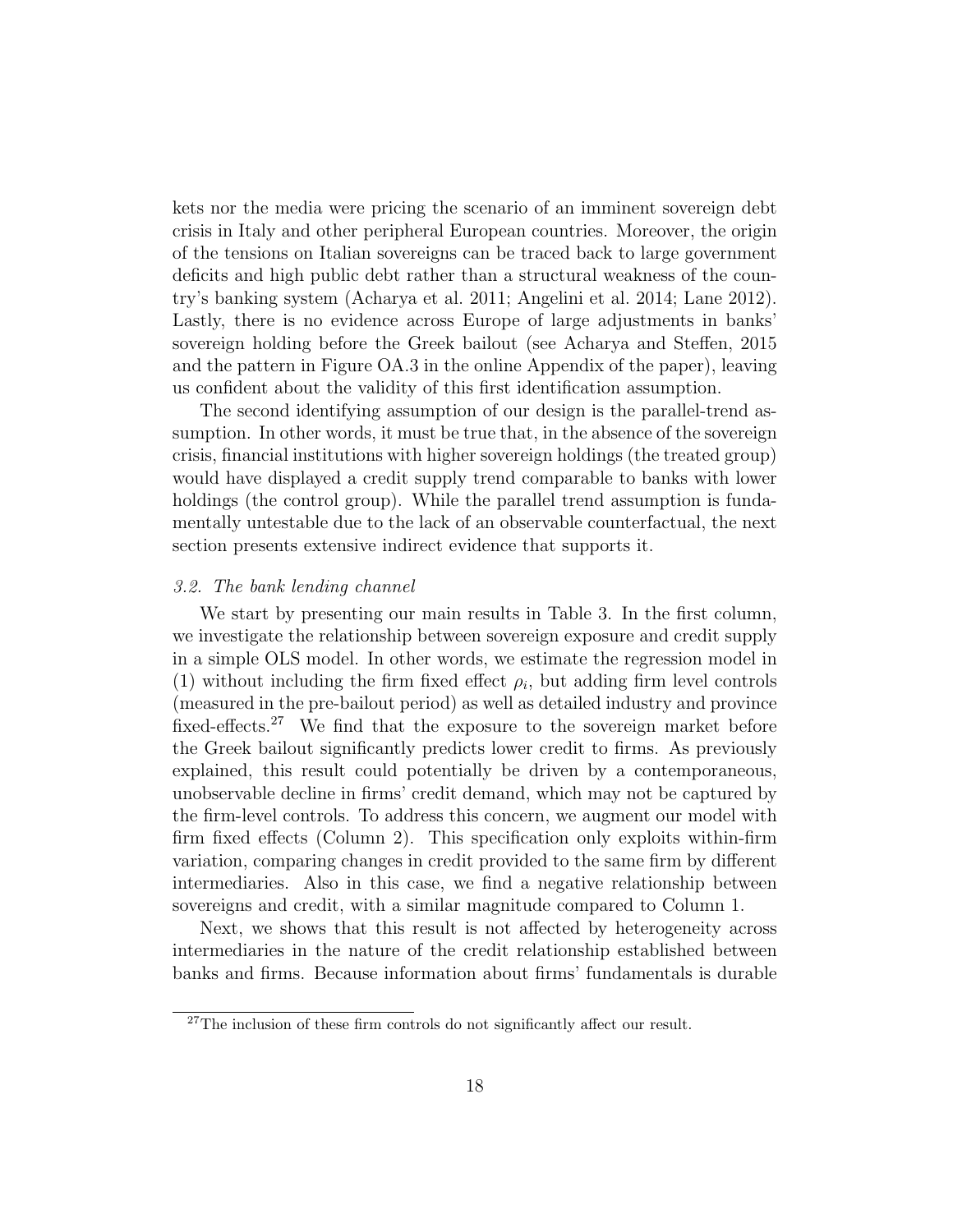|                       | (1)                              | (2)                         | (3)                         | (4)                         |
|-----------------------|----------------------------------|-----------------------------|-----------------------------|-----------------------------|
|                       |                                  |                             | g(Loans)                    |                             |
| Sovereigns            | $-0.260***$                      | $-0.259***$                 | $-0.345***$                 | $-0.364***$                 |
| <b>ROA</b>            | (0.098)                          | (0.098)                     | (0.129)                     | (0.133)                     |
|                       | 6.559                            | 8.913                       | 7.324                       | 6.390                       |
|                       | (9.560)                          | (10.679)                    | (11.534)                    | (10.446)                    |
| Size                  | 0.005                            | 0.004                       | 0.006                       | 0.009                       |
|                       | (0.007)                          | (0.007)                     | (0.008)                     | (0.008)                     |
| Tier1                 | $0.759***$                       | $0.748***$                  | $0.905***$                  | $0.920***$                  |
| Deposits              | (0.259)<br>$0.180***$<br>(0.061) | (0.258)<br>$0.171***$       | (0.282)<br>$0.168**$        | (0.280)<br>$0.173**$        |
| Liquidity             | 5.319<br>(3.918)                 | (0.065)<br>5.382<br>(4.667) | (0.074)<br>5.574<br>(5.314) | (0.072)<br>5.247<br>(4.583) |
| Interbank Debt        | $0.195*$                         | $0.197*$                    | 0.126                       | 0.087                       |
|                       | (0.104)                          | (0.112)                     | (0.174)                     | (0.180)                     |
| <b>NPL</b>            | $-0.738***$                      | $-0.706***$                 | $-0.339$                    | $-0.262$                    |
|                       | (0.207)                          | (0.207)                     | (0.349)                     | (0.364)                     |
| <b>BCC</b>            | 0.043                            | 0.043                       | $0.068*$                    | $0.084**$                   |
|                       | (0.029)                          | (0.030)                     | (0.036)                     | (0.034)                     |
| Relationship Controls | N                                | N                           | Y                           | Y                           |
| Firm Controls         | Y                                | N                           | N                           | Y                           |
| Firm FE               | N                                | Y                           | Y                           | N                           |
| Industry FE           | Y                                | N                           | N                           | Y                           |
| Province FE           | Y                                | N                           | N                           | Y                           |
| Observations          | 478235                           | 478235                      | 478235                      | 506482                      |
| R-squared             | 0.023                            | 0.372                       | 0.387                       | 0.058                       |

Table 3: The Bank Lending Channel. This table examines the transmission of the sovereign shock to credit supply via the bank lending channel. The outcome variable is the normalized growth rate in loans (g(Loans)) granted by bank b to firm j between (2010:Q2-2011:Q1) and (2009:Q2-2010:Q1). The main independent variable is the stock of Italian sovereigns held by the lender at the end of 2010:Q1 scaled by RWA (Sovereigns). All regressions include a set of bank-specific controls measured at the end of2010:Q1. Columns 1 and 4 include a constant and a set of firm-specific controls, industry fixed effects, and province fixed effects. Columns 2 and 3 are within-firm estimates and include firm fixed effects. The models in Columns 1-3 are estimated on the sample of firms with multiple lending relationships. The model in Column 4 includes single- and multiple-relationship firms. Column (3) and (4) include relationship-specific controls measured at the end 2010:Q1. Standard Errors are clustered at bank level. \*\*\* denotes significance at the 1% level,  $**$  at the 5%, and  $*$  at the 10%.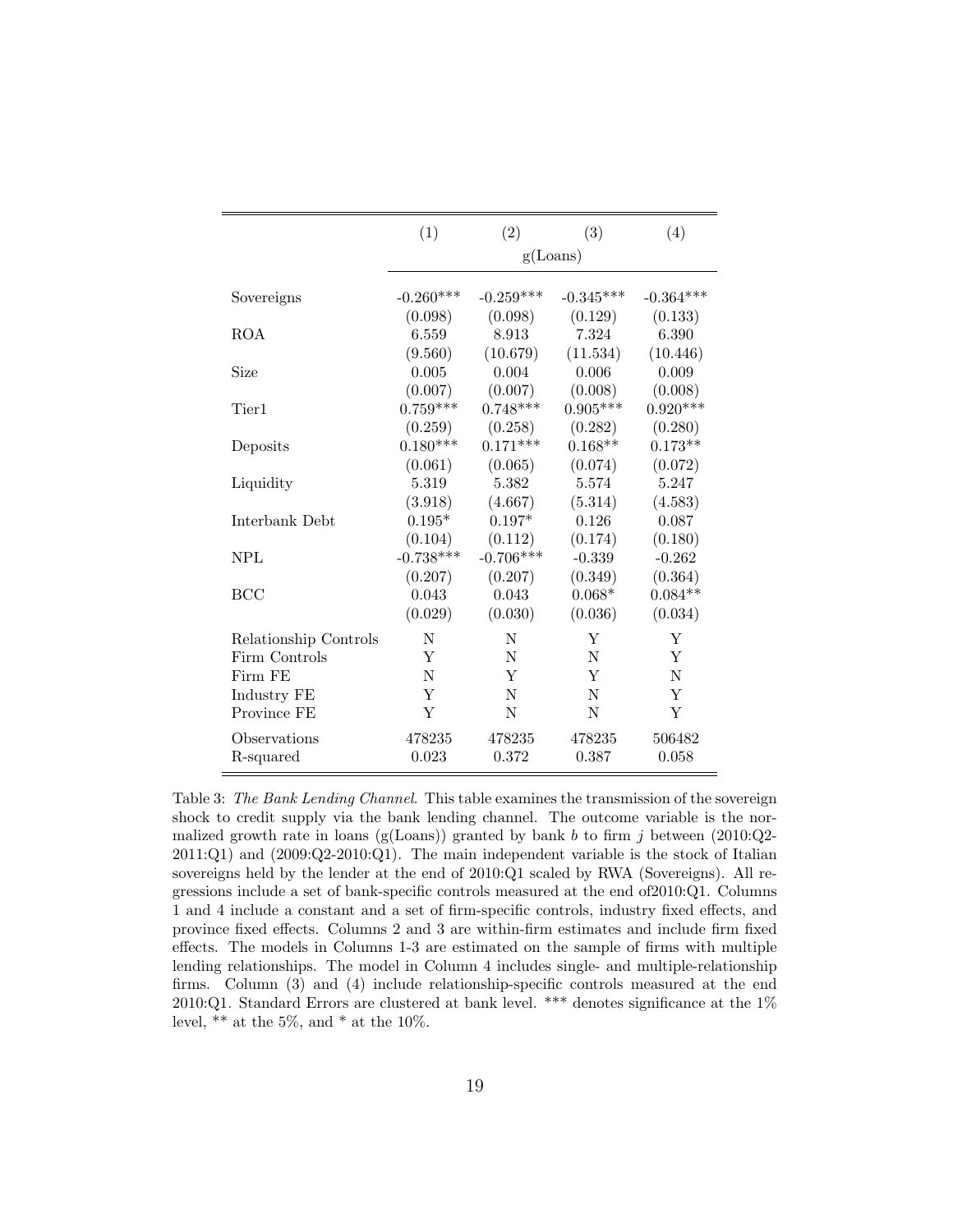and not easily transferable, firms with strong lending relationships are expected to be rationed less than others (Hoshi et al. 1990, 1991; Petersen and Rajan 1994; Lenzu and Manaresi 2019). Thus, our previous results may be biased upwards if banks with higher sovereign holdings systematically establish "weak" credit relationships with their borrowers. Augmenting our regressions with a set of relationship-specific variables that capture the preshock length and strength of the lending relationship between bank b and firm *j* strengthens the estimated lending-channel effect (Column 3).<sup>28</sup>

These findings suggest that exposure to distressed sovereigns had a sizable impact on the credit supply. On average, if we compare lending to the same firm by two banks that are one standard deviation apart in terms of exposure to distressed sovereigns, we find that the more exposed lender cut credit by about 10% more than the less exposed lender. This increase corresponds to more than 20% of the (within-firm) standard deviation in credit over this period. Importantly, since we are exploiting only within-firm variation, this effect is only capturing variation in the supply of credit holding constant the firm's credit demand.<sup>29</sup>

Before moving on with our analysis, we want to highlight two additional important results. First, the lending channel triggered by banks' exposure to sovereigns is not confined to firms that engage in multiple lending relationships. To make this point, we estimate the model without firm fixed effects on the full sample, including both firms with one and multiple lenders in the pre-shock period (Table 3, Column 4). Because we cannot include firm fixed effects in this sample of firms, we control for a set of firm-level characteristics and include a battery of industry and province fixed effects. The relationship is still highly significant and comparable in terms of magnitude to the main estimates.<sup>30</sup> Second, adding or removing firm fixed effects does not signif-

<sup>28</sup>Table OA.8, in the online Appendix, shows that the response to the shock does not present any significant heterogeneity across these measures of strength of the firm-bank relationship. In the online Appendix OA.2.5, we explain how this evidence could be potentially used to exclude the importance of bank-specific demand shock in explaining our results.

<sup>&</sup>lt;sup>29</sup>To improve readability, we do not report the estimated coefficients of the control variables. The sign and magnitude of these coefficient are similar to the ones reported in Table 3 and are consistent across specifications.

 $30$ When we compare the coefficient of Column 2 to the coefficient in Column 4, we find a larger point estimate of the lending channel effect when single-relationship firms are includes in the regression. In interpreting these results, it is important to consider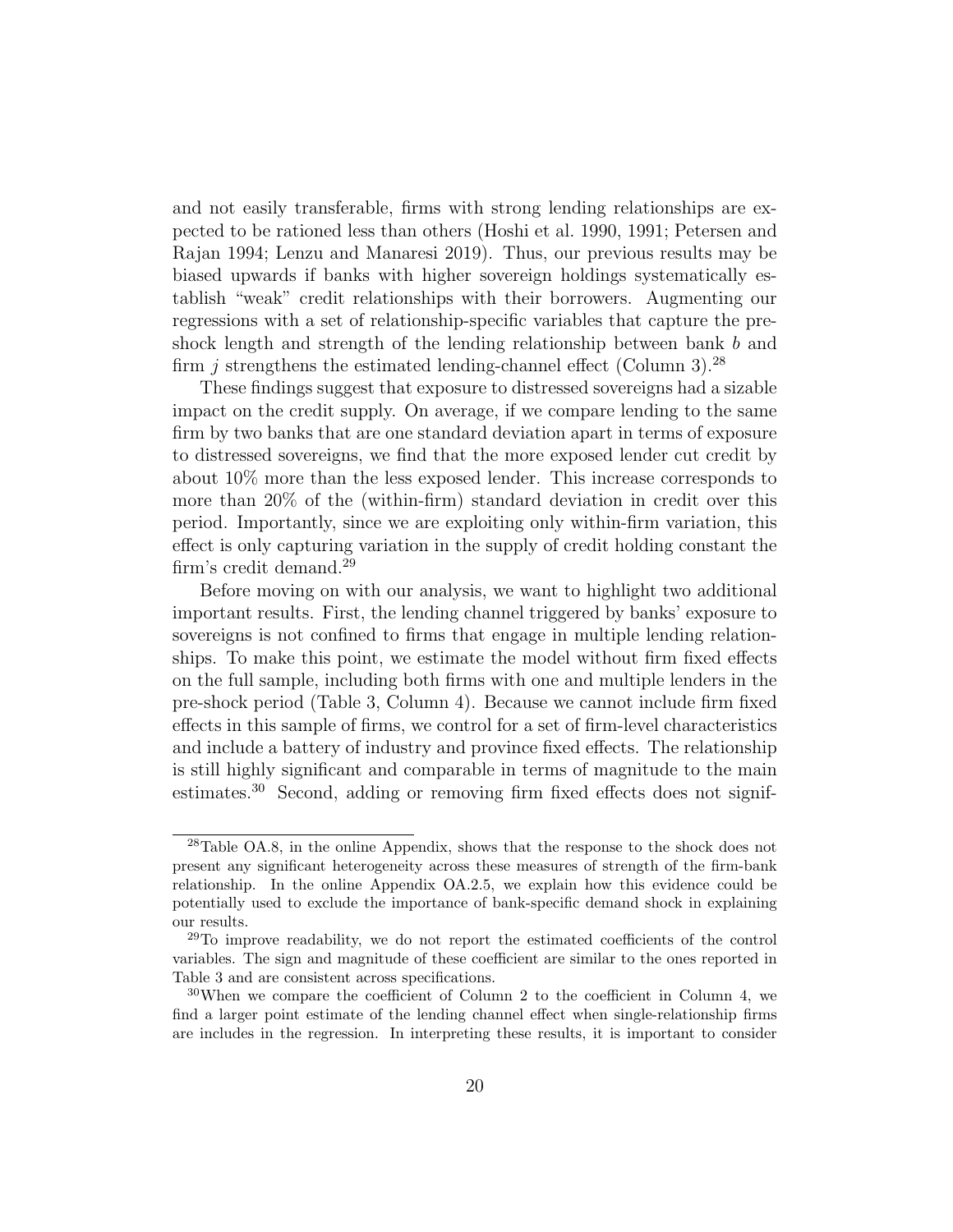icantly affect the magnitude of the lending channel coefficient. This result does not imply that credit demand was unimportant to explain the variation of credit during this period. Instead, it suggests that the level of correlation between changes in credit demand and the supply shock at the firm level is not sizable in our setting. We discuss the implication of this result for the identification of the real effects of the sovereign shock (Section 4).

### Robustness tests

As discussed in the previous section, a causal interpretation of our analysis relies on the validity of the parallel-trend assumption. We now provide evidence in favor of this hypothesis by showing that (i) banks' differential exposure to sovereigns did not predict differential lending patterns before the Greek bailout; (ii) right after the shock, banks more exposed to sovereigns started decreasing their supply of credit.

We start by showing that these patterns hold at the aggregate level. First, we sort banks into a "High Sovereign" group and a "Low Sovereign" group based on whether their pre-shock (conditional) holdings of Italian sovereigns place them above or below the median. Second, for consistency with the rest of the analysis, we extrapolate the quarterly variation in credit of bank  $b$  to firm  $j$  that cannot be explained by bank characteristics. Then, we aggregate the residuals of corporate loans granted by "High Sovereign" and those granted by "Low Sovereign" banks, and plot them over time (Figure  $3$ <sup>3</sup>.<sup>31</sup> Overall, we find that aggregate credit provided by the institutions with high and low holdings displays a very similar dynamic before the sovereign shock. However, after April 2010, the two groups start to diverge. More exposed intermediaries cut lending more extensively, while the credit supply of less exposed banks does not react. These patterns present first evidence in favor of the parallel-trend assumption.

To address the concern that more exposed banks might have experienced a more severe reduction in credit demand, we turn to the micro-data. Using

that single- and multi-relationship firms are not immediately comparable. In particular, single-relationship firms in our sample tend to be smaller and younger on average. For completeness, Table OA.3 in the online Appendix replicates all the different specifications with the full set of firms.

<sup>31</sup>The two time series are normalized such that aggregate lending is zero in 2010:Q1 for each group. Online Appendix OA.2.1 provides a detailed description of the procedure followed to construct this semi-parametric test.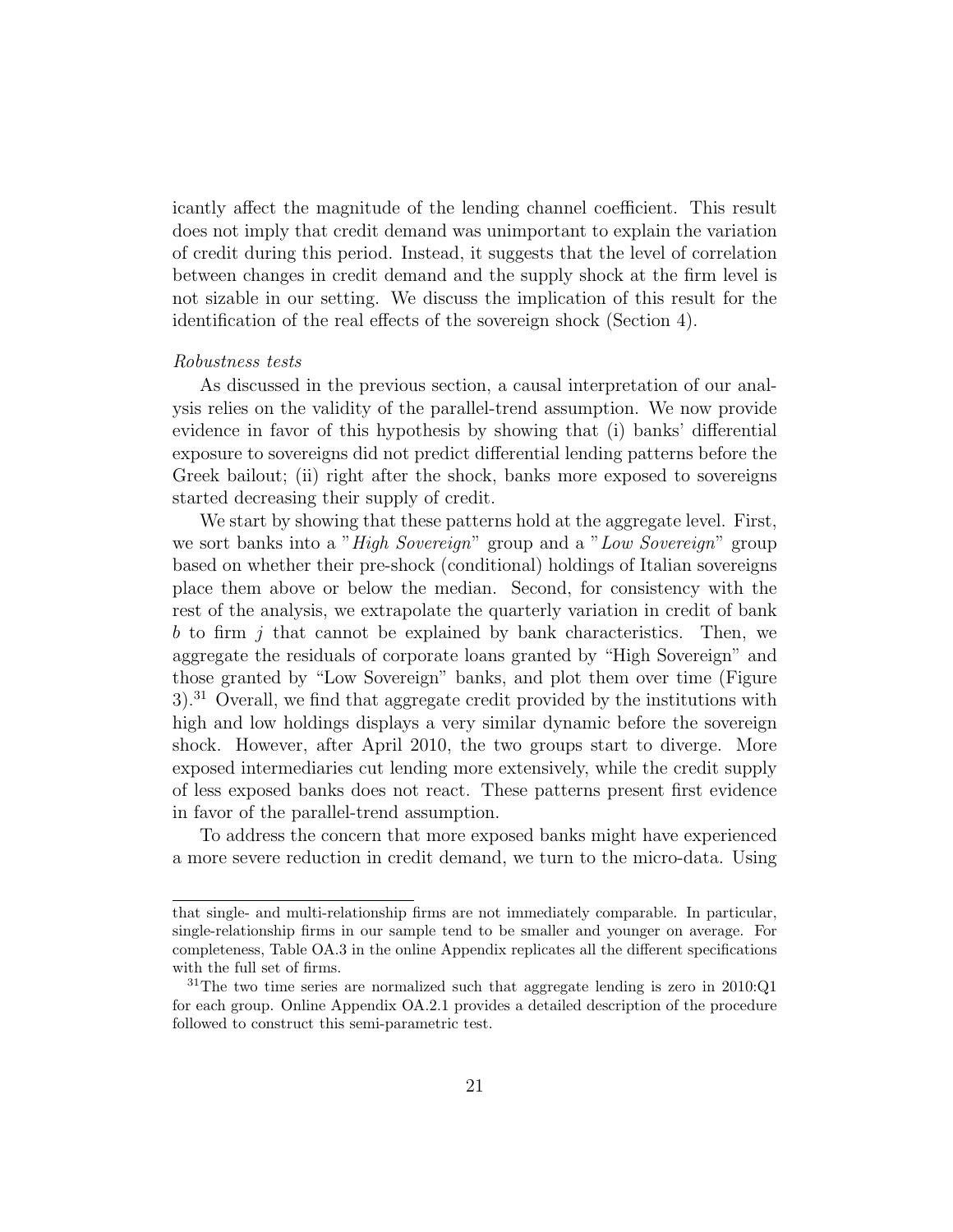

Figure 3: The bank lending channel. This figure illustrates the bank lending channel semiparametrically by comparing lending to firms from banks with high holdings of Italian sovereign bonds, the most exposed to the sovereign shock, and banks with lower holdings. See online Appendix OA.2.1. for a detailed description of the procedure used to construct this figure.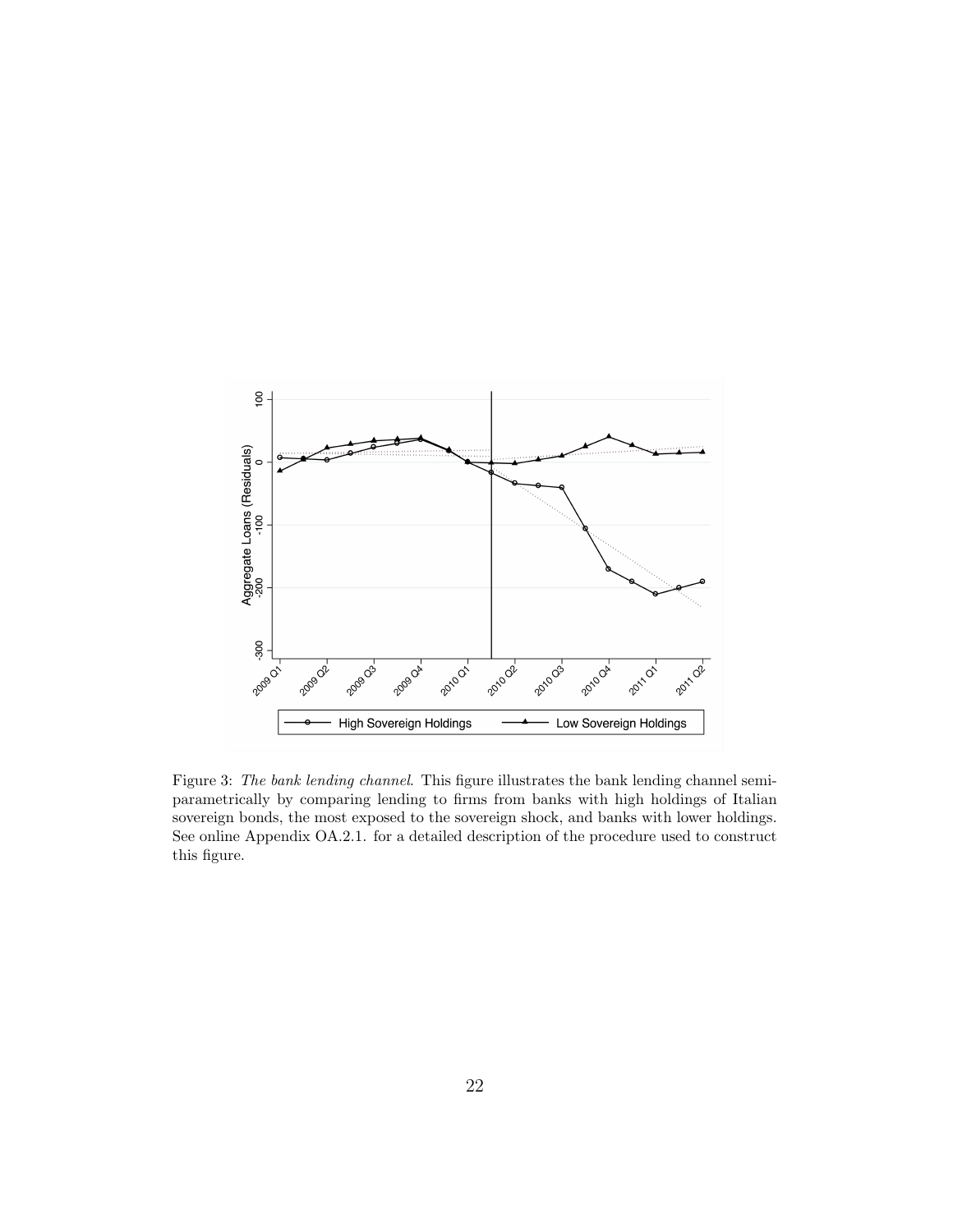the econometric model in (1) we perform the following parametric test of the parallel trend assumption:

$$
g(\text{Loans}_{bj,\tau}) = \beta_{0\tau} + \beta_{1\tau} \text{Sovereigns}_{b,2010Q1} + \Gamma_{\tau} \cdot X_{b,2010Q1} + \rho_{j\tau} + \epsilon_{bj\tau}
$$

where the left-hand-side variable now measures the growth rate of credit from bank b to firm j between quarter  $\tau$  and quarter 2010:Q1. Figure 2 plots the coefficient  $\beta_1$  over time. Coefficients are reported as z-scores to facilitate comparison across periods. The results are in line with the intuition provided by the aggregate test of Figure 3. Before the Greek bailout, we find no significant difference in credit supply between banks who were differently exposed to sovereigns at the onset of the crisis. Conversely, the graph displays a significant (and long-lasting) effect of the balance sheet shock immediately after the Greek bailout. All in all, this evidence suggests that banks with lower sovereign holdings represent a valid control group for more exposed intermediaries, providing strong support for the identifying assumptions behind our empirical strategy.

We conduct several tests to evaluate the robustness of our results.<sup>32</sup> First, we show that our results are similar when looking at alternative outcomes (Table 4, panel a). Focusing on the intensive margin  $(\Delta ln(\text{Loan}_{bi}))$ , we find effects that are similar in magnitude to our main results. Repeating the same comparison across two banks one standard deviation apart in terms of exposure to distressed sovereigns, the more exposed lender cut credit by about 10% more than the less exposed lender. Along the extensive margin, we also find that more exposed banks were more likely to cut credit. In particular, one standard deviation in exposure led to an increase by 8% in the probability of a decrease in the loan balance. Furthermore, we show in Table 4, panel a that our main results are unchanged when looking at alternative definitions of bank credit. While our main results are estimated using term loans, the same analysis using only credit lines or total credit, i.e., credit lines plus term loans, is very similar in both statistical and economic magnitude.<sup>33</sup>

 $32$ Most of the results in this section are presented in the online Appendix OA.2.1, where we also provide more detail about the analysis.

<sup>&</sup>lt;sup>33</sup>The data from the Italian Credit Register are in line with the patterns documented in Sufi (2009), as more than 90% (85% in the US) of the firms in our sample have at least one line of credit available.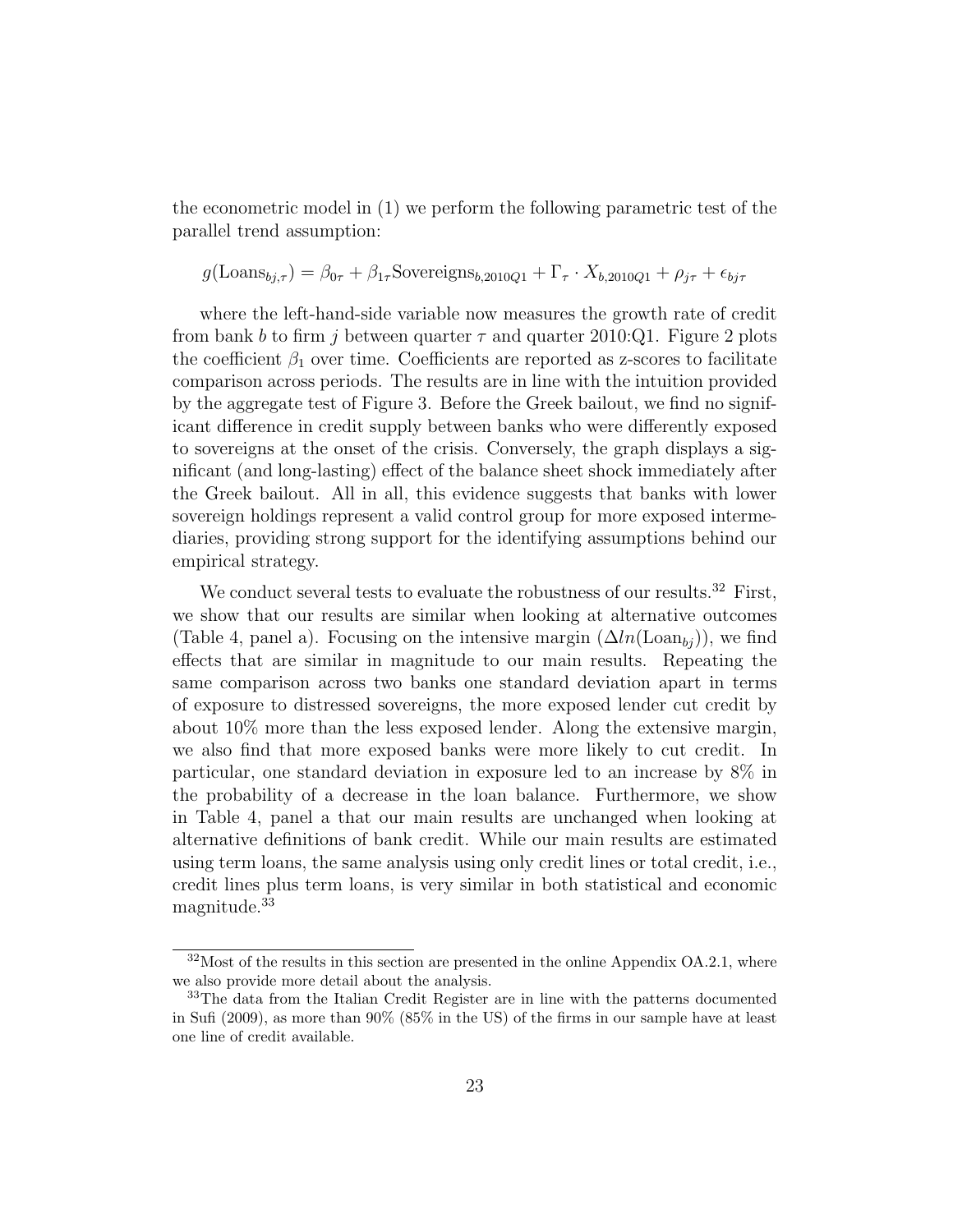|                               | (1)                    | (2)                                             | (3)                   | 4)                     |
|-------------------------------|------------------------|-------------------------------------------------|-----------------------|------------------------|
| Panel a: Alternative Outcomes |                        |                                                 |                       |                        |
|                               |                        | $g(Cred Lines)$ $g(Tot Credit)$ $1(Cut Credit)$ |                       | $\Delta$ ln(Loans)     |
| Sovereigns                    | $-0.357***$<br>(0.128) | $-0.324**$<br>(0.128)                           | $0.276***$<br>(0.092) | $-0.339***$<br>(0.121) |
| Bank Controls                 | Y                      | Y                                               | Y                     | Y                      |
| Relationship Controls         | Y                      | Y                                               | Y                     | Y                      |
| Firm FE                       | Y                      | Y                                               | Y                     | Y                      |
| Observations<br>R-squared     | 478235<br>0.443        | 478235<br>0.412                                 | 478235<br>0.388       | 389007<br>0.515        |

Panel b: Alternative Definitions of Sovereign Explosure

|                           |                       | g(Loans)               |                       |                       |
|---------------------------|-----------------------|------------------------|-----------------------|-----------------------|
| Sovereigns/Assets         | $-0.399**$<br>(0.164) | $-0.450***$<br>(0.171) | $-0.516**$<br>(0.245) | $-0.520**$<br>(0.243) |
| Bank Controls             | Y                     | Y                      | Y                     | Y                     |
| Relationship Controls     | N                     | N                      | Y                     | Y                     |
| Firm Controls             | Y                     | N                      | N                     | Y                     |
| Firm FE                   | N                     | Y                      | Y                     | N                     |
| Industry FE               | Y                     | N                      | N                     | Y                     |
| Province FE               | Y                     | N                      | N                     | Y                     |
| Observations<br>R-squared | 478235<br>0.019       | 478235<br>0.372        | 478235<br>0.387       | 506482<br>0.057       |

Table 4: Alternative Outcomes and Alternative Definition of Sovereign Exposure. In this table we explore several robustness tests. In Panel a, we consider four alternative measures of bank credit as outcome. In Column 1, we construct our growth rate as usual but using only credit lines, while in Column 2 we use the total amount of bank credit, including credit lines and term loans; in Column 3, the dependent variable is a dummy variable equal one when a relationship in place in the pre-shock period is terminated in the post shock period; in Column 4, we consider as outcome the log-change in term loans. The main independent variable is the exposure of the lender to Italian sovereigns (Sovereigns. All regressions include firm fixed-effects, the bank controls, and the relationship controls, and they are estimated on the sample of firms with multiple credit relationships. In Panel b and c, we replicate the main results (i.e. Table 3) using two alternative measures of the sovereign shock incurred by each lender: the stock of Italian sovereigns held by the lender at the end of 2010:Q1 scaled by total assets (Panel b) and by Tier1 (Panel c). The sample and fixed-effects mirror Table 3. Standard Errors are clustered at bank level. \*\*\* denotes significance at the  $1\%$  level,  $**$  at the  $5\%$ , and  $*$  at the  $10\%$ .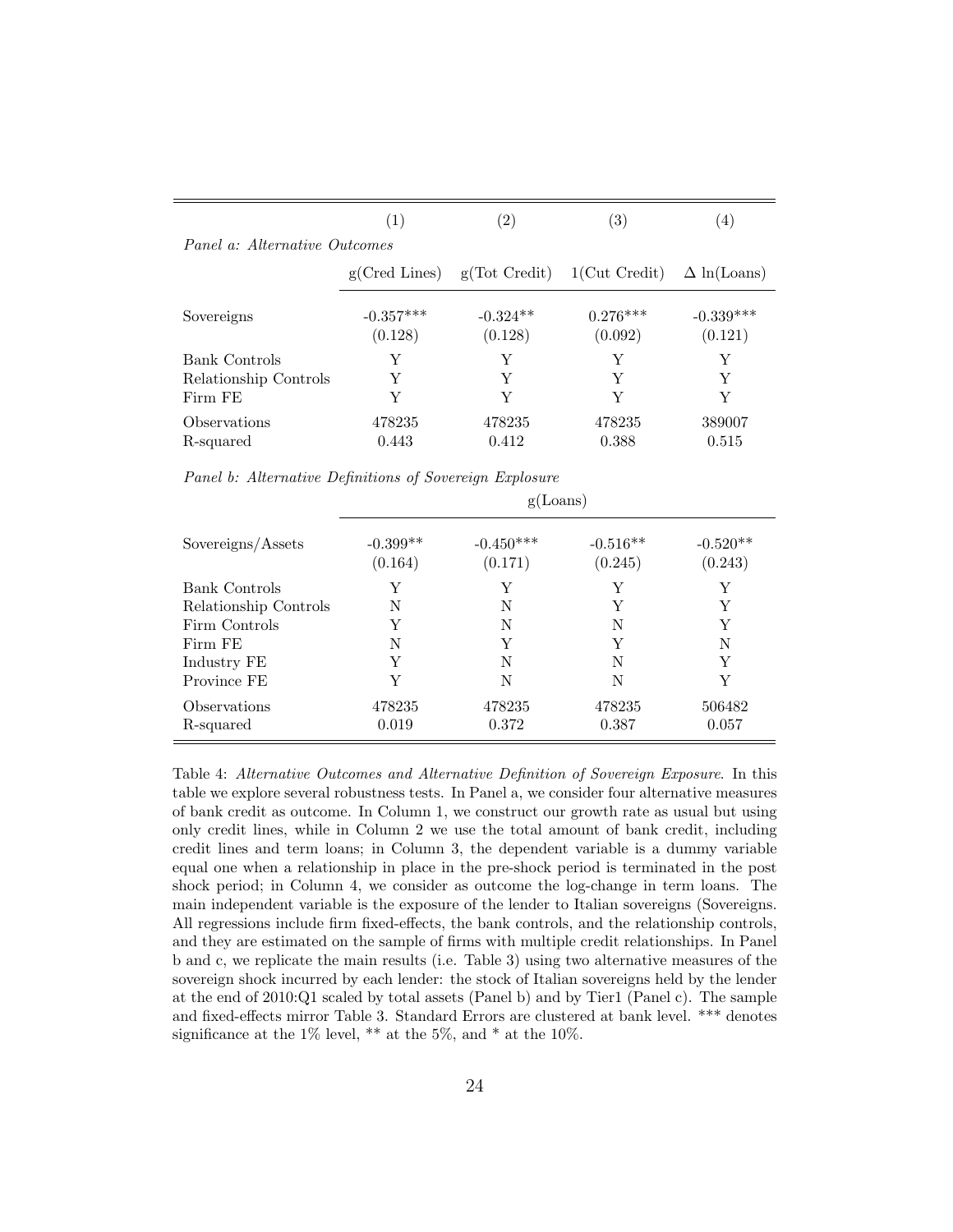|                                                         |                        | $\left( 2\right)$      | (3)                    | (4)                    |
|---------------------------------------------------------|------------------------|------------------------|------------------------|------------------------|
| Panel c: Alternative Definitions of Sovereign Explosure |                        |                        |                        |                        |
|                                                         |                        | g(Loans)               |                        |                        |
| Sovereigns/Tier1                                        | $-0.023***$<br>(0.008) | $-0.030***$<br>(0.010) | $-0.042***$<br>(0.013) | $-0.035***$<br>(0.013) |
| Bank Controls                                           | Y                      | Y                      | Y                      | Y                      |
| Relationship Controls                                   | N                      | N                      | Y                      | Y                      |
| Firm Controls                                           | Y                      | N                      | N                      | Y                      |
| Firm FE                                                 | N                      | Y                      | Y                      | N                      |
| Industry FE                                             | Y                      | N                      | N                      | Y                      |
| Province FE                                             | Y                      | N                      | N                      | Y                      |
| Observations                                            | 478235                 | 478235                 | 478235                 | 506482                 |
| R-squared                                               | 0.003                  | 0.372                  | 0.387                  | 0.044                  |

Table 4 (cotinued).

Second, we show that the estimates presented above are not driven by our measure of banks' sovereign exposure. Table 4, panels b and c show that the effects of the balance-sheet shock on credit supply is still significant and similar in economic magnitude if we scale banks' exposure to Italian sovereigns by alternative size proxies – Total Assets and Tier1 capital. Similarly, our results are unchanged if we measure sovereign exposure using the overall sovereign portfolio or using government debt issued by Greece, Ireland, Italy, Portugal, Spain (GIIPS), all of them experiencing tensions during the postbailout period (Table 5). At the same time, we also find that holdings of non-GIIPS countries had no effect on lending (Column 5). These results are reassuring because they suggest that banks' holdings of distressed sovereigns cause the credit contraction, rather than sovereign holdings per-se. Our main result is also stable when we examine the effect of the exposure to Italian sovereigns while controlling simultaneously for exposure to other distressed countries – Greece, Ireland, Portugal and Spain – and non-GIIPS holding separately (Column  $6$ ).<sup>34</sup>

<sup>34</sup>In this specification, we find that exposure to other sovereign assets experiencing distress over this period also negatively affects the credit supply. This effect is only marginally significant, probably because the majority of Italian banks hold a negligible amount of non-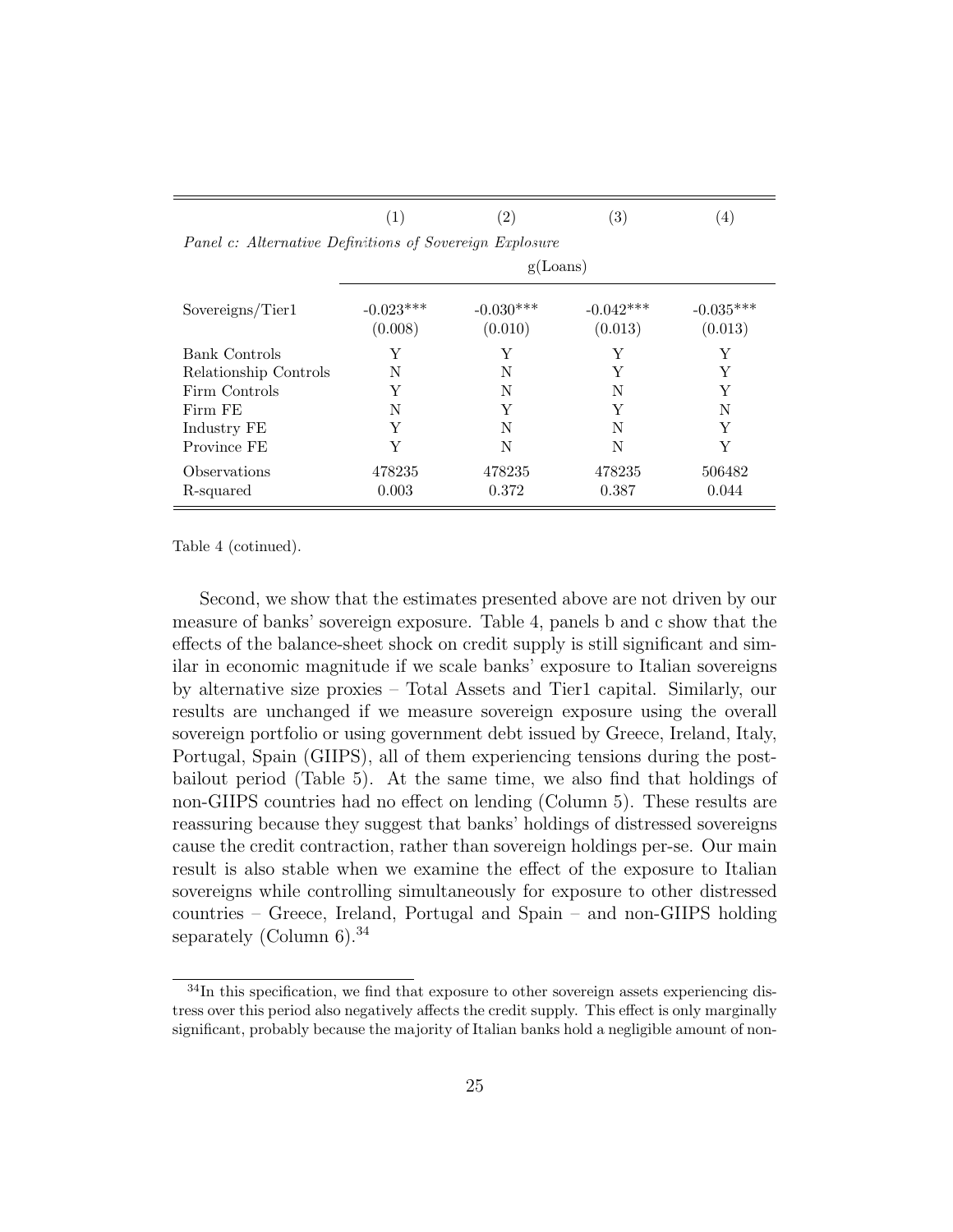|                       | (1)                    | (2)        | (3)                    | (4)         | (5)                 | (6)                   |
|-----------------------|------------------------|------------|------------------------|-------------|---------------------|-----------------------|
|                       |                        |            | g(Loans)               |             |                     |                       |
| Sovereigns            | $-0.345***$<br>(0.129) |            |                        |             |                     | $-0.302**$<br>(0.123) |
| Sovereigns GIPS       |                        | $-0.580**$ |                        |             |                     | $-0.480*$             |
| Sovereigns GIIPS      |                        | (0.282)    | $-0.344***$<br>(0.130) |             |                     | (0.272)               |
| Tot Sovereigns        |                        |            |                        | $-0.344***$ |                     |                       |
| Sovereigns Non-GIIPS  |                        |            |                        | (0.129)     | $-0.893$<br>(0.922) | 0.022<br>(0.818)      |
| <b>Bank Controls</b>  | Y                      | Y          | Y                      | Y           | Y                   | Y                     |
| Relationship Controls | Y                      | Y          | Y                      | Y           | Y                   | Y                     |
| Firm FE               | Y                      | Y          | Y                      | Y           | Y                   | Y                     |
| Observations          | 478235                 | 478235     | 478235                 | 478235      | 478235              | 478235                |
| R-squared             | 0.387                  | 0.387      | 0.387                  | 0.387       | 0.386               | 0.387                 |

Table 5: Different Sovereign Holdings. This table examines the bank lending channel using alternative measures of sovereign exposure. The outcome variable is the normalized growth rate in loans (g(Loans)). The main independent variables are different measures of bank's exposure to the sovereign crisis. In Column 1, we use the stock of Italian sovereigns over RWA; In Column 2, the stock of total GIPS sovereigns (Greece, Ireland, Portugal, and Spain) over RWA; in Column 3, the stock of GIIPS sovereigns (GIPS plus Italy) over RWA; in Column 4, we use total the stock of sovereign securities over RWA; in Column 5 we use the sovereign issed by non GIIPS countries. Lastly, Column 6 includes the Italian sovereigns, GIPS sovereigns, and the non-GIIPS sovereigns. All proxies of exposure are measured at the end of 2010:Q1. All regressions include firm fixed-effects, the bank controls, and the relationship controls, and they are estimated on the sample of firms with multiple credit relationships. Standard Errors are clustered at bank level. \*\*\* denotes significance at the  $1\%$  level, \*\* at the  $5\%$ , and \* at the  $10\%$ .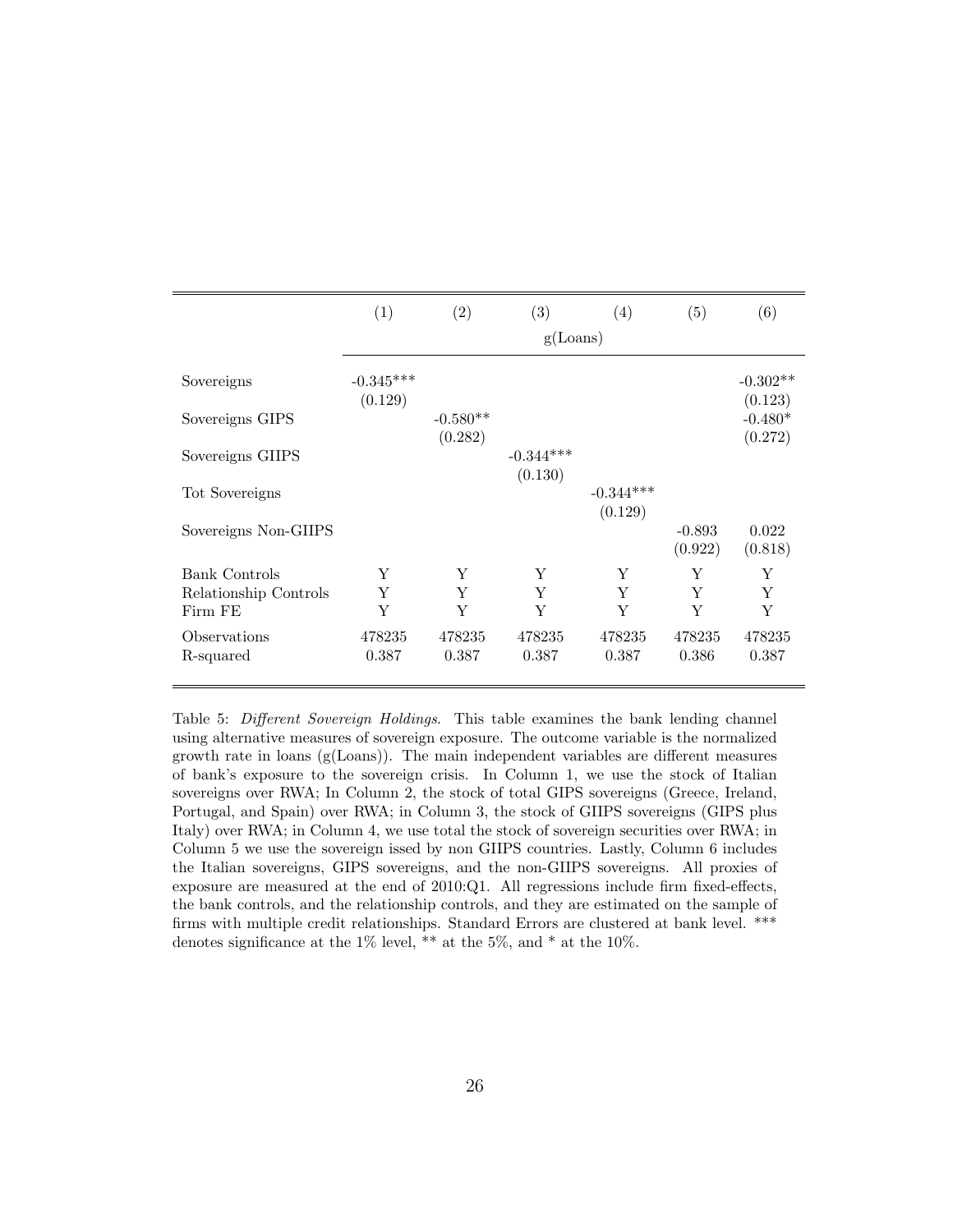Lastly, we run a battery of placebo tests to rule out the possibility that the results presented in this paper reflect a "structural" negative correlation between holding of sovereigns in period  $t-1$  and future credit supply. In fact, one might argue that a reduction in credit supply typically follows an increase in sovereign holdings, independent of the conditions of sovereign markets. Using our preferred specification (model 1), Figure 4 plots the coefficient capturing the correlation of sovereign-bond holdings in quarter  $t-1$  (Sovereigns<sub>b,t-1</sub>) and the average growth rate of credit  $g(\text{Loans}_{ib,t})$  in the four quarter before and after  $t$ . All regressions include bank-level and relationship-level controls measured at time  $t - 1$  and firm fixed effects, as in the main specification. Before the burst of the sovereign crisis, a period characterized by no tensions in sovereign markets, we find a weak and statistically insignificant correlation between sovereign holdings in  $t - 1$  and changes in credit supply before the Greek default. A joint significance test fails to reject the null hypothesis that the battery of yearly coefficients associated with Sovereigns $_{b,t-1}$  are zero. Furthermore, the main coefficient is actually positive on average.<sup>35</sup> Instead, it is only after the events in Greece that banks' holdings of sovereign securities predict a subsequent credit tightening. This result confirms that our estimates truly reflect the effects of a change in sovereign market conditions on bank lending, and does not capture some structural relationship between sovereigns and lending.

### Alternative explanations

So far, our analysis has provided robust evidence of the connection between the direct holdings of distressed sovereign securities and the contraction of credit at the onset of the sovereign crisis. As we discuss in the next section, our argument is that this contraction is explained by the impact that the exposure to distressed sovereign bonds had on banks' capital and funding activity. Before doing so, we discuss and rule out alternative explanations that may rationalize why sovereign holdings caused a credit tightening after

Italian sovereign assets. In 2010:Q1, Italian debt represented about 99% (100%) of the sovereign assets for the average (median) Italian bank. The small variation in the variables measuring non-Italian sovereign holdings suggest that these robustness tests should be interpreted with caution.

<sup>&</sup>lt;sup>35</sup>Therefore, if anything, these results suggest that, in normal times, financial institutions use government bonds as a storage of liquidity in expectation of future investment opportunities (Gennaioli et al. 2014b).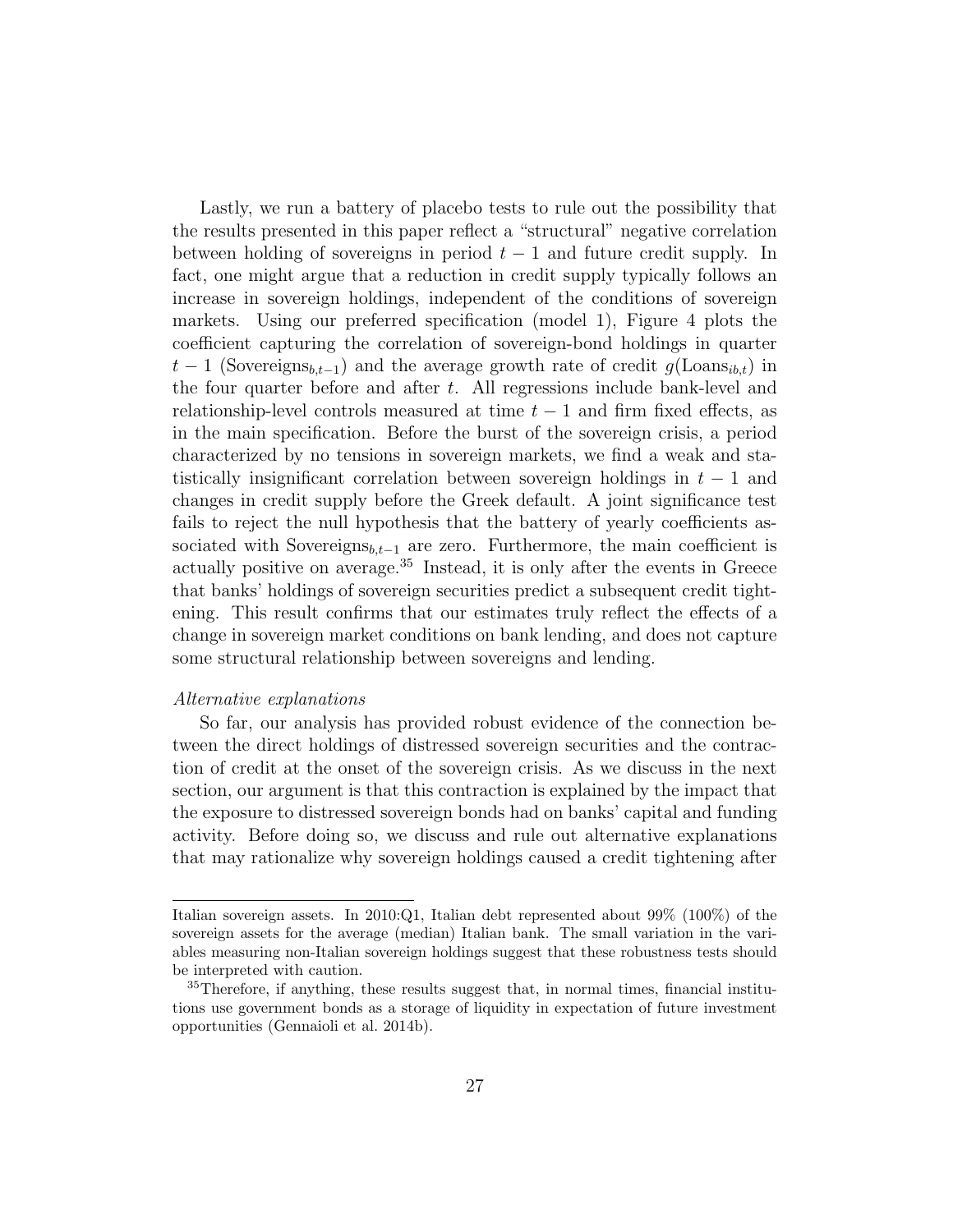

Figure 4: Sovereign holdings and credit supply dynamics. This figure investigates the relationship between the stock of sovereigns in banks' portfolio and credit supply dynamics. It plots the coefficient capturing the correlation of sovereign bonds holdings in quarter  $t-1$  (Sovereigns<sub>b,t-1</sub>) and the the moving average growth rate of credit:  $g(\text{Loans}_{bj,t}) =$  $\overline{\text{Loans}}_{bj,t\to t+3}-\overline{\text{Loans}}_{bj,t-4\to t-1}$  $\frac{\text{Loans}_{b,j,t\to t+3}-\text{Loans}_{b,j,t-4\to t-1}}{0.5\cdot[\text{Loans}_{b,j,t\to t+3}+\text{Loans}_{b,j,t-4\to t-1}]},$  where  $\text{Loans}_{b,j,t\to t+3}$  =  $0.25 \cdot \sum_{\tau=0}^{3} \text{Loans}_{b,b,t+\tau}$  and  $\overline{\text{Loans}}_{b,j,t-4\to t-1} = 0.25 \cdot \sum_{\tau=-1}^{-4} \text{Loans}_{ib,t+\tau}$ . Quarter t is reported on the x-axis. All regressions are run on the sample of firms who established multiple lending relationships, and include bank-level controls and relationship-level measure in quarter  $t$ , and firm fixed effects. 95% confidence intervals are displayed. Standard errors are clustered at bank level.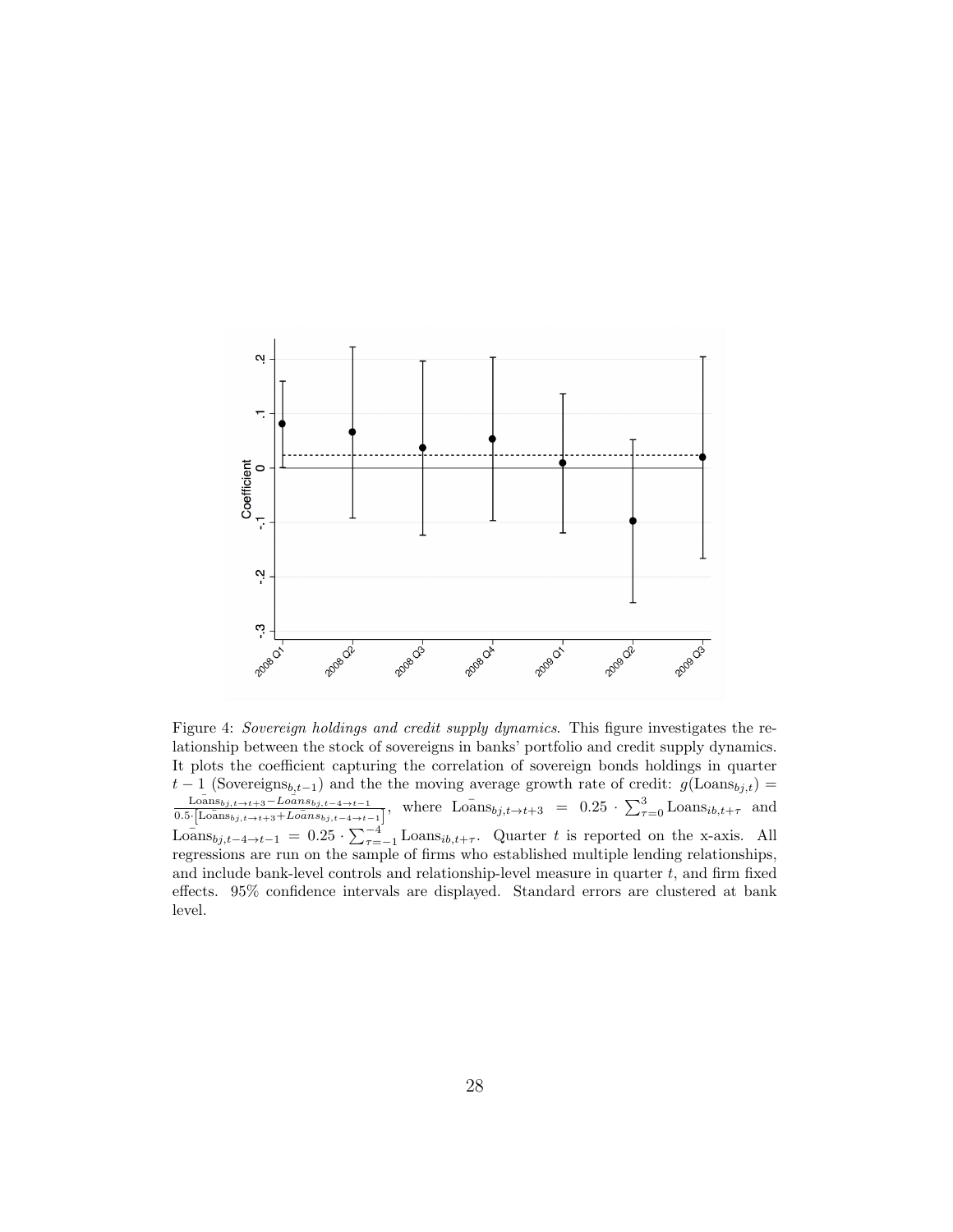the burst of the crisis. We summarize these tests here and we refer to Section OA.2.4 and Table OA.5 of the online Appendix for a detailed discussion.

Previous literature has highlighted the importance of portfolio rebalancing to understand lending behavior by banks, in particular during periods characterized by tensions in financial markets (Abbassi et al., 2014; Peydró et al., 2017). In our context, one might worry that the pre-crisis amount of sovereigns in banks' portfolio is in fact a proxy of their ability and incentives to trade sovereign assets, which in turn affects credit supply. If this were the case, then the negative effect that we attribute to sovereigns' contraction may be driven by the changes in trading strategies by banks.<sup>36</sup> We find that our point estimates do not significantly change when we control for the scaled amount of sovereigns purchased by banks in the immediate aftermath of the bailout (2010Q2) or controlling for proxies of trading expertise. On a second and related point, our results are also not driven by differences in the governance structure across banks more and less exposed to sovereign securities, in particular considering differences between traditional and cooperative banks and foreign versus domestic banks.<sup>37</sup>

Third, our results are also not explained by the contraction in bond markets, which characterized the European economy during this time. This shock may have been particularly important for banks, since financial intermediaries were among the main issuers of corporate bonds in Italy.<sup>38</sup> To the extent that the ability to raise funding in the bond markets and the decision to invest in sovereign assets are correlated, this change in funding markets may explain our main result. To verify this relationship, we augment our regression model with a measure of bank's dependence on bond financing in the pre-shock period. We find that adding this extra control does not significantly affect neither the significance nor the magnitude of our main coefficient. We return to the importance of bond financing in the following

<sup>36</sup>A first suggestive evidence against the portfolio adjustment channel comes from the time-series dynamics of the Italian banking system's sovereign holdings. Figure OA.3 in the online Appendix of the paper shows in the early part of the sovereign crisis, the aggregate sovereign holdings of the Italian banking system remained stable.

<sup>&</sup>lt;sup>37</sup>This result contrasts with the findings of Bofondi et al., 2017, which highlights the importance of country-specific risk in the second phase of the sovereign crisis. More discussion on this point is presented in online Appendix OA.2.3.

<sup>38</sup>Between 2000-2016, almost 75 percent of corporate bond issuances by Italian firms were done by Depository Institutions (Source: Thomson Reuters SDC Platinum). We thank one of the anonymous referees for this information.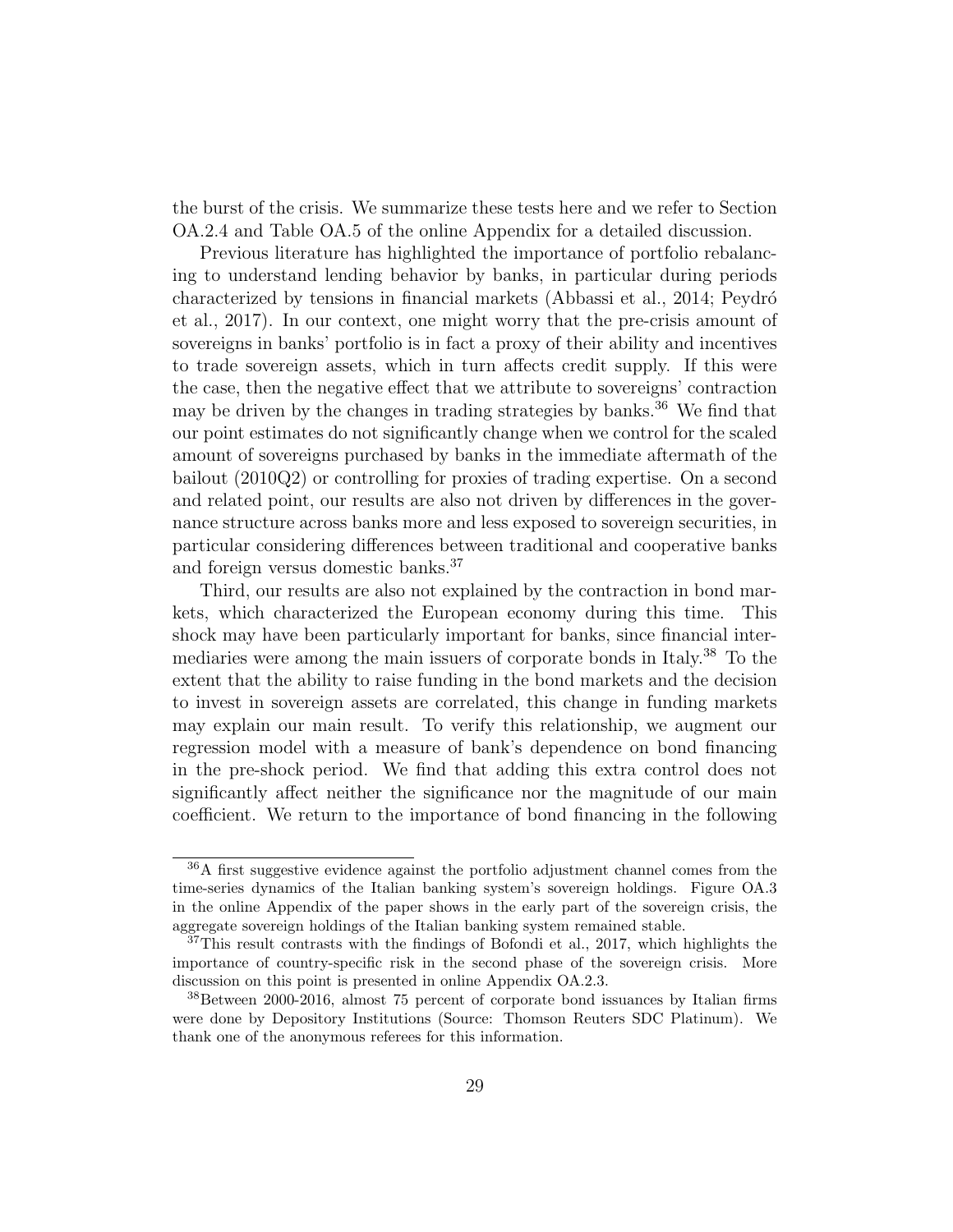section when we analyze the channels of transmission of the sovereign shock.

Finally, a strand of the literature has explored the role played by government pressure in sovereign markets. Previous evidence suggests that banks more connected with the government are systematically more likely to hold or purchase sovereign assets during periods of fiscal stress (Becker and Ivashina, 2014b; Ongena et al., 2018). One concern for our analysis is that the sovereign exposure may in part capture this moral suasion mechanism. We provide three pieces of evidence against this potential confounding factor. First, our results are not explained by differences between national and foreign banks or by the heterogeneity in trading activity across banks, as moral suasion would predict. Second, we find that variation in the extent to which a bank can potentially be influenced by politicians does not explain our results. Our test exploits variation in the ownership share of the Italian banking foundations to identify those banks that are more likely influenced by political parties (De Marco and Macchiavelli, 2016).<sup>39</sup> We find that the inclusion of these proxies of direct government connection does not significantly change either the magnitude or significance of the security channel. Third, we find consistent results when we use institutions that act as primary dealers in the Italian sovereign market as an alternative way to identify moral suasion (Williams  $2018$ ).<sup>40</sup> Also in this case, we find that controlling for this variable does not affect our key result. In the last column, we also show that our results are consistent when we include all the control for alternative explanations together.

<sup>39</sup>Banking foundations are private entities created in the early 1990s during the privatization process of the Italian financial sector (Jassaud, 2014). Despite their private nature, these entities are generally controlled by the local government and they still retain an important ownership stake in the banking sector. In 2009-2010, foundations retained significant control power in the board of a number of financial institutions in Italy. For each banking foundation, we manually collected it from annual report information on its shareholders' compsition and data on its stake on financial instutions as of December 2019. Section Appendix A.3 in the Appendix contains an extensive discussion on the data collection as well as backround information on banking foundations in Italy.

 $^{40}$ Williams (2018) finds that market makers are more likely to be targets of financial repression. We identify primary dealers using the official list of primary dealers as of February 2010 that is available in the Italian Government website (http://www.dt.tesoro.it/en/debito pubblico/specialisti titoli stato/).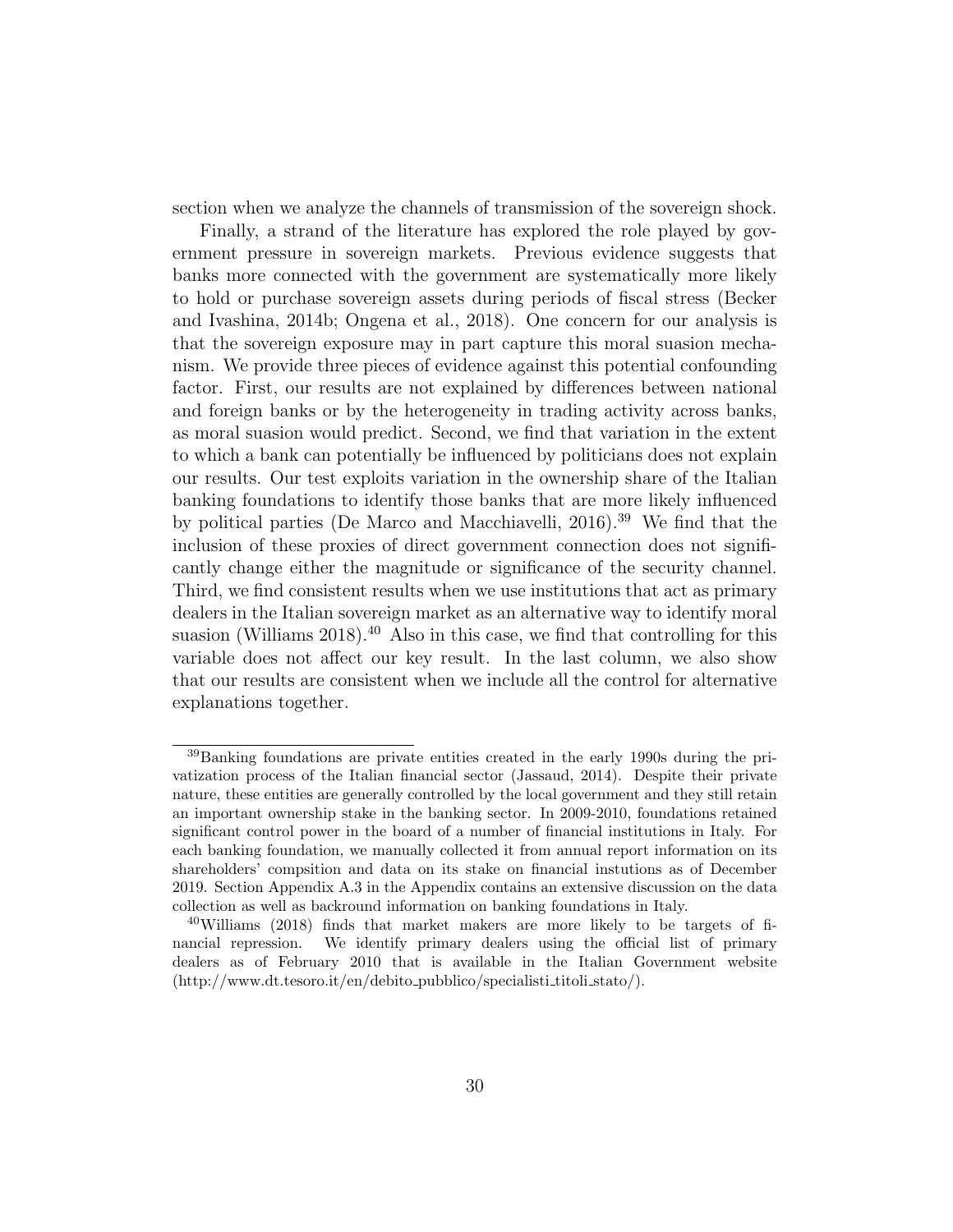### 3.3. The transmission mechanism of the sovereign shock

In this section, we investigate why banks more exposed to sovereign securities tighten their credit supply more than other, less exposed institutions. In a standard bank-lending channel model (e.g. Kashyap and Stein, 1994; Stein, 1998), a shock to a bank's assets could affect lending policies in several ways.<sup>41</sup>

One hypothesis is that a bank with large sovereigns exposure may be affected by the Greek bailout shock because it does not have a sufficient buffer of capital that could be used to absorb the potential losses from its sovereign portfolio (capital channel). A weaker balance sheet might induce bank managers – who are concerned with the future funding costs or longterm insolvency of the institution – to reduce the amount of assets at risk by shrinking the loan portfolio (Peek and Rosengren 1997; Peek and Rosengren 2000). In principle, one may think that the capital channel should not be particularly large for sovereign assets, as these securities were not always required to be marked-to-market. However, there are two important factors to consider when evaluating this argument. First, even if accounting capital is unchanged, a decline in the economic value of the assets should still trigger a reaction from the bank, since the economic capital is what matters for medium- and long-run portfolio choices of financial intermediaries (Angelini et al. 2014).<sup>42</sup> Second, only sovereign assets classified in the heldto-maturity (HTM) portfolio were exempted from being marked-to-market, while sovereigns in the trading portfolio and available-for-sale (AFS) were valued based on market conditions  $(IAS\ 39).<sup>43</sup>$  Consistent with this logic, we have shown that our effects are in large part driven by sovereign securi-

<sup>41</sup>The mechanisms discussed here are not unique of the bank-lending channel models only. For instance, you could derive similar type of results on the heterogeneity of the effects in models where a shock to assets affect lending because of a net worth channel (e.g. Bernanke and Gertler, 1989; Moore and Kiyotaki, 1997; Bernanke et al., 1999). A recent example of this type of model applied to sovereigns is Arellano et al. (2019).

 $^{42}$ Referring precisely to the Euro crisis, Angelini et al. (2014) highlights that "whether securities are booked at market value or amortized cost makes little difference when bank's creditors become concerned about a possible default of the bank. In that case, creditors will look through accounting conventions, assessing the solidity of the bank based on its assets at market value (...)."

<sup>&</sup>lt;sup>43</sup>However, note that Bank of Italy - with a temporary provision - decided that since June 2010 banks had the option to to neutralize gains and losses on ASF securities by accounting them at (historical) cost.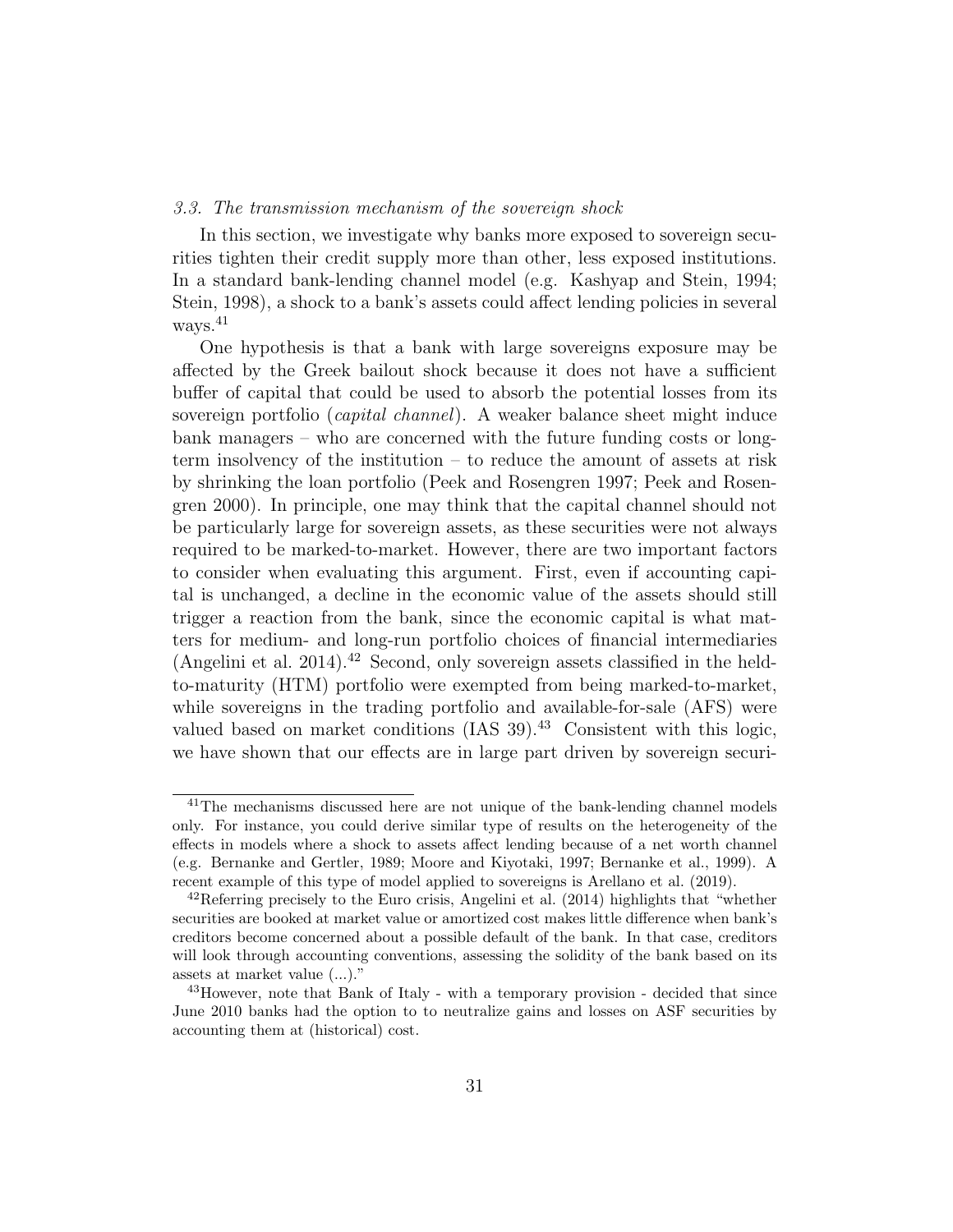ties that are not held in the HTM portfolio. Considering these caveats, the economic importance of the capital channel remains an empirical question.

Alternatively, direct exposure to distressed sovereigns may affect a bank's ability to raise funds, with a consequent impact on its lending policy (funding channel). A drop in the market value of banks' security portfolio reduces the amount and quality of collateral available for borrowing in the inter-bank network (the collateral channel, Ivashina and Scharfstein 2010; Cingano et al. 2016). However, it might also more broadly affect the ability to tap into bond markets as investors might become concerned with the solvency of the institution (Balduzzi et al. 2018).

To test the relative importance of these explanations, we examine how the response to the shock was exacerbated by a weaker capital position or by banks' funding stability. To proxy for the weakness of the balance sheet, we use a measure based on banks' Tier1 ratio. In particular, we define a dummy variable (Low Capital Ratio) which takes a value of one when the Tier1 ratio is below 10%, very close to the regulatory boundary at the time (8%). This variable accounts for the fact that the importance of bank capital is nonlinear and it is expected to be stronger for those institutions closer to the regulatory threshold. To evaluate the relevance of the funding channel, we exploit banks' heterogeneous liability structure, studying whether banks that are active borrowers in inter-bank markets or that have access to less stable funding (less deposits or more bond financing) respond more strongly to the sovereign shock.<sup>44</sup>

Examining one interaction at a time, we find evidence in support of both channels (Table 6).<sup>45</sup> The effect of the shock is magnified by the lack of capital at bank level: a financial intermediary that is close to the regulatory boundary tightens credit supply almost three times more than that experienced by more capitalized banks (Column 1).<sup>46</sup> However, the funding

<sup>&</sup>lt;sup>44</sup>A priori, it is unclear whether having a large share of funding coming from bonds would positively or negatively affect banks response to the sovereign shock. On the one hand, Italian banks tend to issue bonds of relatively long maturity (see Coletta et al., 2016), which can help to limit funding risk during the shock period. On the other hand, the dry-up of bond markets that happened around the same time as the sovereign crisis might have exacerbated the response to the shock because of an increase in roll over risk.

<sup>&</sup>lt;sup>45</sup>Table 6 reports only the interaction terms for expositional purposes, but each regression also includes the non-interacted variable.

<sup>&</sup>lt;sup>46</sup>In an unreported regression, we find a qualitatively similar result from the interaction sovereign exposures with a continuous measure of capital ratio. However, we prefer to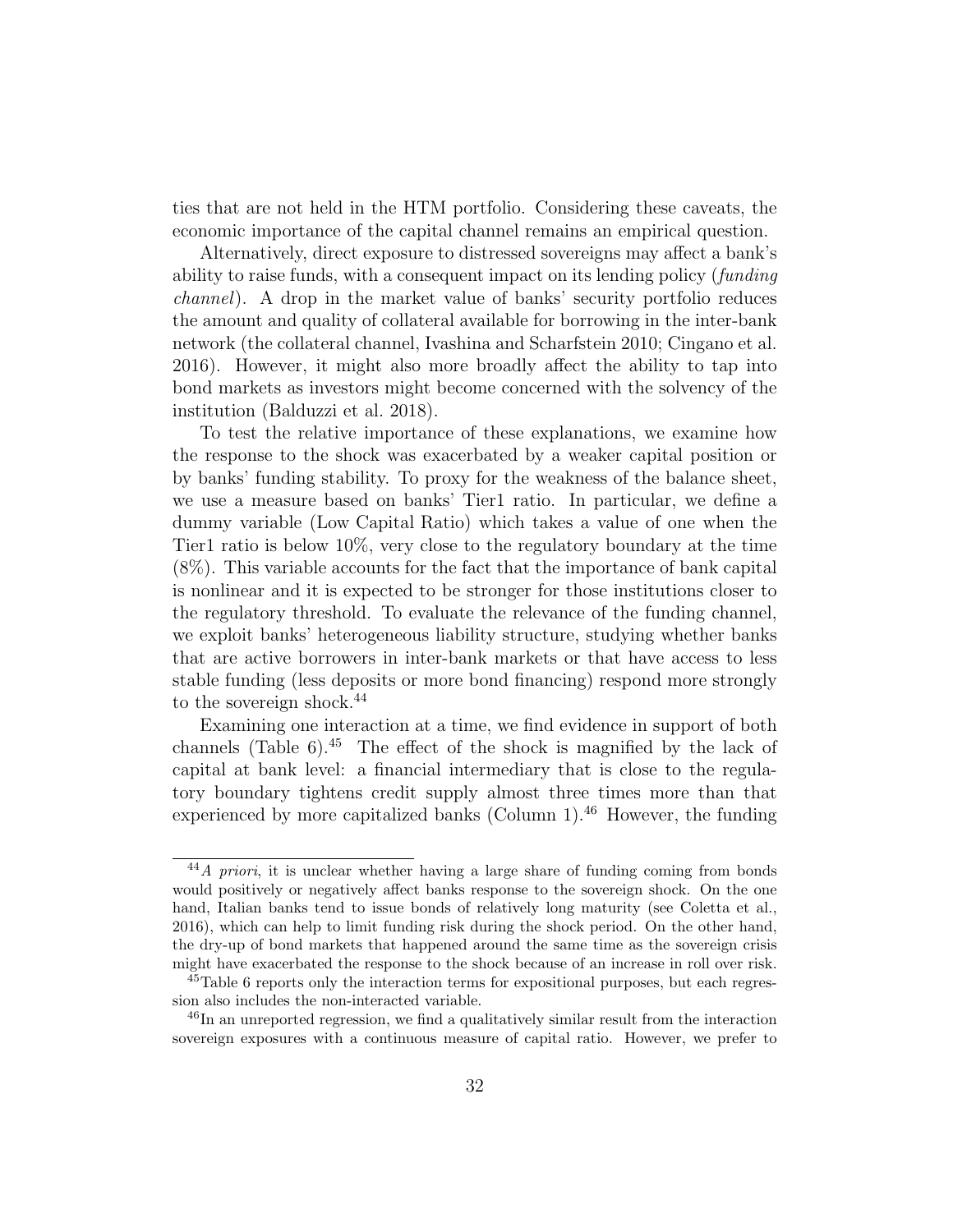structure seems to matter as well for determining the size of the effects. In particular, we find a much larger credit contraction by banks that were more active as borrowers in the interbank market (Column 2). Comparing two banks with similar exposure to distressed sovereigns but one standard deviation apart in terms of reliance on interbank borrowing, we find that the more active bank in the wholesale market cuts credit by one-third more than the less active bank. Reliance on more stable sources of funding also mitigates the negative effects of the sovereign shock. This is true for both reliance on retail deposits (Column 3) and on bond funding (Column 4). The positive effect on bond funding is consistent with the relatively long-term maturity of bonds issued by Italian banks (Coletta et al., 2016). Finally, Column 5 reports the estimated interaction effects of an horse-race regression among the different proxies. The horse-race confirms that both channels seem to be at work. In particular, we find that the coefficients associated with the capital measure and interbank market exposure are similar in both significance and magnitude whereas deposits and bond funding lose statistical significance.

Altogether, there are two main takeaways from this analysis. First, both the collateral channel and the funding channel appear to be economically relevant forces. The increase in sovereign risk affected credit both because it raised concerns about the future funding conditions of poorly capitalized banks and because it reduced the availability of the collateral needed to tap into interbank funding.<sup>47</sup> Second, our analysis shows that, among the possible drivers of the funding channel, the main source of instability during this turbulent period was the reliance on wholesale funding rather than retail deposits or bond financing. As in the case of the recent financial crisis (Ivashina and Scharfstein 2010; Cingano et al. 2016), financial intermediaries' exposure to interbank markets appears to be a catalyst for the transmission of macro-financial shocks to the real economy.

focus on the categorical version of this measure because regulatory constraints introduce a salient non-linearity in the relationship between capitalization and banks' response to balance sheet shocks.

<sup>&</sup>lt;sup>47</sup>This result is consistent with previous evidence (Abbassi et al., 2014; De Marco 2017), which highlights the importance of wholesale markets–and funding more generally–in explaining the effects of the sovereign crisis (Crosignani et al., 2016).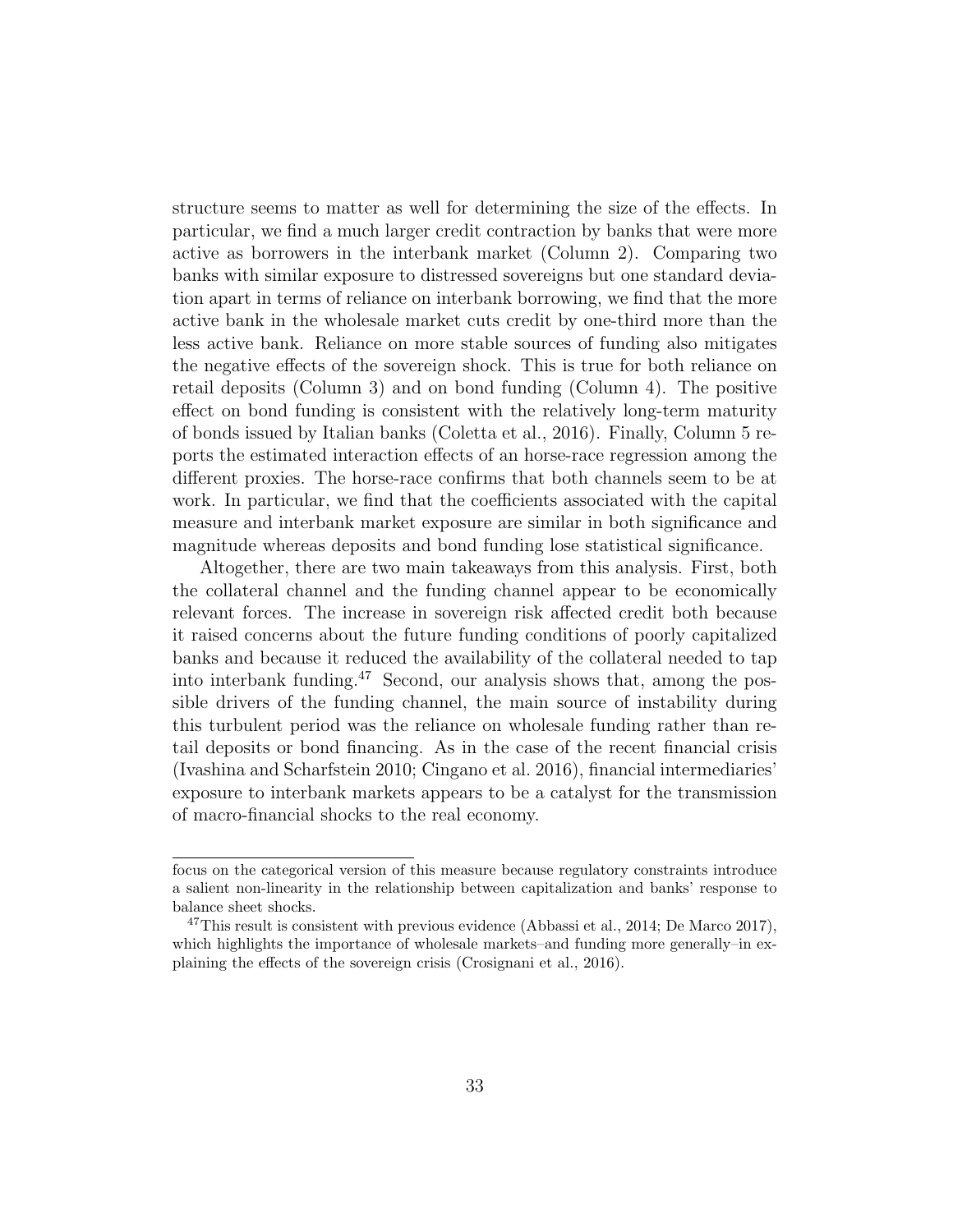|                                 | (1)                    | (2)                    | (3)<br>g(Loans)        | (4)                    | (5)                            |
|---------------------------------|------------------------|------------------------|------------------------|------------------------|--------------------------------|
| Sovereigns<br>Interaction with: | $-0.169*$<br>(0.098)   | $-0.416***$<br>(0.122) | $-0.593***$<br>(0.169) | $-0.473***$<br>(0.149) | $-0.053$<br>(0.178)            |
| Low Capital Ratio               | $-0.439***$<br>(0.160) |                        |                        |                        | $-0.290**$<br>(0.138)          |
| Net Interbank Debt              |                        | $-0.990***$            |                        |                        | $-1.338**$                     |
| Deposits                        |                        | (0.274)                | $0.202***$<br>(0.065)  |                        | (0.551)<br>$-0.164$<br>(0.124) |
| Bond financing                  |                        |                        |                        | $0.251***$<br>(0.082)  | $-0.101$<br>(0.136)            |
| Firm Fixed Effect               | Y                      | Y                      | Y                      | Y                      | Y                              |
| <b>Bank Controls</b>            | Y                      | Y                      | Y                      | Y                      | Y                              |
| Relationship Controls           | Y                      | Y                      | Y                      | Y                      | Υ                              |
| Observations                    | 478235                 | 478235                 | 478235                 | 478235                 | 478235                         |
| R-squared                       | 0.387                  | 0.388                  | 0.387                  | 0.387                  | 0.388                          |

Table 6: Transmission Mechanism of the Bank Lending Channel. This table investigates the channels of transmission of the sovereign shock through banks' balance sheet. We interact exposure to the sovereign shock with a set of bank characteristics which are proxies for different balance sheet channels of transmission, always including also the direct effect. The independent variables of interest are the exposure of the lender to Italian sovereigns (Sovereigns), and its interactions with different proxies of the transmission channels. The interaction variables include: low capital (dummy equal 1 if Tier1 ratio is less than 10 percent); net interbank debt; deposit; bond liabilities (all scaled by RWA). All regressions include firm fixed-effects, the bank controls, and the relationship controls, and they are estimated on the sample of firms with multiple credit relationships. Standard Errors are clustered at bank level. \*\*\* denotes significance at the 1% level, \*\* at the 5%, and \* at the 10%.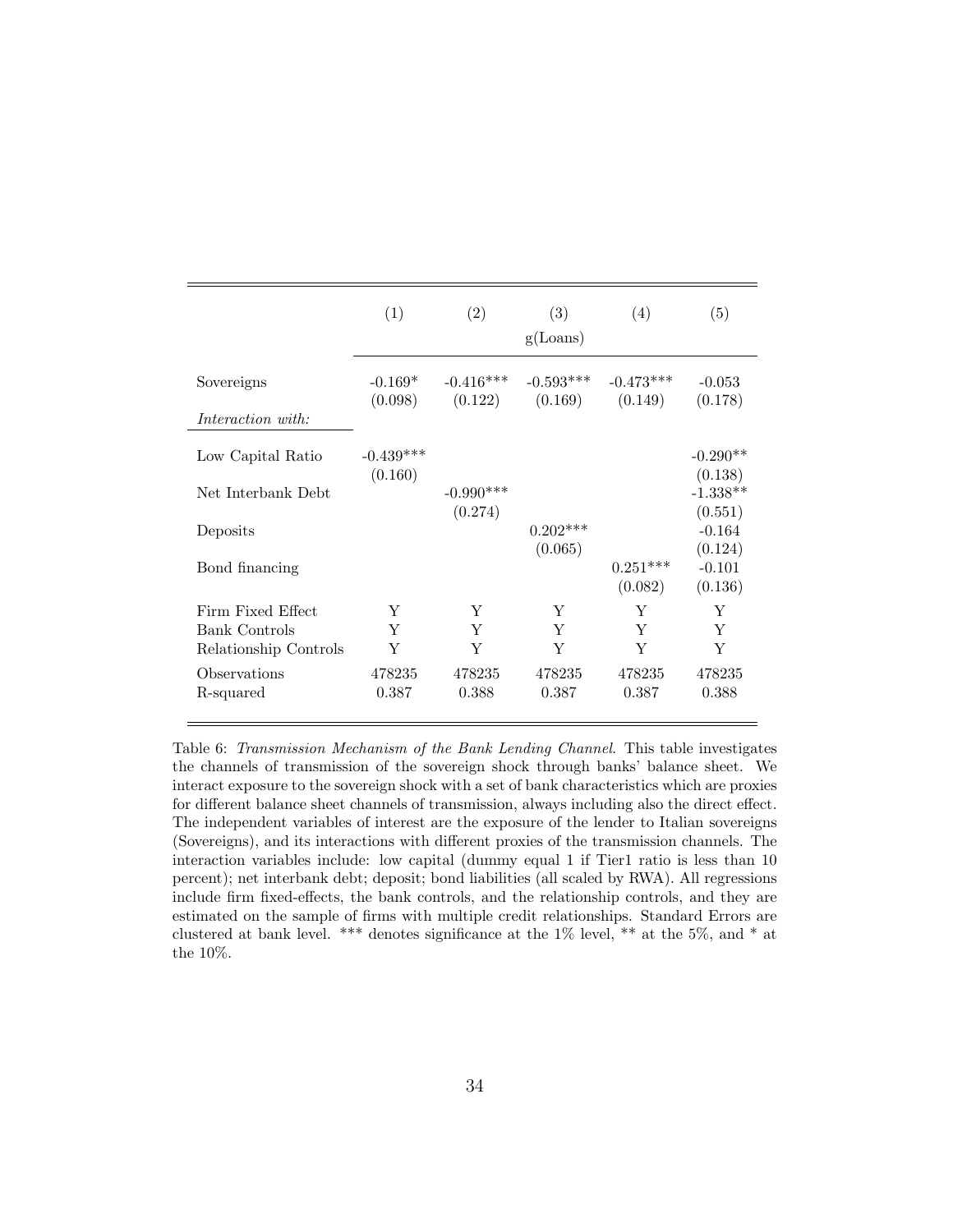#### 4. Credit supply and corporate behavior

The previous results confirm the presence of a sizable contraction in credit triggered by the turmoil in sovereign markets. In fact, we find that the shock to sovereign assets impaired the ability of banks to provide credit to firms. The next step is to evaluate whether this event had actual consequences on firms' behavior. Economic theory suggests that a tightening of credit supply can impair companies' ability to invest if they cannot compensate for the lower credit from exposed lenders with funding from other sources, either inside or outside of the banking sector. Our analysis confirms that financial frictions prevented firms from fully smoothing out the reduction in credit from intermediaries more exposed to the sovereign shock. Furthermore, we show that the credit contraction led to a reduction in firms' investment rates and employment, but only among small firms.<sup>48</sup>

In order to study how the the turmoil in sovereign markets affected firm activity, we examine whether a firm's exposure to the sovereign shock has any predictive power on changes in funding, investment, and employment decisions of the companies in our sample. We start by constructing a measure of firm-level exposure to the sovereign shock by computing the average exposure that firm  $j$  experiences through the connection with its lenders. Formally, let  $\mathcal{B}_j$  be the set of all lenders to firm j in 2010:Q1. Then, we construct firm  $j$ 's average exposure as:

$$
\text{Sovereigns}^{AVE}_j = \sum_{b \in \mathcal{B}_j} \omega_{bj} \cdot \text{Sovereigns}_b
$$

where Sovereigns<sub>b</sub> is the stock of Italian sovereigns over RWA held by lender b in 2010:Q1. $^{49}$  Lenders' exposures are *weighted* by the share of total bank credit the firm received from the bank before the Greek bailout  $(\omega_{bi})$ . Using this measure, we study how different firm-level outcomes  $(y_i)$  are affected by the firm-specific exposure to the sovereign shock:

<sup>48</sup>Even if the firms had been able to completely undo the bank-lending channel by borrowing from banks less exposed to the shock or resorting to other forms of financing, the sovereign crisis still could have propagated to the real economy through other channels. See, for example, Bocola (2016) or Neri and Ropele (2013).

<sup>49</sup>In our data set, on average, the exposure of firms to the sovereign crisis is 22 percent (mean of Sovereigns<sup> $AVE$ </sup>), with a standard deviation of 23 percent (standard deviation of Sovereigns<sup> $AVE$ </sup>).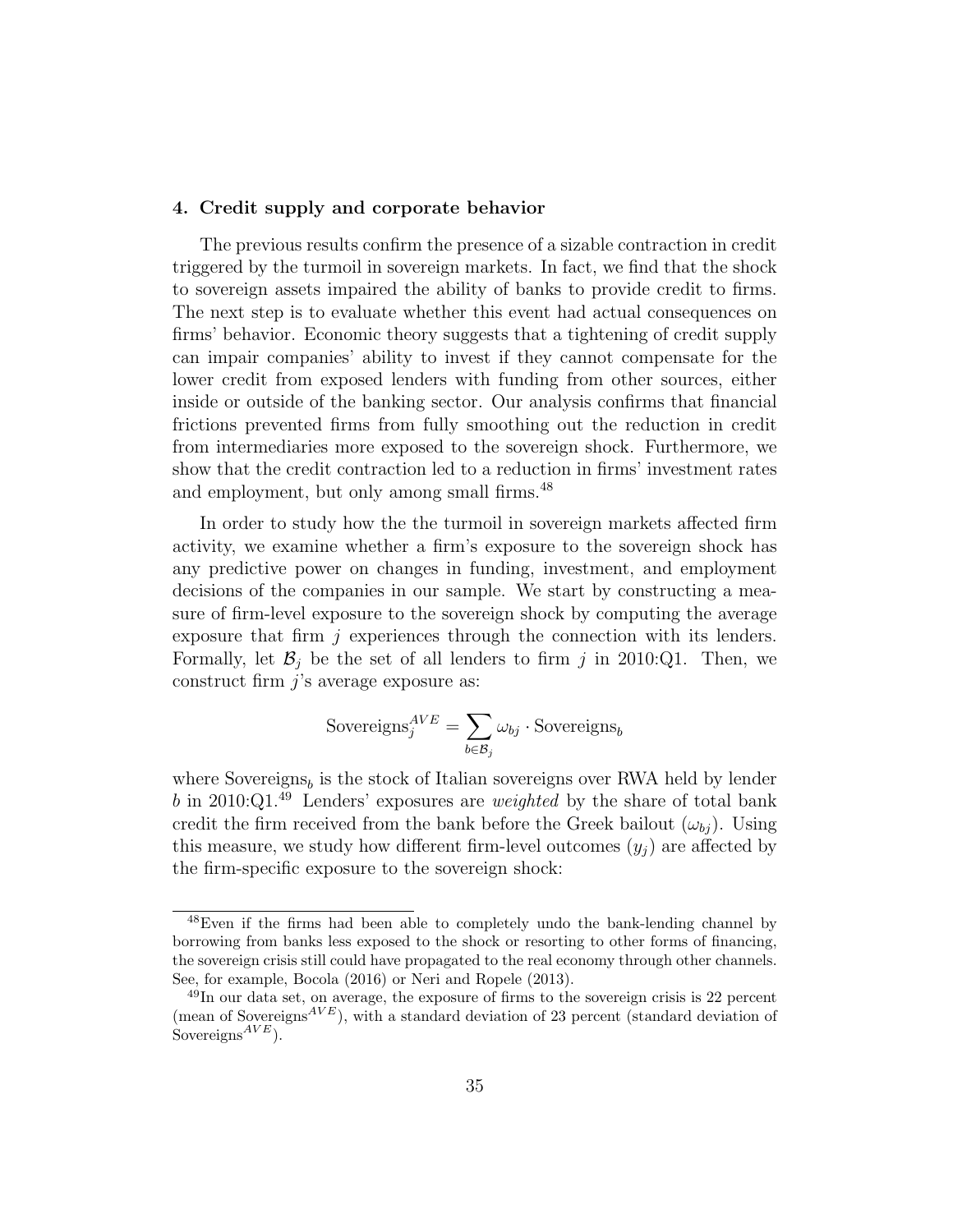$$
y_j = \alpha_0 + \alpha_1 \text{Sovereigns}_j^{AVE} + \Gamma \cdot X_j^{AVE} + \Lambda \cdot Z_j^{AVE} + \tau_{province} + \tau_{industry} + u_j \tag{2}
$$

Mirroring the relationship-level analysis, we control for the (weighted average) of bank-specific and relationship-specific variables  $(X^{AVE})$  described in Section 3.<sup>50</sup> Furthermore, the vector  $Z^{AVE}$  includes a battery of firm-level controls: log revenues, log age, leverage, and credit score (Altman Z-score);  $\tau_{province}$  and  $\tau_{industry}$  are a set of province fixed effects and industry fixed effects (NACE 2-digits).<sup>51</sup> In line with previous literature (e.g., Khwaja and Mian, 2008), we cluster the standard errors at the level of the lead bank, which is the largest lender during the pre-bailout period.

The intuition behind this test is as follows. If the sovereign shock had no effect on firms' operations, then the lenders' exposure to sovereign securities should not predict any change in outcomes  $(\hat{\alpha}_1 = 0)$ . If instead relationships are sticky and difficult to build, the exposure of firms' lenders before the shock would still predict changes in  $y_j$ . For example, looking at change in total bank loans, an estimate  $\hat{\alpha}_1$  significantly lower than zero would suggest that firms were unable to take actions to effectively neutralize the credit tightening by their current lenders. Similar to the within-firm model presented above, the identification of  $\alpha_1$  requires orthogonality between the banks' exposure to sovereign securities and firms' credit demand or investment opportunities. For instance, geographic or industry clustering might induce a sorting between banks more exposed to the sovereign shock and firms with worse investment opportunities. Unlike the first part of the paper, here we cannot directly control for unobservable demand-side shocks since we can only rely on between-firm variation.

We argue that the econometric model in (2) can still provide reliable

<sup>&</sup>lt;sup>50</sup>The weighted averages of bank-specific and relationship-specific variables are constructed similar to Sovereigns<sup> $AVE$ </sup>. The only exception is the dummy for cooperative banks, which is equal to one if the major bank is a cooperative bank. For consistency, we define relationship-level controls –which similarly vary at bank level within a specific firms – as part of the set of bank controls.

<sup>&</sup>lt;sup>51</sup>The sample used is identical to the one used in the previous part of the paper, which is the sample of firms with loans reported in the Credit Register and for which firm-level information is available in CERVED. The usual filters are applied as described in Section (2). Furthermore, given the nature of the estimator, we require our firms to appear in the data both before and after the shock.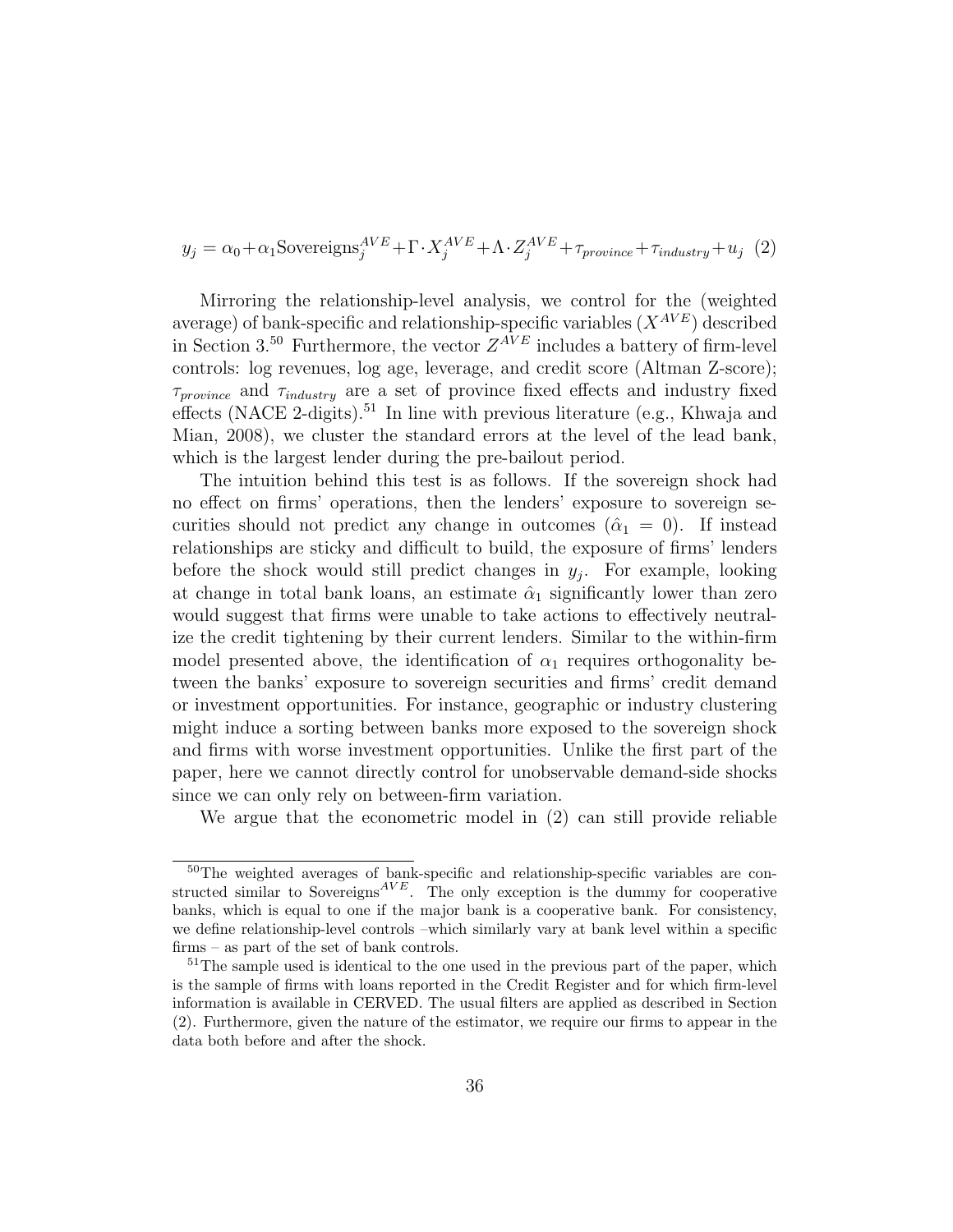estimates of the causal effect of the sovereign shock on firm outcomes for three main reasons. First, our previous analysis has provided no evidence of a systematic sorting between highly exposed banks and firms whose credit demand is shrinking. In particular, we have shown that the loan-level estimates with and without the firm fixed effects are not statistically different, and therefore the bias induced by demand is either nonexistent or relatively small (see Columns 1 and 2 in Table 3).<sup>52</sup> Second, the industry and province fixed effects help directly address the correlated demand bias. Industry fixed effects control for the specialization of exposed lenders in industries suffering more severe contractions of economic activity. Province fixed effects control for the spatial clustering of banks and borrowers. If the sorting between banks and firms is caused by industry or geographical specialization in the banking sector, this set of fixed effects would be sufficient to address any concern related to the identification of  $\alpha_1$ . Third, we augment our model with a set of firm-level controls measured before the shock: firm size, credit rating, age, and leverage. These controls absorb variation in the LHS not directly imputable to firms' exposure to the shock and, to the extent that they correlate with firms' unobservable changes in investment opportunities and credit demand, they help address the sorting bias discussed previously.<sup>53</sup> We provide further evidence against the presence of a bias in our results in the robustness section below.

### Supply shock and access to credit

The shock to sovereign holdings triggered a decline in credit supply via the bank lending channel. However, firms may have been able to limit the economic impact of the shock by borrowing from alternative, less exposed financial intermediaries. To investigate this issue, we estimate the regression model in (2) looking at the change in total bank loans. Our outcome variable is  $g(\text{Loan}_i)$ , which is the symmetric growth rate of bank credit one year before to one year after the Greek bailout. In Table 7, we show that firms have been unable to fully undo the decline in credit from exposed borrowers, as the average exposure of their lenders at the onset of the sovereign shock is predictive of the change in total bank credit. This effect is both statistically

 $52$ This result also holds when we do not control for firm-level variables as well, as industry and location fixed-effects in the specification without firm fixed-effects.

<sup>&</sup>lt;sup>53</sup>The estimates of a model without firm controls are qualitatively identical. Results are available upon request.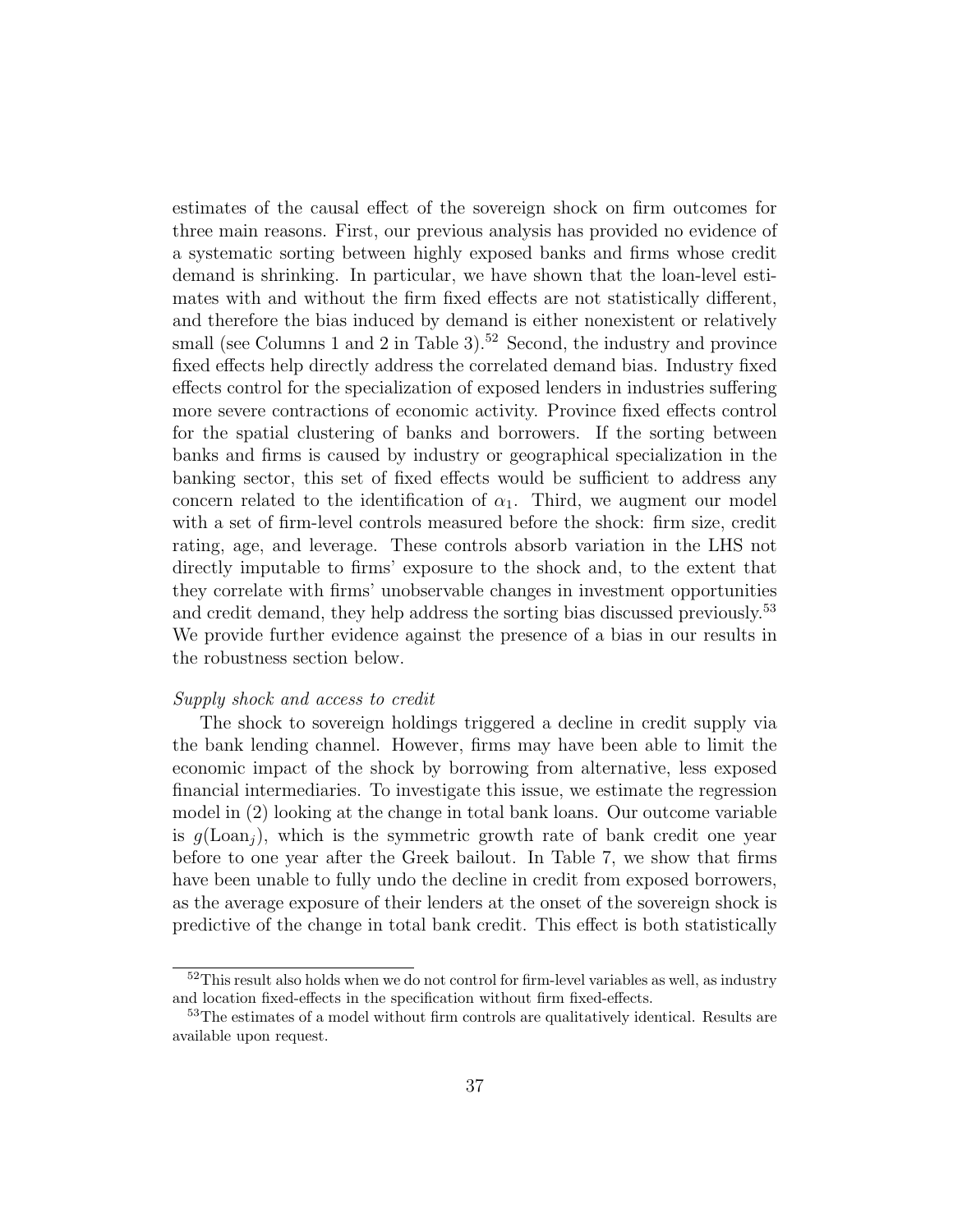and economically significant. On average, one standard deviation increase in banks' holdings of Italian sovereign securities corresponds to a reduction of 5% in bank credit in the year following the burst of the sovereign crisis.

A number of frictions can explain why firms cannot fully undo the effects of the bank-lending channel. Economic theory suggests that the value of established credit relationships should be increasing in the degree of information asymmetry between firms and new financiers. Because transparency, amount of pledgeable collateral, and average monitoring costs fall with firm size, we expect small firms to be particularly vulnerable to balance sheet shocks that affect the credit supply of their existing lenders (e.g., Gertler and Gilchrist 1994; Petersen and Rajan, 1994). To test this hypothesis, we examine the heterogeneity of the treatment effect across firms of different sizes. We use two proxies of firm size, both measured at the end of 2009: a continuous measure (Ln(Revenues)) and a discrete measure (Small Firm). A firm is considered small if its revenue is below 2 million euros, which is a standard definition adopted by EuroStat.<sup>54</sup>

Table 7 shows that both large and small firms suffered from the credit contraction passed on by their lenders. However, the effect for small firms is significantly larger in magnitude. For any level of the shock, small firms suffered a reduction in credit almost twice as large as the reduction for larger firms. The result is also confirmed by the continuous variable, and it is robust to the extra tests that we discuss at the end of this section.

A natural question is whether this heterogeneous treatment effect across firms of difference sizes is driven by variation in credit tightening or by the heterogeneous ability to react to a similar shock. In other words, in order to claim that this result is due to the inability of smaller firms to counteract the credit tightening of existing lenders, we have to exclude the possibility that banks cut lending more aggressively to smaller firms in response to the sovereign shock. The within-firm regressions presented in the first part of the paper allow us to test this alternative hypothesis. We augment model (1) with an interaction between lenders' sovereign exposure and borrowers size. Table OA.7 in the online Appendix shows that banks did not cut lending more extensively for smaller firms in our sample. The interaction between

<sup>54</sup>See EuroStat for the definition of small firms based on revenues (http://eurlex.europa.eu/legal-content/EN/TXT/?uri=CELEX:32003H0361). Results are similar when using a dummy at the median of the distribution of the same variable.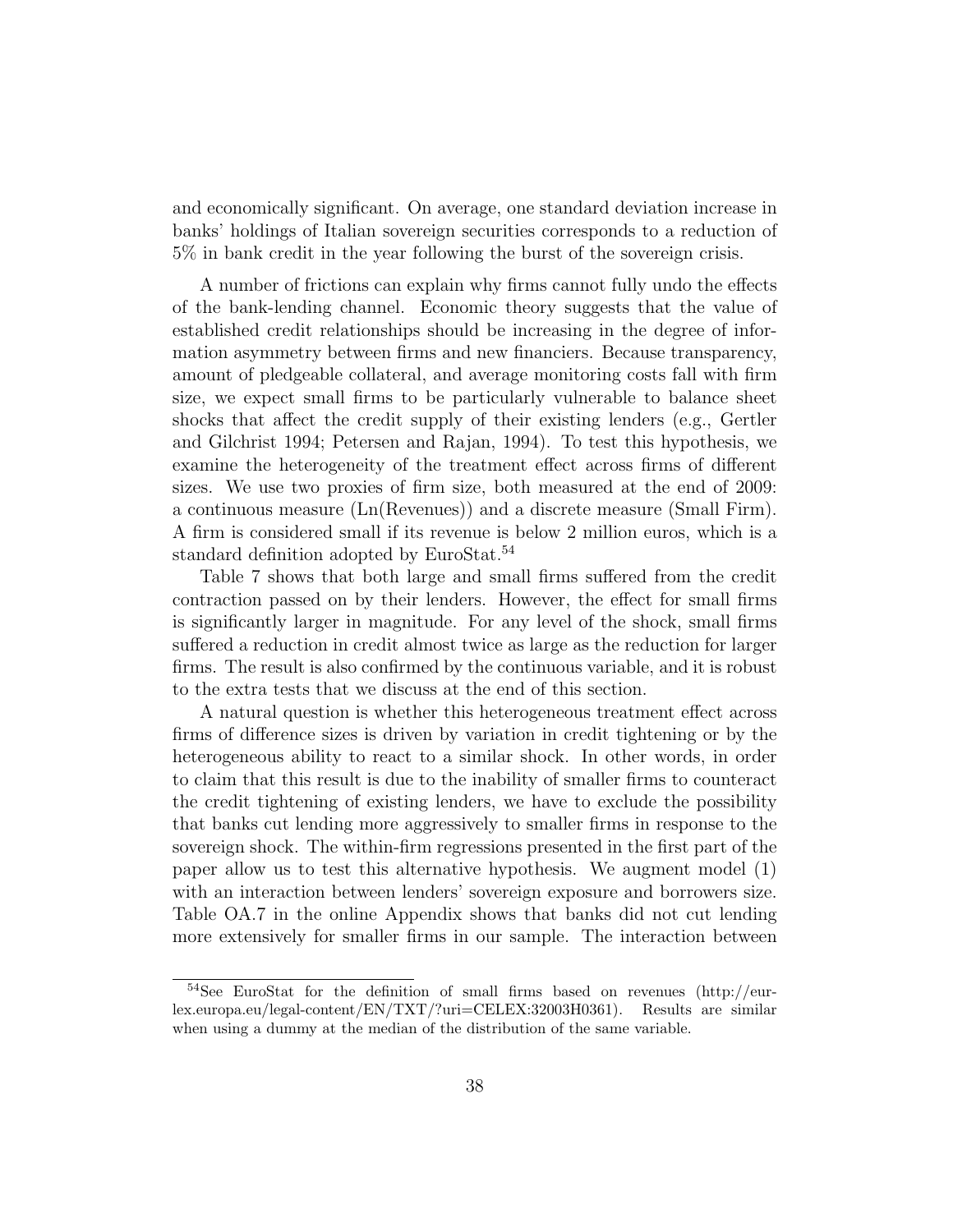| $\circledcirc$                                                  | $(0.059)$<br>(0.067)                                                                                               |                                                                                                                                                      |
|-----------------------------------------------------------------|--------------------------------------------------------------------------------------------------------------------|------------------------------------------------------------------------------------------------------------------------------------------------------|
| $\begin{array}{c} {\bf (8)} \\ {\rm gr}({\rm Inv}) \end{array}$ | $\begin{array}{c} 0.506*** \ (0.141) \\ 0.066*** \end{array}$                                                      | $\begin{array}{c} Y \\ Y \\ Y \\ Y \\ Y \\ 141372 \\ 0.012 \end{array}$                                                                              |
| $\widetilde{C}$                                                 | $-0.037$<br>$(0.038)$                                                                                              | $\begin{array}{c} \text{Y} \\ \text{Y} \\ \text{Y} \\ \text{Y} \\ \text{Y} \\ \text{Y} \\ \text{1372} \\ \text{0.012} \end{array}$                   |
| $\left( \begin{matrix} 6 \end{matrix} \right)$                  | $\begin{array}{c} 0.030 \\ (0.047) \end{array}$                                                                    | $\begin{array}{l} 0.109^{***} \ (0.041) \ \hline Y \ Y \ Y \ Y \ Y \ Y \ Y \ Y \ Y \ Y \ Y \ Y \ Y \ Y \ Y \ 141372 \end{array}$                     |
| $\begin{array}{c} (5)\\ \mathrm{gr}(\mathrm{Empl}) \end{array}$ | $-0.431**$<br>(0.193)<br>0.054**<br>(0.025)                                                                        | $\begin{array}{c} 0.026 \\ 0.026 \\ \end{array}$<br>A $\begin{array}{c} \text{X} \\ \text{X} \\ \text{X} \\ \text{X} \\ \end{array}$                 |
| $(4)$                                                           | $-0.045$<br>(0.041)                                                                                                | $\begin{array}{c} 141372 \\ 141372 \\ 141372 \\ \end{array}$                                                                                         |
| $\widehat{\mathfrak{B}}$                                        | $-0.111*$<br>(0.059)                                                                                               | $\begin{array}{l} -0.100^{*} \\ (0.057) \\ Y \\ Y \\ Y \\ Y \\ 141372 \\ 0.112 \\ 0.112 \\ \end{array}$                                              |
| $$\mbox{\it (2)}$$ $$\mbox{\it g(Tot Loans})$$                  | $-0.476***$<br>(0.183)<br>0.041*<br>0.022)                                                                         | $\begin{array}{c} \text{LIT1} \\ \text{RIST3} \\ \text{RIST4} \\ \text{RIST5} \end{array}$                                                           |
| $\left( 1\right)$                                               | $0.181***$<br>(0.057)                                                                                              | $\begin{array}{c} \mathtt{Y} \\ \mathtt{Y} \\ \mathtt{Y} \\ \mathtt{X} \\ \mathtt{H} \\ \mathtt{372} \\ \mathtt{1411} \\ \mathtt{0.111} \end{array}$ |
|                                                                 | $\times$ ln (Revenues)<br>Sovereigns $^{AVE}$<br>Sovereigns $^{AVE}$<br>Sovereigns $^{AVE}$<br>$\times$ Small Firm | Bank Controls<br>Firm Controls<br>Observations<br>$\ensuremath{$ \rm270} rovince<br>$\ensuremath{\mathrm{FE}}$<br>Industry ${\rm FE}$<br>R-squared   |

Table 7: Real Effects of Sovereign Shock. This table examines the real effects of the sovereign shock. In Columns 1-3, the outcome variable is the normalized growth rate of total bank loans granted to firm j before-to-after the onset of the sovereign scaled by RWA of firm  $j$ 's lenders (Sovereigns<sup> $AVE$ </sup>) and its interactions with two proxies of firm size: the logarithm of firm's revenues and a dummy identifying firms below the 2 million Euros in revenue (Small Firm<sub>2009</sub>). All regressions include the (weighted averaged) bank and relationship controls at 2010:Q1, province fixed effects and industry fixed effects. This analysis Table 7: Real Effects of Sovereign Shock. This table examines the real effects of the sovereign shock. In Columns 1-3, the outcome variable is the normalized growth rate of total bank loans granted to firm j before-to-after the onset of the sovereign<br> $\frac{d}{dx}$  ( $\frac{d}{dx}$ ,  $\frac{d}{dx}$ ,  $\frac{d}{dx}$ ,  $\frac{d}{dx}$ ,  $\frac{d}{dx}$ ,  $\frac{d}{dx}$ ,  $\frac{d}{dx}$ ,  $\frac{d$ crisis ( $g(Tot Loans)$ ); in Columns 4-6, the outcome variable is the growth rate in firm's wage bill between 2009 and 2011  $(\text{gr}(Emp))$ ; in Columns 7-9, the outcome variable is the change in firms' fixed assets (tangibles and intangibles) between (gr(Empl)); in Columns 7-9, the outcome variable is the change in firms' fixed assets (tangibles and intangibles) between 2009 and 2011 (gr(Inv)). The main independent variables are the weighted average of the exposure to Italian sovereign 2009 and 2011 (gr(Inv)). The main independent variables are the weighted average of the exposure to Italian sovereign scaled by RWA of firm j's lenders (Sovereigns $^{AVE}$ ) and its interactions with two proxies of firm size: the logarithm of firm's contractions of  $\limsup_{n \to \infty} \frac{1}{n}$  is interactions with two proxies of firm size: the loga revenues and a dummy identifying firms below the 2 million Euros in revenue (Small Firm2009). All regressions include the (weighted averaged) bank and relationship controls at 2010:Q1, province fixed effects and industry fixed effects. This analysis is estimated on the sample of firms with multiple credit relationships. Standard Errors are clustered at lead-bank level. \*\*\* crisis (g(Tot Loans)); in Columns 4-6, the outcome variable is the growth rate in firm's wage bill between 2009 and 2011 is estimated on the sample of firms with multiple credit relationships. Standard Errors are clustered at lead-bank level. \*\*\* denotes significance at the 1% level, \*\* at the 5%, and \* at the 10%. denotes significance at the 1% level, \*\* at the 5%, and \* at the 10%.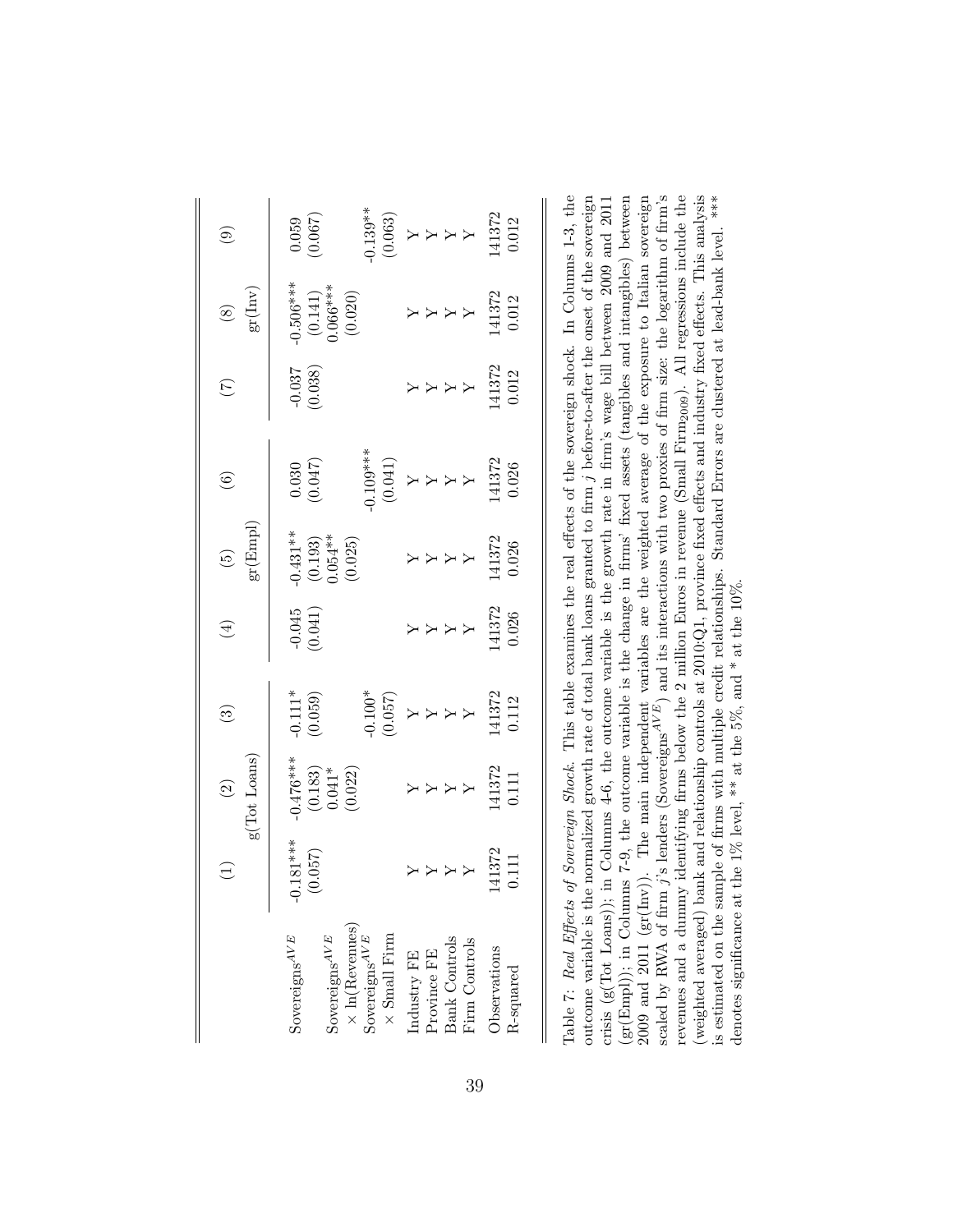our treatment variable and size measures are both non significant and small in size relative to the main effect. This implies that the differential effect in credit contraction across large and small firms is driven by the relative inability of smaller businesses to smooth the credit shock across different lenders, rather than being the result of a larger credit tightening.

While our results show that the tensions in sovereign markets significantly reduced the available credit to firms, these micro estimates are not directly informative of the aggregate effect of the shock on credit markets. To put our analysis into perspective, we use the results from the between-firm analysis (Table 7) to calculate the drop in aggregate credit due to the transmission of the sovereign shock via the bank-lending channel (see online Appendix OA.2.2). With respect to a counterfactual amount of credit constructed under the assumption that the sovereign shock had no effect on credit supply  $(\hat{\alpha}_1 = 0)$ , we estimate that aggregate corporate lending dropped by 2\% within a year following the Greek bailout due to the detrimental effect of distressed sovereigns on the balance sheets of financial institutions. While this exercise does not allow us to quantify the overall aggregate effects of a sovereign crisis (Arellano et al. 2019), it helps to gauge the aggregate effects that can be imputed to the detrimental effect of distressed sovereign securities in intermediaries' portfolios – the security channel –, which appears to be substantial.<sup>55</sup>

### Real effects on investments and employment

In this section we investigate whether the credit shock triggered by the burst of the sovereign crisis had any effect on investment and employment policies. On the one hand, firms facing credit tightening from lenders exposed to distressed securities may be able to substitute with financing from an alternative sources and undo the bank-lending-channel effects (Adrian et al. 2012; Becker and Ivashina 2014a). On the other hand, credit market frictions may prevent credit-worthy borrowers in need of external financing from tapping into alternative sources of financing (Khwaja and Mian 2008; Chodorow-Reich 2014; Cingano et al. 2016). In this case the drop in the availability of bank credit would impact firms' real activity and, thus, affect

<sup>55</sup>See online Appendix OA.2.2 for more discussion on this aggregation exercise. The quantitative exercise in Arellano et al.  $(2019)$  confirms that about  $2/3$  of the output losses incurred in Italy during the sovereign crisis period can be imputed to the security channel.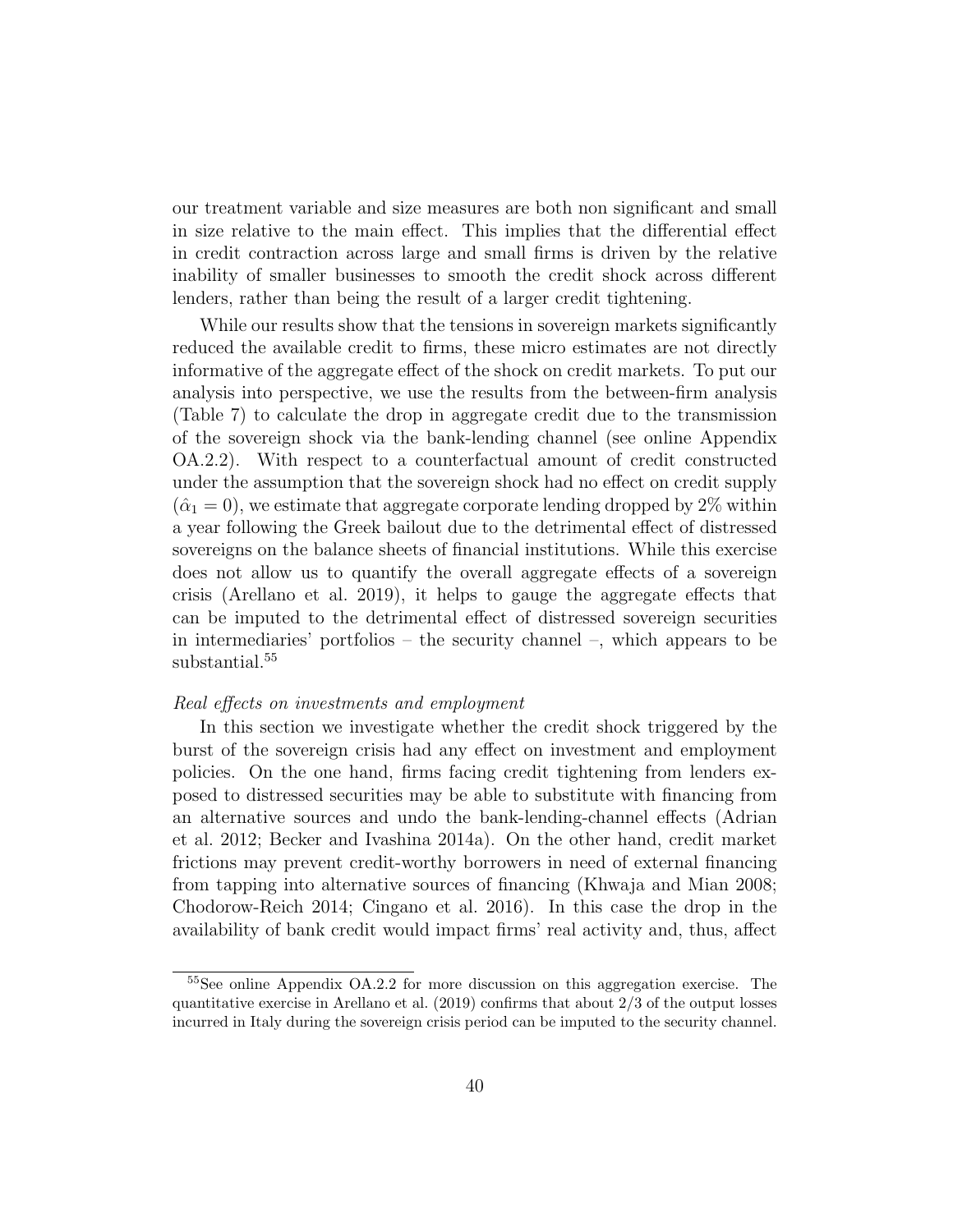the economy as a whole.<sup>56</sup> To examine this question, we employ the specification in equation (2) and regress the sovereign exposure of a firm's lenders on changes in investments and employment.

We measure investment dynamics looking at the growth rate of fixed assets between 2009 and 2011  $gr(Inv)$ . Ideally, we would want to replicate the same measure for employment, but information on the number of employees is available only for a small and selected sample of firms in our dataset (approximately 15%). Instead, every firm reports full information on the wage bill paid during the fiscal year. Therefore, we study the effect of the sovereign shock on the labor market by looking at the growth rate of firms' payroll (gr(Empl)) between 2009 and 2011 (Barrot and Nanda, 2016; Cingano et al., 2016). Changes in this variable reflect a byproduct of adjustment in the number of employees, hours worked per employee, and wage per hour worked, and it has been generally considered a reliable measure of employment dynamics at the firm level.

We find that, on average, the credit shock had little or no effect on firms' real outcomes (Table 7). For investment, the coefficient associated with lenders' sovereign exposure is negative but nonsignificant at the canonical level, and economically small (Column 7). The same holds for employment (Column 4). These average effects, however, hide a substantial heterogeneity in the response across firms of different sizes. While we cannot reject the hypothesis that direct exposure to financial institutions with higher holding of distressed securities had no effect on the real activity of the largest firms, small firms were deeply jeopardized by the balance sheet shock suffered by their lenders (Columns 8 and 9). For a small firm, an increase in exposure to sovereigns by one standard deviation translated into a 4% decline in investment. Moreover, lender health also had an economically and statistically significant effect on employment at small firms (Columns 5 and 6). A difference in one standard deviation in lenders' health leads to an average reduction in payments to labor of 3%.

The micro estimates in Table 7 can also be used to back up the elasticities of investment and wage bills with respect to changes in credit supply.<sup>57</sup> In

<sup>&</sup>lt;sup>56</sup>Using Belgian data and an identification strategy similar to ours, Lenzu et al. (2019) highlights the effects of credit supply shocks triggered by the security channel on firm-level productivity and output prices.

<sup>&</sup>lt;sup>57</sup>For a small change in lenders' sovereign exposure, we can express the average investment elasticity as the ratio between the average semi-elasticity of investment with respect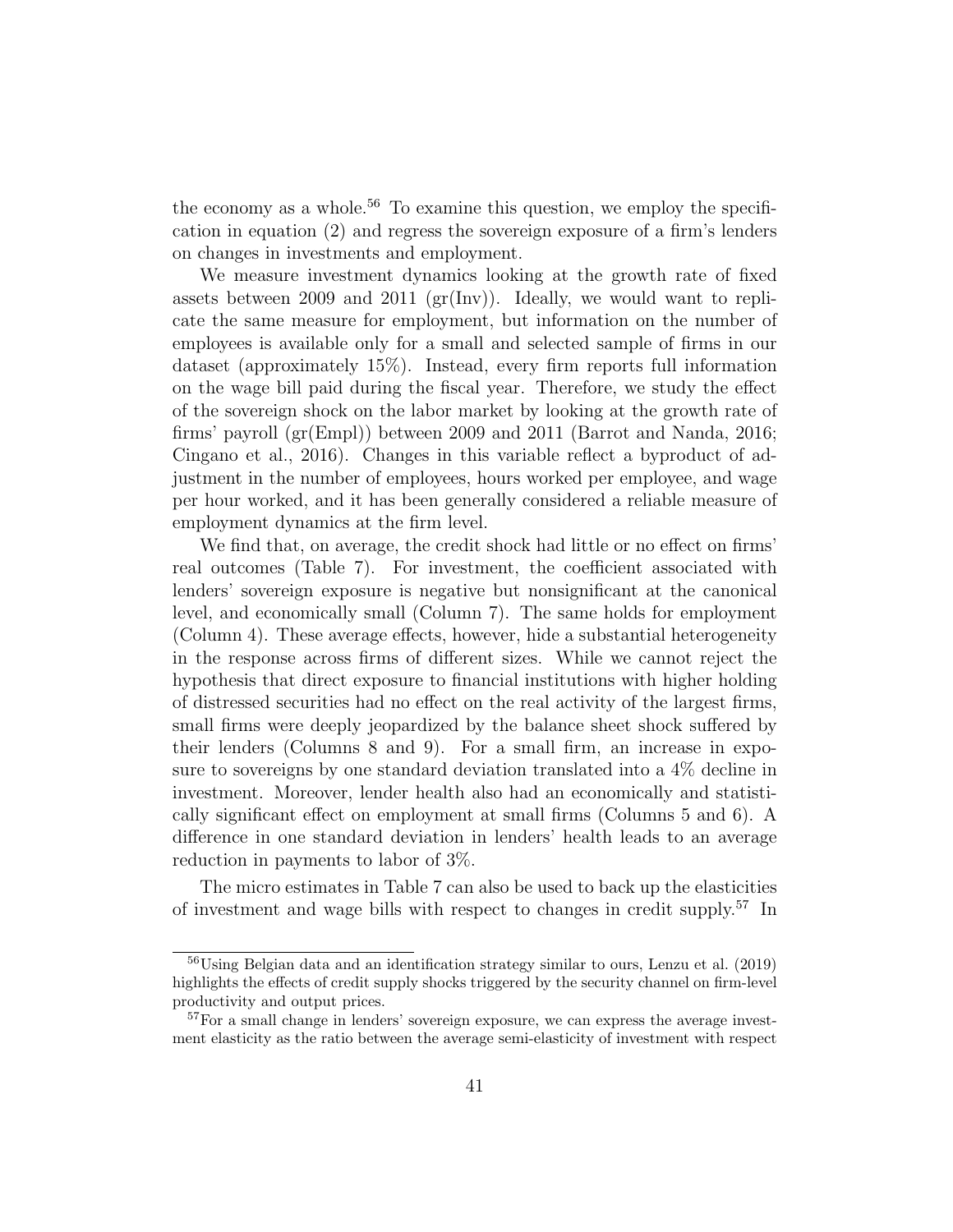line with the reduced-form analysis, the average elasticity for both asset and payroll is economically small (elasticity of 0.2). However, we find an economically significant sensitivity of both investment and payroll to changes in bank credit for small firms, but no sensitivity for larger firms.<sup>58</sup> In particular, we estimate a contraction by 38 cents of investments and 37 cents in payments to labor for every euro cut in funding.<sup>59</sup>

### Robustness tests

We conclude this section with a set of robustness checks. First, we augment the model in (2) with the estimated firm fixed effects  $(\hat{\rho}_i)$  estimated by the model in (1) (Albertazzi and Bottero, 2013; Cingano et al. 2016). Other studies employing a similar within-firm identification strategy have treated the estimated fixed effects as nuisance parameters (Gan 2007b; Khwaja and Mian 2008; Jiménez and Ongena 2012; Jiménez et al. 2014; Cingano et al. 2016). However, to the extent that this parameter proxies for real demandside shocks, the estimated fixed effects may convey useful information on the transmission of the sovereign shock to the real economy.<sup>60</sup> As presented in Table 8, including the estimated firm fixed effect from the within-firm regression as a control for credit demand does not affect our results, strengthening our confidence in the estimates' causal interpretation.

Second, we show that adding more granular controls of local credit demand does not change our inference. In particular, we augment Equation

to the supply shifter  $(\frac{\partial gr(\text{Inv})}{\partial \text{Sovereigns}^{AVE}})$  and the corresponding semi-elasticity of total bank credit  $\left(\frac{\partial g(\text{L}^{\text{on}})}{\partial \text{Sovereigns}^{AVE}}\right)$ . The same approach can be used to examine employment.

<sup>&</sup>lt;sup>58</sup>For large firms, for which we found no effect of pre-shock lender exposure on credit, the point estimates are negative but statistically highly non-significant.

<sup>&</sup>lt;sup>59</sup>We note that our estimates of the real effects of credit shocks are somehow larger than the ones two recent studies, Amiti and Weinstein (2016) and Cingano et al. (2016). This difference is not surprising, since the average firm in both studies is much bigger than the average firm in our sample, confirming that the sensitivity of corporate policies to bank credit is characterized by a substantial heterogeneity across firms of different size. Furthermore, in online Appendix OA.2.2, we repeat an aggregation exercise similar to the one discussed for credit, showing that these micro estimates could imply sizable aggregate effects.

 $60$ In online Appendix OA.2.6, we show that a more structural interpretation of parameter  $\hat{\rho}_i$  seems reasonable. In fact, we find that  $\hat{\rho}_i$  strongly correlates with a large set of variables that are generally considered to be correlated with credit demand in the literature in empirical corporate finance.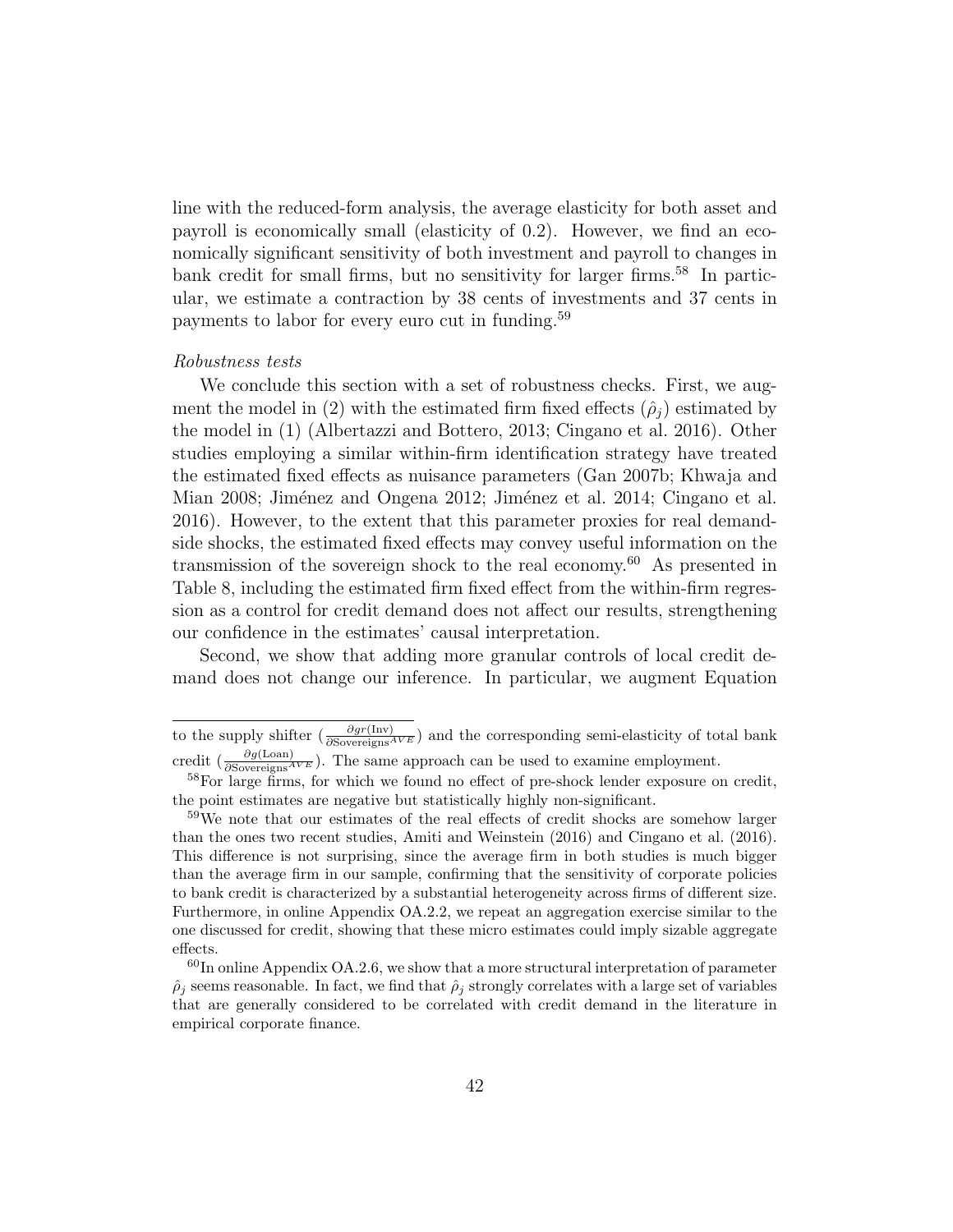| $\left( \begin{matrix} 0 \\ 0 \end{matrix} \right)$                | $\begin{array}{l} 0.127^{**} \\ (0.061) \\ (0.065) \\ (0.005) \\ (0.005) \\ Y \\ Y \\ Y \\ Y \\ 141372 \\ 141372 \\ 141372 \\ \end{array}$<br>$\begin{array}{c} 0.058 \\ (0.063) \end{array}$                  |
|--------------------------------------------------------------------|----------------------------------------------------------------------------------------------------------------------------------------------------------------------------------------------------------------|
| $\begin{array}{c} \text{(8)} \\ \text{gr}(\text{Inv}) \end{array}$ | $-0.466***$<br>(0.143)<br>(0.061 ***<br>0.020)<br>$\begin{array}{l} 0.207^{***} \\ (0.005) \\ Y \\ Y \\ Y \\ Y \\ Y \\ 141372 \\ 0.028 \\ \end{array}$                                                         |
| $\widetilde{C}$                                                    | $\begin{array}{l} 0.207^{***} \\ (0.005) \\ Y \\ Y \\ Y \\ Y \\ 141372 \\ 0.028 \\ \end{array}$<br>$-0.030$<br>(0.038)                                                                                         |
| $\circledcirc$                                                     | -0.100**<br>(0.042)<br>(0.006)<br>(0.006)<br>Y<br>Y<br>Y<br>H1372<br>H1372<br>H1372<br>$(0.030)$<br>(0.046)                                                                                                    |
| $\begin{pmatrix} 5 \end{pmatrix}$ gr $(\text{Empl})$               | $\begin{array}{c} 0.154^{***} \\ (0.005) \\ Y \\ Y \\ Y \\ Y \\ Y \\ 141372 \\ 0.041 \\ \end{array}$<br>$\begin{array}{l} -0.401** \\ (0.201) \\ 0.051* \\ (0.026) \end{array}$                                |
| $(\pm)$                                                            | $\begin{array}{l} 0.154^{***} \\ (0.005) \\ (0.005) \\ Y \\ Y \\ Y \\ Y \\ 141372 \\ 141372 \\ 0.041 \\ \end{array}$<br>$(0.041)$<br>(0.041)                                                                   |
| $\widehat{\mathfrak{S}}$                                           | $\begin{array}{l} -0.055^{*} \\ (0.031) \\ (0.033^{***} \\ (0.004) \\ (0.004) \\ Y \\ Y \\ Y \\ 141372 \\ 141372 \\ 141372 \\ 0.688 \\ \end{array}$<br>$0.116***$<br>(0.031)                                   |
| $$\rm \, (2)$$ $$\rm \, g(Tot\; Loans)$$                           | $0.315***$<br>(0.106)<br>(0.023<br>(0.014)<br>$\begin{array}{l} 0.833**\\ (0.004)\\ (0.004)\\ Y\\ Y\\ Y\\ Y\\ Y\\ Y\\ Y\\ Y\\ 141372\\ 0.688\\ 0.688 \end{array}$                                              |
|                                                                    | $-0.154***$<br>(0.027)<br>$0.833***$<br>(0.004)<br>141372<br>0.688                                                                                                                                             |
|                                                                    | $\times$ ln(Revenues)<br>Sovereigns $^{AVE}$<br>Sovereigns $^{AVE}$<br>Sovereigns $^{AVE}$<br>$\times$ Small Firm<br>Bank Controls<br>Firm Controls<br>Observations<br>Province FE<br>Industry FE<br>R-squared |

| Table 8: The Real Effects of Sovereign Shock, Robustness Controlling for Estimated Firm Fixed Effects. This table replicates<br>Table 7 with additional controls for change in firm's credit demand. In Columns 1-3, the outcome variable is the normalized |
|-------------------------------------------------------------------------------------------------------------------------------------------------------------------------------------------------------------------------------------------------------------|
| growth rate of total bank loans granted to firm j before-to-after the onset of the sovereign crisis $(g(Tot Loans))$ ; In Columns                                                                                                                           |
| 4-6, the outcome variable is the growth rate in firms' wage bill between 2009 and 2011 ( $gr(Empl)$ ); In Columns 7-9, the outcome                                                                                                                          |
| variable is the change in firms' fixed assets (tangibles and intangibles) between 2009 and 2011 ( $gr(Inv)$ ). The main independent                                                                                                                         |
| variables are the weighted average of the exposure to Italian sovereign scaled by RWA of firm $j$ 's lenders (Sovereigns <sup>AVE</sup> )                                                                                                                   |
| and its interactions with two proxies of firm size: the logarithm of firm's revenues and a dummy identifying firms below the $2$                                                                                                                            |
| million Euros in revenues in 2009 (Small Firm). All regressions include the (weighted averaged) bank and relationship controls                                                                                                                              |
| at 2010:Q1, province fixed effects and industry fixed effects. This analysis is estimated on the sample of firms with multiple                                                                                                                              |
| credit relationships. Standard Errors are clustered at lead-bank level. *** denotes significance at the 1% level, ** at the 5%,                                                                                                                             |
| and $*$ at the 10%.                                                                                                                                                                                                                                         |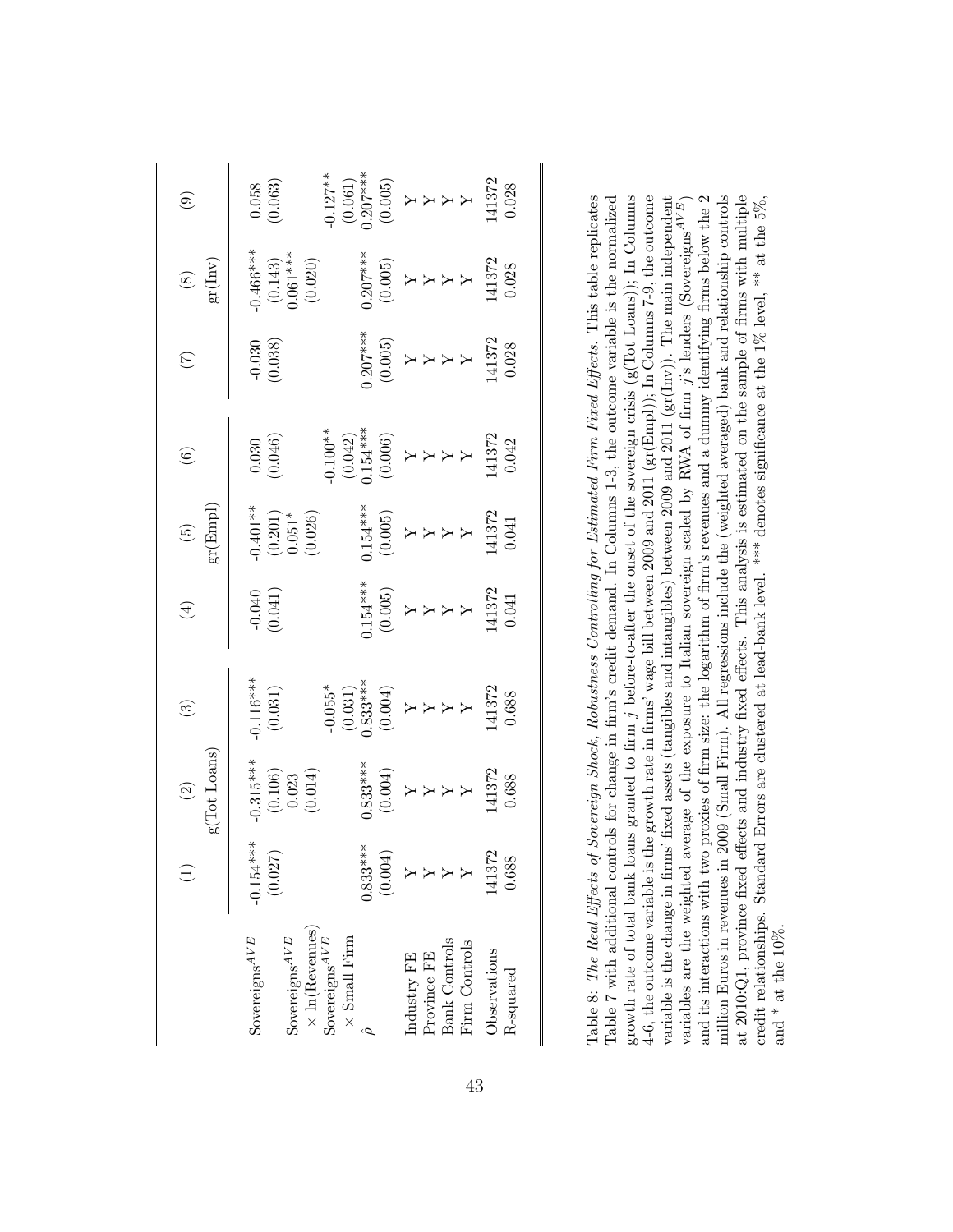(2) with an extra set of fixed effects at the province-by-industry level, which would effectively control for any unobservable variation in investment opportunities or credit demand that is specific to any industry-province pair. In other words, we compare two companies that are operating in the same industry and province but have different exposure to the sovereign shock. The only drawback of this approach is that our estimates would only reflect the set of observations for which we have variation in treatment within an industry-province pair. To make sure that this issue does not affect our results, we present the estimates interacting the province dummies with two different levels of industry aggregation. In particular, we look at both the two-digit and one-digit SIC codes.<sup>61</sup> The two panels of Table 9 show that results are generally unaffected by the inclusion of these more restrictive controls. If anything, we find that the effect increases in magnitude relative to the baseline results, but the significance remains generally unchanged.<sup>62</sup> Furthermore, results are also not particularly different across the two specifications, showing that restrictive fixed effects generally does not change our conclusions.

Altogether, our results suggest that the credit tightening caused by the sovereign crisis had a sizable impact on the real economy, with a disproportional effect on small companies that experienced a significant drop in bank credit, investment and employment. Importantly, we find these effects even if banks in our setting did not cut credit more extensively to smaller companies (Section 3). Instead, the disproportional effect on small-firm activity seems to be explained by their greater sensitivity to the availability of credit provided by their existing lenders. Compared to larger firms, small firms appear to be less able to compensate for a credit shortage of equal magnitude across different lenders (Khwaja and Mian 2008; Chodorow-Reich 2014). Furthermore, small businesses have less funding opportunities outside bank credit, and therefore they tend to be more sensitive to the state of the capital market as a whole. In line with this explanation, in online Appendix OA.2.7 we present additional analysis that takes advantage of variation across industries in their dependence to external finance.

<sup>61</sup>When we use one-digit SIC interacted with province, we still leave the two-digit SIC codes not interacted as a baseline control, as in the regression model in (2).

 $62$ The only exception is the Column 3, where we study the interaction of the dummy measure of size with credit, using the most restrictive fixed effects. In this case, despite the coefficient being larger than in the baseline, it becomes weakly nonsignificant.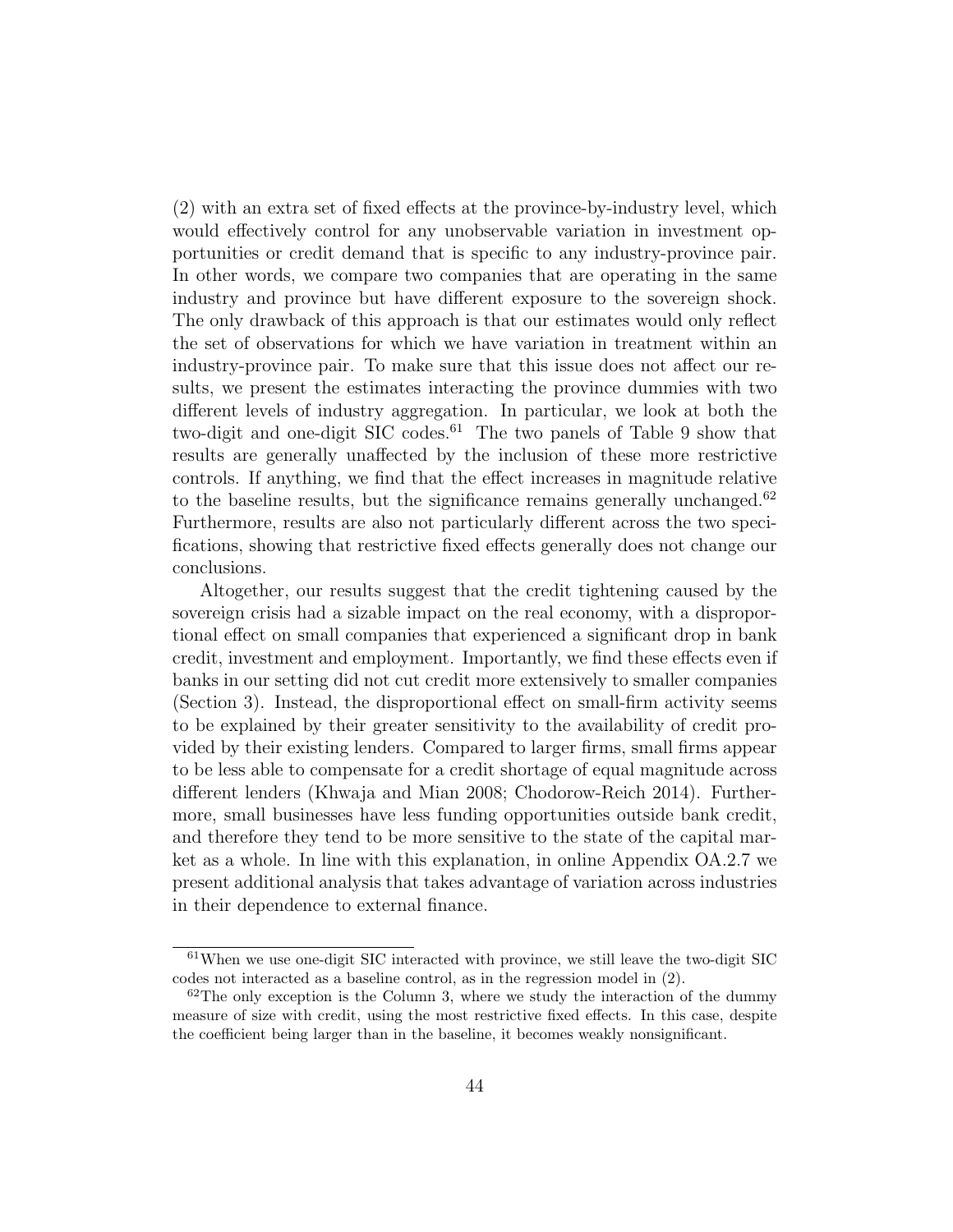| $-0.141**$<br>(0.067)<br>138585<br>0.017<br>$\begin{array}{c} 0.058 \\ (0.068) \end{array}$<br>$\mathcal{A} \prec \mathcal{A}$<br>$-0.541***$<br>(0.146)<br>0.071***<br>(0.021)<br>$gr(\mbox{Inv})$<br>138585<br>0.017<br>$\mathcal{A} \prec \mathcal{A}$<br>138585<br>0.017<br>(0.037)<br>$\rightarrow$ $\rightarrow$<br>$-0.092**$<br>(0.041)<br>138585<br>$\begin{array}{c} 0.026 \\ (0.049) \end{array}$<br>0.035<br>$\overline{r}$ $\overline{r}$<br>$gr({\rm Empl})$<br>$-0.406**$<br>$(0.204)$<br>$0.052*$<br>$(0.026)$<br>138585<br>0.035<br>$X \times X$<br>138585<br>0.035<br>$-0.037$<br>(0.042)<br>$\overline{X}$ $\overline{X}$<br>$-0.112*$<br>(0.060)<br>(0.059)<br>138585<br>0.118<br>(1) $(3)$<br>y macro-industry fixed effects<br>$\rightarrow \rightarrow \rightarrow$<br>$g(Tot$ Loans)<br>$-0.491***$<br>(0.179)<br>0.043**<br>0.022)<br>138585<br>0.118<br>$\rightarrow \rightarrow \rightarrow$<br>$0.186***$<br>138585<br>0.118<br>(0.055)<br>$\rightarrow$ $\rightarrow$<br>Panel a: Province I<br>$\times$ ln(Revenues)<br>$\times$ Province FE<br>Macro Industry<br>Sovereigns $^{AVE}$<br>$\times$ Small Firm<br>Sovereigns $^{AVE}$<br>Sovereigns $^{AVE}$<br>Bank Controls<br>Firm Controls<br>Observations<br>R-squared |  |  | $\bigoplus$ | $\left(5\right)$ | $\odot$ | $\widetilde{C}$ | $\circledast$ | $\circledcirc$ |
|---------------------------------------------------------------------------------------------------------------------------------------------------------------------------------------------------------------------------------------------------------------------------------------------------------------------------------------------------------------------------------------------------------------------------------------------------------------------------------------------------------------------------------------------------------------------------------------------------------------------------------------------------------------------------------------------------------------------------------------------------------------------------------------------------------------------------------------------------------------------------------------------------------------------------------------------------------------------------------------------------------------------------------------------------------------------------------------------------------------------------------------------------------------------------------------------------------------------------------------------------------|--|--|-------------|------------------|---------|-----------------|---------------|----------------|
|                                                                                                                                                                                                                                                                                                                                                                                                                                                                                                                                                                                                                                                                                                                                                                                                                                                                                                                                                                                                                                                                                                                                                                                                                                                         |  |  |             |                  |         |                 |               |                |
|                                                                                                                                                                                                                                                                                                                                                                                                                                                                                                                                                                                                                                                                                                                                                                                                                                                                                                                                                                                                                                                                                                                                                                                                                                                         |  |  |             |                  |         |                 |               |                |
|                                                                                                                                                                                                                                                                                                                                                                                                                                                                                                                                                                                                                                                                                                                                                                                                                                                                                                                                                                                                                                                                                                                                                                                                                                                         |  |  |             |                  |         |                 |               |                |
|                                                                                                                                                                                                                                                                                                                                                                                                                                                                                                                                                                                                                                                                                                                                                                                                                                                                                                                                                                                                                                                                                                                                                                                                                                                         |  |  |             |                  |         |                 |               |                |
|                                                                                                                                                                                                                                                                                                                                                                                                                                                                                                                                                                                                                                                                                                                                                                                                                                                                                                                                                                                                                                                                                                                                                                                                                                                         |  |  |             |                  |         |                 |               |                |
|                                                                                                                                                                                                                                                                                                                                                                                                                                                                                                                                                                                                                                                                                                                                                                                                                                                                                                                                                                                                                                                                                                                                                                                                                                                         |  |  |             |                  |         |                 |               |                |
|                                                                                                                                                                                                                                                                                                                                                                                                                                                                                                                                                                                                                                                                                                                                                                                                                                                                                                                                                                                                                                                                                                                                                                                                                                                         |  |  |             |                  |         |                 |               |                |
|                                                                                                                                                                                                                                                                                                                                                                                                                                                                                                                                                                                                                                                                                                                                                                                                                                                                                                                                                                                                                                                                                                                                                                                                                                                         |  |  |             |                  |         |                 |               |                |
|                                                                                                                                                                                                                                                                                                                                                                                                                                                                                                                                                                                                                                                                                                                                                                                                                                                                                                                                                                                                                                                                                                                                                                                                                                                         |  |  |             |                  |         |                 |               |                |
|                                                                                                                                                                                                                                                                                                                                                                                                                                                                                                                                                                                                                                                                                                                                                                                                                                                                                                                                                                                                                                                                                                                                                                                                                                                         |  |  |             |                  |         |                 |               |                |

Table 9: Real Effects of Sovereign Shock: Robustness with Industry and Province Fixed Effects. This table replicates Table from this, the table mirrors exactly Table 7. In particular, we first look at change in credit (Columns 1-3); wage bill (Columns sovereign scaled by RWA of firm  $j$ 's lenders (Sovereigns<sup> $AVE$ </sup>) and its interactions with two proxies of firm size: the logarithm of firm's revenues and a dummy identifying firms below the 2 million Euros in revenues in 2009 (Small Firm). All regressions nclude the (weighted averaged) bank and relationship controls at 2010:Q1. This analysis is estimated on the sample of firms Table 9: Real Effects of Sovereign Shock: Robustness with Industry and Province Fixed Effects. This table replicates Table 7 with the addition of more granular fixed effects. Instead of the simple province and industry fixed-effects, panel a includes 7 with the addition of more granular fixed effects. Instead of the simple province and industry fixed-effects, panel a includes province by macro industry (1-digit) fixed effects, while panel b includes province by industry (2-digit) fixed-effects. Apart from this, the table mirrors exactly Table 7. In particular, we first look at change in credit (Columns 1-3); wage bill (Columns 4-6); and fixed assets (Columns 7-9). The main independent variables are the weighted average of the exposure to Italian 4-6); and fixed assets (Columns 7-9). The main independent variables are the weighted average of the exposure to Italian sovereign scaled by RWA of firm j's lenders (Sovereigns<sup>AVE)</sup> and its interactions with two proxies of firm size: the logarithm of firm's revenues and a dummy identifying firms below the 2 million Euros in revenues in 2009 (Small Firm). All regressions include the (weighted averaged) bank and relationship controls at 2010:Q1. This analysis is estimated on the sample of firms with multiple credit relationships. Standard Errors are clustered at lead-bank level. \*\*\* denotes significance at the 1% level, province by macro industry (1-digit) fixed effects, while panel b includes province by industry (2-digit) fixed-effects. Apart with multiple credit relationships. Standard Errors are clustered at lead-bank level. \*\*\* denotes significance at the 1% level, \*\* at the 5%, and \* at the 10%. \*\* at the 5%, and \* at the  $10\%$ .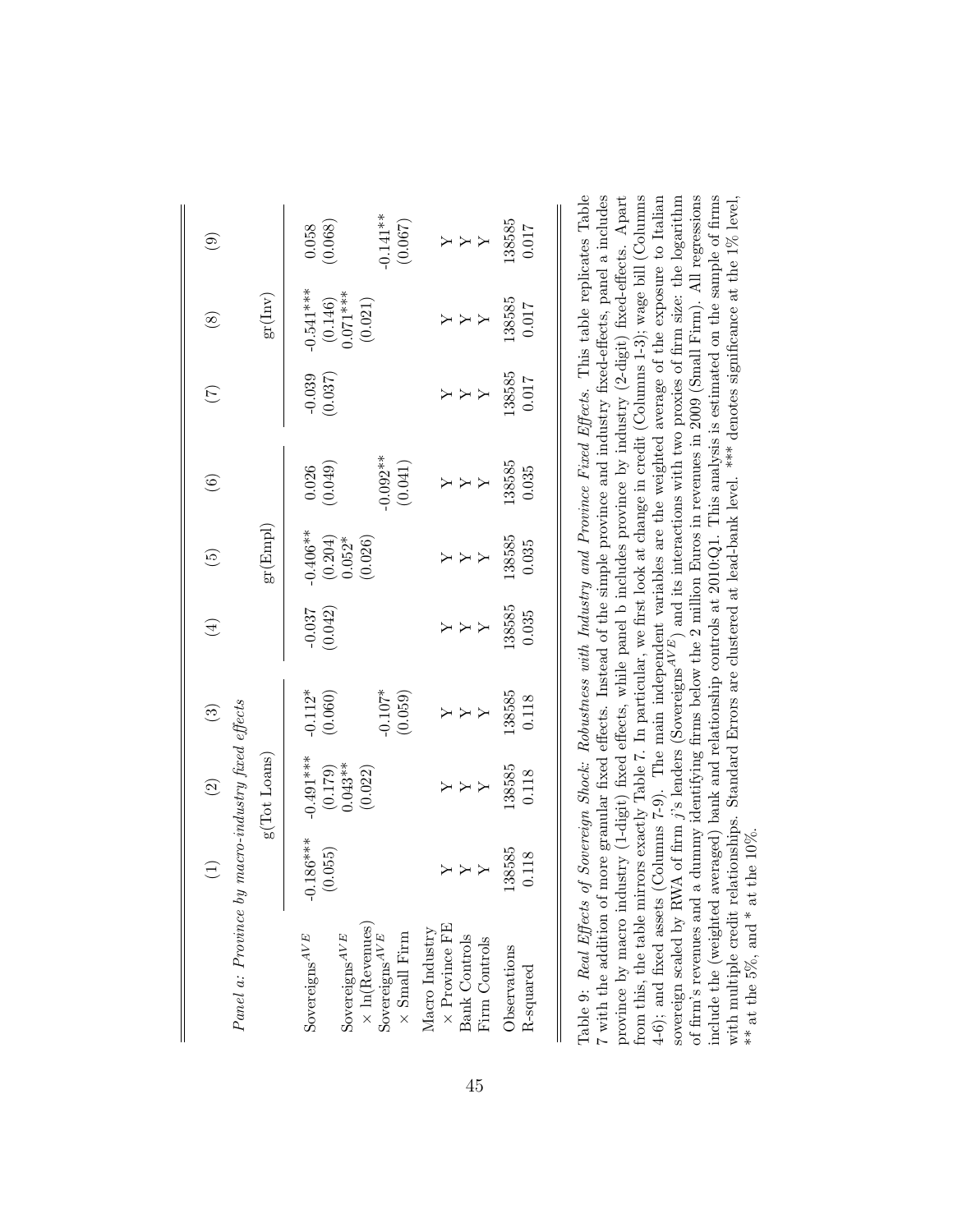| Panel b: Province                                                            | $(2)$ $\cdot$ by industry fixed effects<br>$\rm g(T\gamma\gamma)$                 |                                                           | $\widehat{S}$                                                                   | $\tag{4}$           | $\widehat{\mathfrak{g}}$                                                                                                                                                                                                                                                                                                                                                                                                                                  | $\odot$                                                            | $\widehat{C}$                                   | $\circledast$                                                       | $\circledcirc$                                                                                                                                                                                                                                                                                                                                                                                                                                            |
|------------------------------------------------------------------------------|-----------------------------------------------------------------------------------|-----------------------------------------------------------|---------------------------------------------------------------------------------|---------------------|-----------------------------------------------------------------------------------------------------------------------------------------------------------------------------------------------------------------------------------------------------------------------------------------------------------------------------------------------------------------------------------------------------------------------------------------------------------|--------------------------------------------------------------------|-------------------------------------------------|---------------------------------------------------------------------|-----------------------------------------------------------------------------------------------------------------------------------------------------------------------------------------------------------------------------------------------------------------------------------------------------------------------------------------------------------------------------------------------------------------------------------------------------------|
|                                                                              |                                                                                   |                                                           |                                                                                 |                     | $\operatorname{gr}(\operatorname{Empl})$                                                                                                                                                                                                                                                                                                                                                                                                                  |                                                                    |                                                 | $gr(\mbox{Inv})$                                                    |                                                                                                                                                                                                                                                                                                                                                                                                                                                           |
| Sovereigns $_{2010Q1}^{AVE}$<br>Sovereigns $_{2010Q1}^{AVE}$                 | $-0.166***$<br>(0.057)                                                            | $-0.447**$<br>$(0.179)$<br>$0.039*$<br>$(0.022)$          | $-0.107*$<br>(0.059)                                                            | $-0.037$<br>(0.040) | $\begin{array}{c} -0.059 \\ (0.037) \\ 0.052^* \\ (0.026) \end{array}$                                                                                                                                                                                                                                                                                                                                                                                    | $-0.346*$<br>$(0.191)$<br>$0.043*$<br>$(0.025)$<br>$(0.025)$       | $\begin{array}{c} 0.034 \\ (0.046) \end{array}$ | $0.549***$<br>(0.143)<br>0.069***<br>0.020)                         | $(0.050)$<br>(0.065)                                                                                                                                                                                                                                                                                                                                                                                                                                      |
| $\times$ ln(Revenues)<br>Sovereigns<br>$_{2010Q1}^{AVE}$ $\times$ Small Firm |                                                                                   |                                                           | (0.086)                                                                         |                     |                                                                                                                                                                                                                                                                                                                                                                                                                                                           | (0.041)                                                            | $-0.103**$<br>(0.043)                           |                                                                     | $-0.158**$<br>(0.065)                                                                                                                                                                                                                                                                                                                                                                                                                                     |
| $\times$ Province FE<br>Bank Controls<br>Firm Controls<br>Industry           | $140500$ 0130<br>0130<br>A<br>X<br>X<br>X<br>X<br>X<br>X<br>X<br>X<br>X<br>X<br>x | $\begin{array}{c} 140510 \\ 140510 \\ \hline \end{array}$ | $\begin{array}{c}\nY \\ Y \\ Y \\ Y \\ Y \\ Y \\ Y \\ Y \\ Y \\ Y\n\end{array}$ | $140510$<br>0.064   | $\begin{array}{c} 1700 \\ \text{N} \\ \text{N} \\ \text{N} \\ \text{N} \\ \text{N} \\ \text{N} \\ \text{N} \\ \text{N} \\ \text{N} \\ \text{N} \\ \text{N} \\ \text{N} \\ \text{N} \\ \text{N} \\ \text{N} \\ \text{N} \\ \text{N} \\ \text{N} \\ \text{N} \\ \text{N} \\ \text{N} \\ \text{N} \\ \text{N} \\ \text{N} \\ \text{N} \\ \text{N} \\ \text{N} \\ \text{N} \\ \text{N} \\ \text{N} \\ \text{N} \\ \text{N} \\ \text{N} \\ \text{N} \\ \text{$ | $\begin{array}{c} Y \\ Y \\ Y \\ Y \\ 140510 \\ 0.064 \end{array}$ | $140510$<br>0.064<br>0.064                      | $\begin{array}{c} Y \\ Y \\ Y \\ Y \\ Y \\ Y \\ Y \\ Y \end{array}$ | $\begin{array}{c} 1700 \\ \text{N} \\ \text{N} \\ \text{N} \\ \text{N} \\ \text{N} \\ \text{N} \\ \text{N} \\ \text{N} \\ \text{N} \\ \text{N} \\ \text{N} \\ \text{N} \\ \text{N} \\ \text{N} \\ \text{N} \\ \text{N} \\ \text{N} \\ \text{N} \\ \text{N} \\ \text{N} \\ \text{N} \\ \text{N} \\ \text{N} \\ \text{N} \\ \text{N} \\ \text{N} \\ \text{N} \\ \text{N} \\ \text{N} \\ \text{N} \\ \text{N} \\ \text{N} \\ \text{N} \\ \text{N} \\ \text{$ |
| Observations<br>R-squared                                                    |                                                                                   |                                                           |                                                                                 |                     |                                                                                                                                                                                                                                                                                                                                                                                                                                                           |                                                                    |                                                 |                                                                     |                                                                                                                                                                                                                                                                                                                                                                                                                                                           |

Table  $9$  (cotinued). Table 9 (cotinued).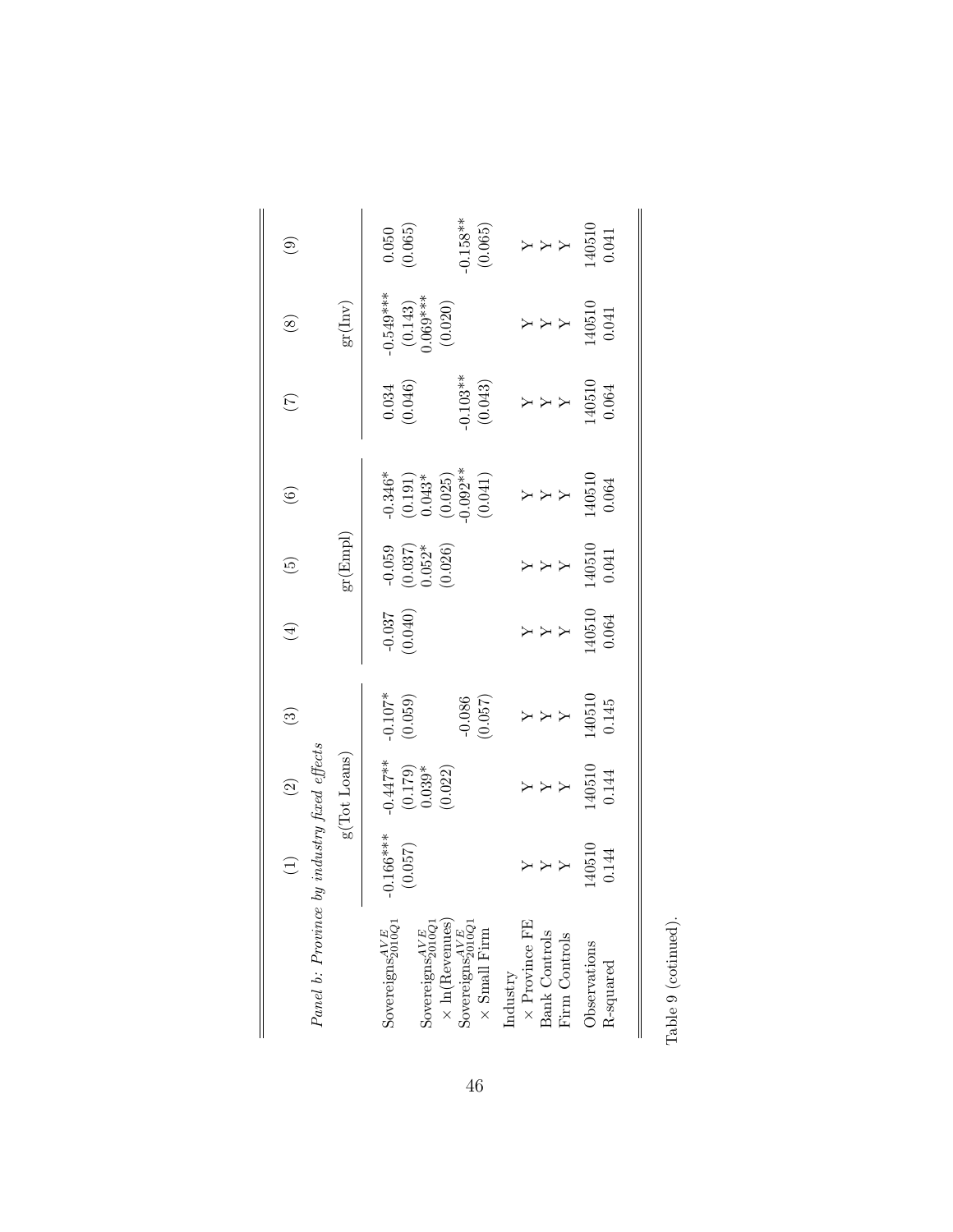### 5. Conclusions

Using a detailed firm–bank matched panel dataset, we document the propagation of tensions in global financial markets to the Italian economy through a deterioration of banks' security holdings. Turmoil in the sovereign market spurred by the Greek bailout led to a tightening in credit supplied by financial institutions more exposed to sovereign securities of distressed countries. This leads to a consequent reduction in investment and employment by small firms that relies on the financing provided by these banks. At the firm level, when comparing lending to the same firm by two banks one standard deviation apart in sovereign holdings, the more exposed bank reduces loan supply by 10% more than the less exposed in the year after the Greek bailout. At the aggregate level, our calculations reveal that the sovereign shock passed along through bank exposure can explain about a 2% reduction in corporate lending over the same period.

Our results confirm that the security portfolio of banks can be a vehicle through which international macro-shocks can be propagated to the domestic economy. In this regard, this paper offers additional evidence that sheds light on the role played by banks in the international transmission of financial shocks (e.g. Cetorelli and Goldberg, 2011; Kalemli-Ozcan et al., 2013; Peek and Rosengren, 2000; Schnabl, 2012). At the same time, our results are also directly relevant to understanding the role of sovereigns in banks' balance sheet. Government bonds are typically viewed as a safer asset relative to other securities. However, a large and concentrated exposure to this asset class may still lead to a sizable contraction in credit during turmoil in sovereign debt markets (Krishnamurthy and Vissing-Jorgensen 2012). The risks associated with a financial system encumbered by an undiversified stock of public debt is still concerning today, since financial institutions increased their exposure to sovereign securities issued by their own governments as a result of the recent European crisis (Becker and Ivashina 2014b; Acharya and Steffen 2015).

Furthermore, the granularity of our data and the quality of our setting allows us to provide new evidence on the importance of bank credit for small firms. A series of papers have highlighted the need to break down the effects of the bank-lending channel by firm size (Gertler and Gilchrist 1994; Khwaja and Mian 2008; Chodorow-Reich 2014). Our study takes on this challenge and overcomes the data constraints that have limited past analyses to larger and more transparent firms. We show that even if small companies were not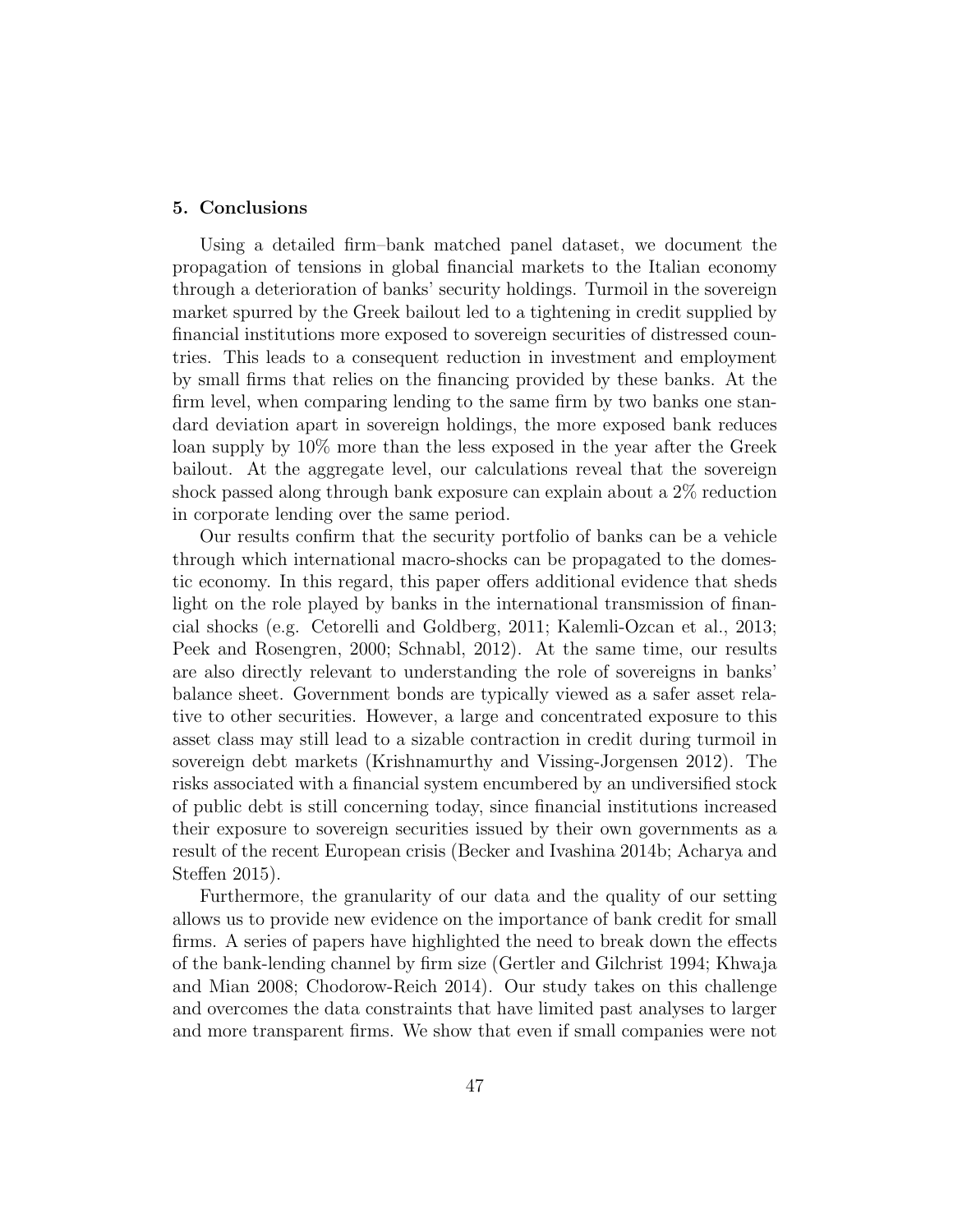a direct target of bank credit tightening, the real economic costs of financial instability could be particularly high for them. This implies a large elasticity of real activity to credit for small firms. Any policy intervention that aims to reduce the impact of credit shocks on the real economy must internalize this heterogeneity.

### References

- Abbassi, P., Braeuning, F., Fecht, F., Peydro, J.L., 2014. Cross-border liquidity, relationships, and monetary policy: Evidence from the euroarea interbank crisis. Technical Report. mimeo. Deutsche Bundesbank.
- Acharya, V., Drechsler, I., Schnabl, P., 2011. A pyrrhic victory? bank bailouts and sovereign credit risk. NBER Working paper .
- Acharya, V., Eisert, T., Eufinger, C., Hirsch, C., 2018. Real effects of the sovereign debt crises in europe: evidence from syndicated loans. The Review of Financial Studies .
- Acharya, V.V., Steffen, S., 2015. The "greatest" carry trade ever? understanding eurozone bank risks. Journal of Financial Economics 115, 215–236.
- Adrian, T., Colla, P., Shin, H.S., 2012. Which financial frictions? parsing the evidence from the financial crisis of 2007 to 2009, in: NBER Macroeconomics Annual 2012, Volume 27. University of Chicago Press, pp. 159–214.
- Ahtik, M., Albertazzi, U., 2014. The supply of credit to sovereigns and privates is there crowding out? Mimeo ECB .
- Albertazzi, U., Bottero, M., 2013. The procyclicality of foreign bank lending: Evidence from the global financial crisis. Journal of International Economics 92(S1), S22-S35.
- Albertazzi, U., Ropele, T., Sene, G., 2014. The impact of the sovereign debt crisis on the activity of italian banks. Journal of Banking  $\&$  Finance 46, 387–402.
- Altman, E.I., 1968. Financial ratios, discriminant analysis and the prediction of corporate bankruptcy. The journal of finance 23, 589–609.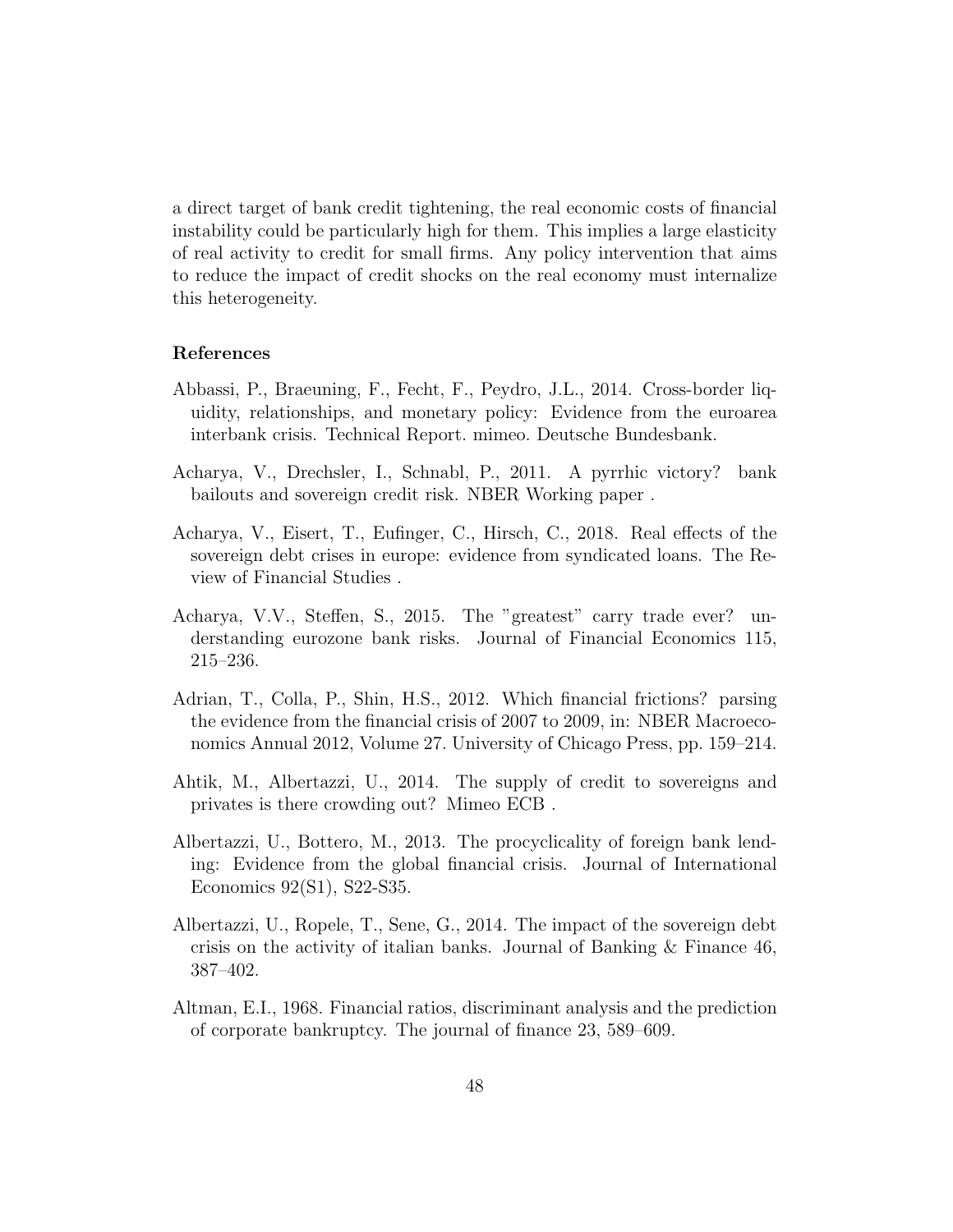- Altman, E.I., Marco, G., Varetto, F., 1994. Corporate distress diagnosis: Comparisons using linear discriminant analysis and neural networks (the italian experience). Journal of banking & finance 18, 505–529.
- Amiti, M., Weinstein, D.E., 2016. How much do bank shocks affect investment? evidence from matched bank-firm loan data .
- Angelini, P., Grande, G., Panetta, F., 2014. The negative feedback loop between banks and sovereigns. Bank of Italy Occasional Working Paper .
- Arellano, C., Bai, Y., Bocola, L., 2019. Sovereign default risk and firm heterogeneity. Technical Report.
- Augustin, P., Boustanifar, H., Breckenfelder, J.H., Schnitzler, J., 2014. Sovereign credit risk and corporate borrowing costs. Available at SSRN 2097391 .
- Balduzzi, P., Brancati, E., Schiantarelli, F., 2018. Financial markets, banks' cost of funding, and firm's decisions: Lessons from two crisis. Journal of Financial Intermediation .
- Barrot, J.N., Nanda, R., 2016. Can Paying Firms Quicker Affect Aggregate Employment? Technical Report. National Bureau of Economic Research.
- Baskaya, Y.S., Di Giovanni, J., Kalemli-Ozcan, Ş., Peydró, J.L., Ulu, M.F., 2017. Capital flows and the international credit channel. Journal of International Economics 108, S15–S22.
- Baskaya, Y.S., Kalemli-Ozcan, S., 2016. Sovereign risk and bank lending: evidence from 1999 turkish earthquake. Technical Report. National Bureau of Economic Research.
- Battistini, N., Pagano, M., Simonelli, S., 2013. Systemic risk and home bias in the euro area. European Commission Economic Papers .
- Becker, B., Ivashina, V., 2014a. Cyclicality of credit supply: Firm level evidence. Journal of Monetary Economics 62, 76–93.
- Becker, B., Ivashina, V., 2014b. Financial repression in the european sovereign debt crisis. Swedish House of Finance Research paper .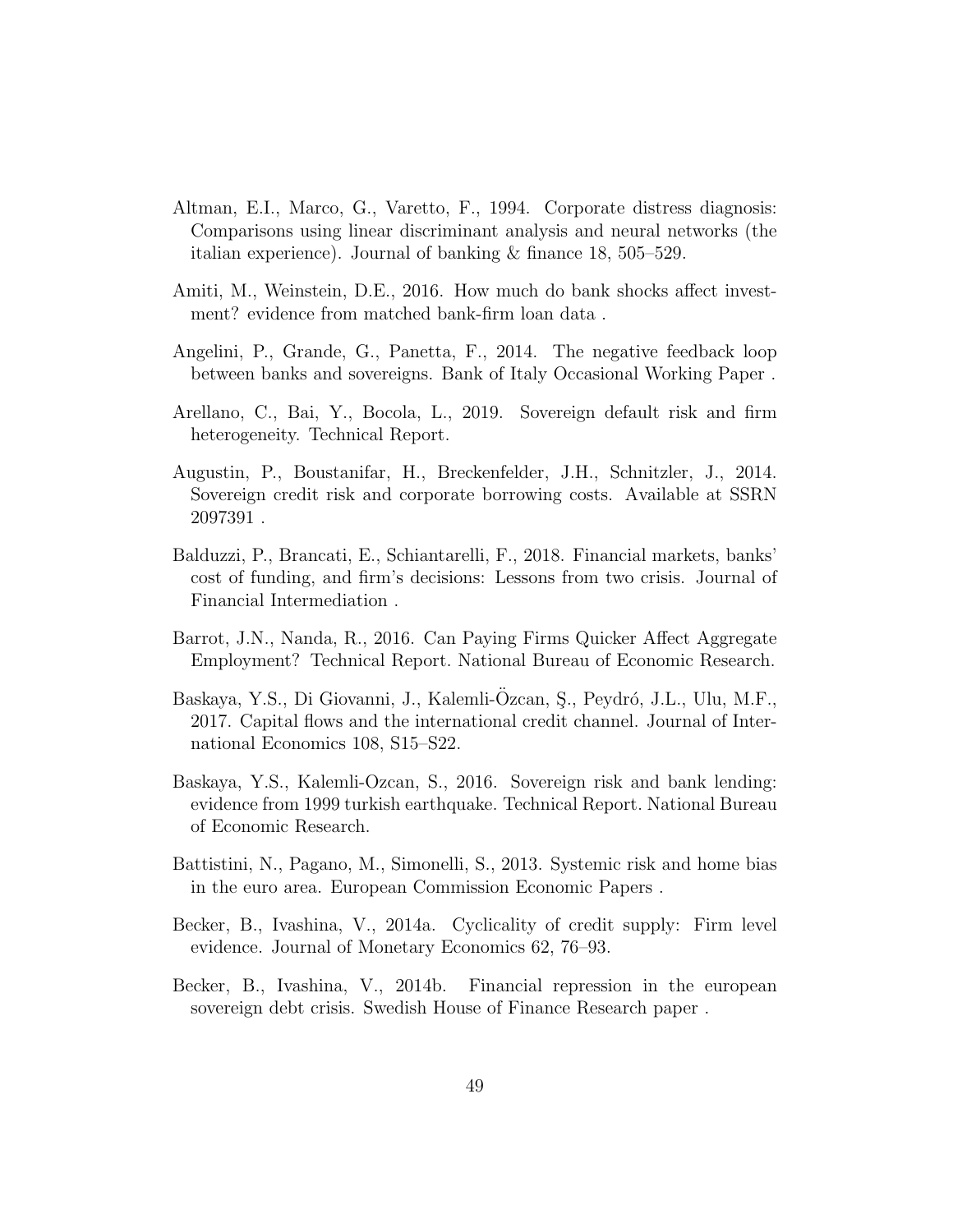- Benzoni, L., Collin-Dufresne, P., Goldstein, R.S., Helwege, J., 2014. Modeling credit contagion via the updating of fragile beliefs .
- Bernanke, B., Gertler, M., 1989. Agency costs, net worth, and business fluctuations. The American Economic Review 79, 14–31.
- Bernanke, B.S., Gertler, M., Gilchrist, S., 1999. The financial accelerator in a quantitative business cycle framework. Handbook of macroeconomics 1, 1341–1393.
- Bertrand, M., Duflo, E., Mullainathan, S., 2004. How much should we trust differences-in-differences estimates? The Quarterly Journal of Economics 119, pp. 249–275.
- Bocola, L., 2016. The pass-through of sovereign risk. Journal of Political Economy .
- Bofondi, M., Carpinelli, L., Sette, E., 2017. Credit supply during a sovereign debt crisis. Journal of the European Economic Association 16, 696–729.
- Broner, F., Erce, A., Martin, A., Ventura, J., 2014. Sovereign debt markets in turbulent times: Creditor discrimination and crowding-out effects. Journal of Monetary Economics 61, 114–142.
- Carpinelli, L., Crosignani, M., 2015. The effect of central bank liquidity injections on bank credit supply. Working Paper .
- Casiraghi, M., Gaiotti, E., Rodano, M.L., Secchi, A., 2013. The impact of unconventional monetary policy on the italian economy during the sovereign debt crisis. Bank of Italy Occasional Paper .
- Cetorelli, N., Goldberg, L.S., 2011. Global banks and international shock transmission: Evidence from the crisis. IMF Economic Review 59, 41–76.
- Chodorow-Reich, G., 2014. The employment effects of credit market disruptions: Firm-level evidence from the 2008–9 financial crisis. The Quarterly Journal of Economics 129, 1–59.
- Cingano, F., Manaresi, F., Sette, E., 2016. Does credit crunch investment down? new evidence on the real effects of the bank-lending channel. Review of Financial Studies , hhw040.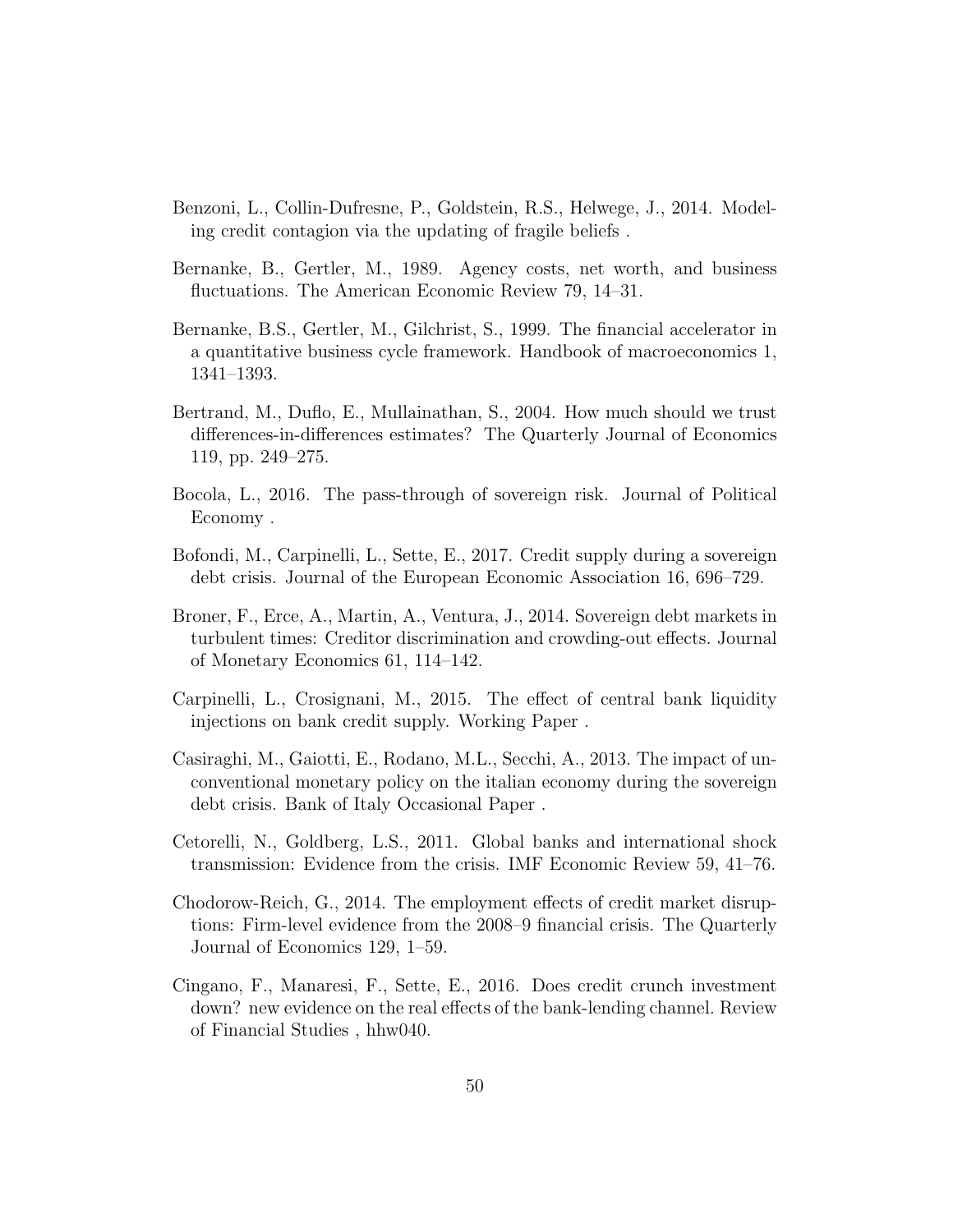- Coletta, M., Santioni, R., et al., 2016. Bank bonds in Italian households' portfolios. Technical Report. Bank of Italy, Economic Research and International Relations Area.
- Correa, R., Lee, K.h., Sapriza, H., Suarez, G.A., 2014. Sovereign credit risk, banks' government support, and bank stock returns around the world. Journal of Money, Credit and Banking 46, 93–121.
- Crosignani, M., Faria-e Castro, M., Fonseca, L., 2016. The (unintended?) consequences of the largest liquidity injection ever .
- Davis, S.J., Haltiwanger, J., Schuh, S., 1996. Job creation and job destruction

.

- De Marco, F., 2017. Bank lending and the european sovereign debt crisis. Journal of Financial and Quantitative Analysis .
- De Marco, F., Macchiavelli, M., 2016. The political origin of home bias: The case of europe. Available at SSRN 2441981 .
- Detragiache, E., Garella, P., Guiso, L., 2000. Multiple versus single banking relationships: Theory and evidence. The Journal of Finance 55, 1133–1161.
- Duchin, R., Ozbas, O., Sensoy, B.A., 2010. Costly external finance, corporate investment, and the subprime mortgage credit crisis. Journal of Financial Economics 97, 418–435.
- Gan, J., 2007a. Collateral, debt capacity, and corporate investment: Evidence from a natural experiment. Journal of Financial Economics 85, 709–734.
- Gan, J., 2007b. The real effects of asset market bubbles: Loan-and firm-level evidence of a lending channel. Review of Financial Studies 20, 1941–1973.
- Gennaioli, N., Martin, A., Rossi, S., 2014a. Banks, government bonds, and default: what do the data say? IMF Working Paper .
- Gennaioli, N., Martin, A., Rossi, S., 2014b. Sovereign default, domestic banks, and financial institutions. The Journal of Finance 69, 819–866.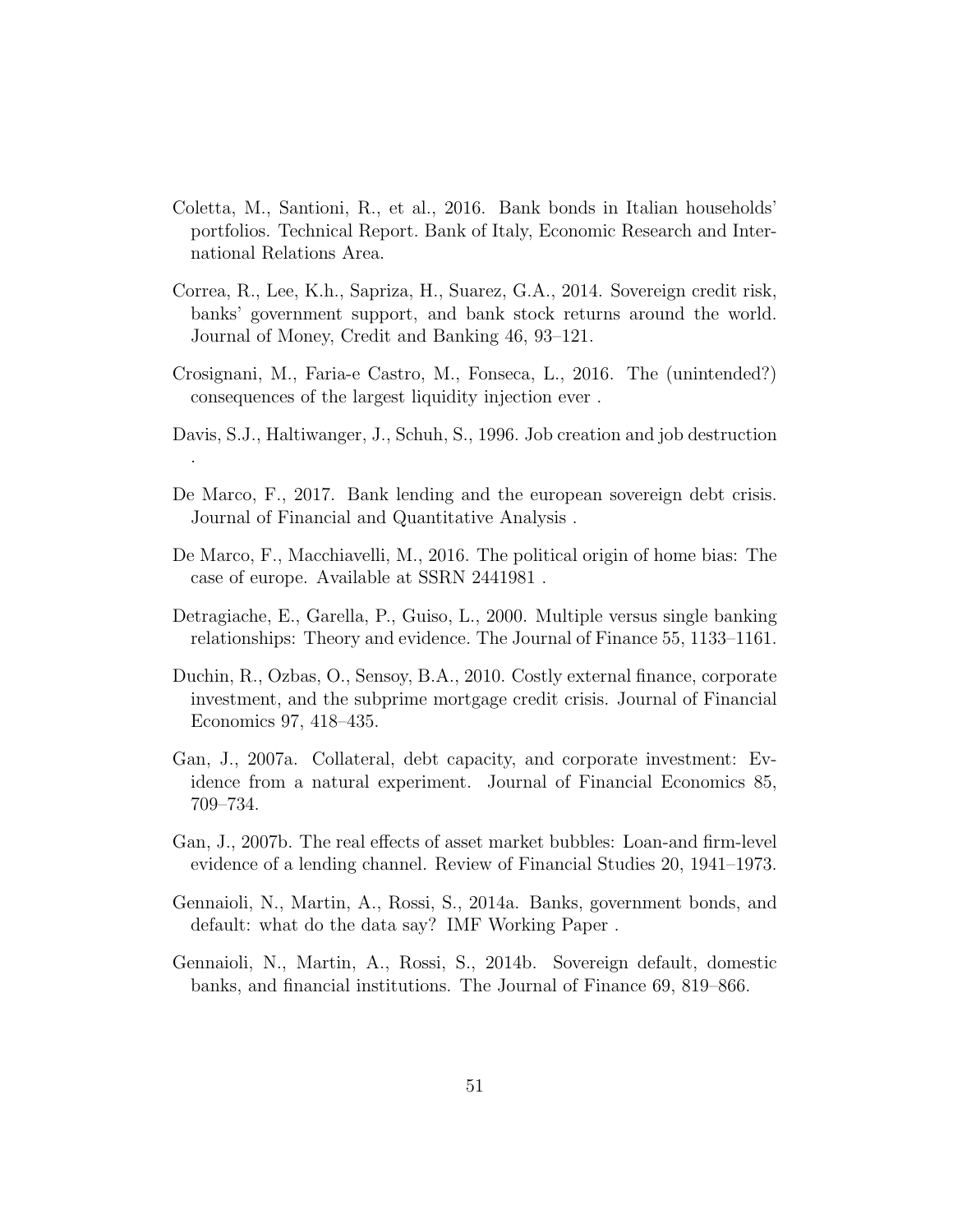- Kalemli-Ozcan, S., Papaioannou, E., Perri, F., 2013. Global banks and crisis transmission. Journal of international Economics 89, 495–510.
- Kashyap, A.K., Stein, J.C., 1994. Monetary policy and bank lending, in: Monetary policy. The University of Chicago Press, pp. 221–261.
- Khwaja, A.I., Mian, A., 2008. Tracing the impact of bank liquidity shocks: Evidence from an emerging market. The American Economic Review , 1413–1442.
- King, R.G., Levine, R., 1993. Finance and growth: Schumpeter might be right. The quarterly journal of economics , 717–737.
- Krishnamurthy, A., Vissing-Jorgensen, A., 2012. The aggregate demand for treasury debt. Journal of Political Economy 120, 233–267.
- Lane, P.R., 2012. The european sovereign debt crisis. The Journal of Economic Perspectives 26, 49–67.
- Lenzu, S., Manaresi, F., 2019. Sources and implications of resource misallocation: new evidence from firm-level marginal products and user costs .
- Lenzu, S., Rivers, D., Tielens, J., 2019. Financial shocks, productivity, and prices. Available at SSRN 3442156 .
- Moore, J., Kiyotaki, N., 1997. Credit cycles. Journal of Political Economy 105.
- Neri, S., Ropele, T., 2013. The macroeconomic effects of the sovereign debt crisis in the euro area .
- Ongena, S., Popov, A., Van Horen, N., 2018. The invisible hand of the government: Moral suasion during the european sovereign debt crisis. American Economic Journal: Macroeconomics .
- Ongena, S., Smith, D.C., 2000. What determines the number of bank relationships? cross-country evidence. Journal of Financial intermediation 9, 26–56.

-54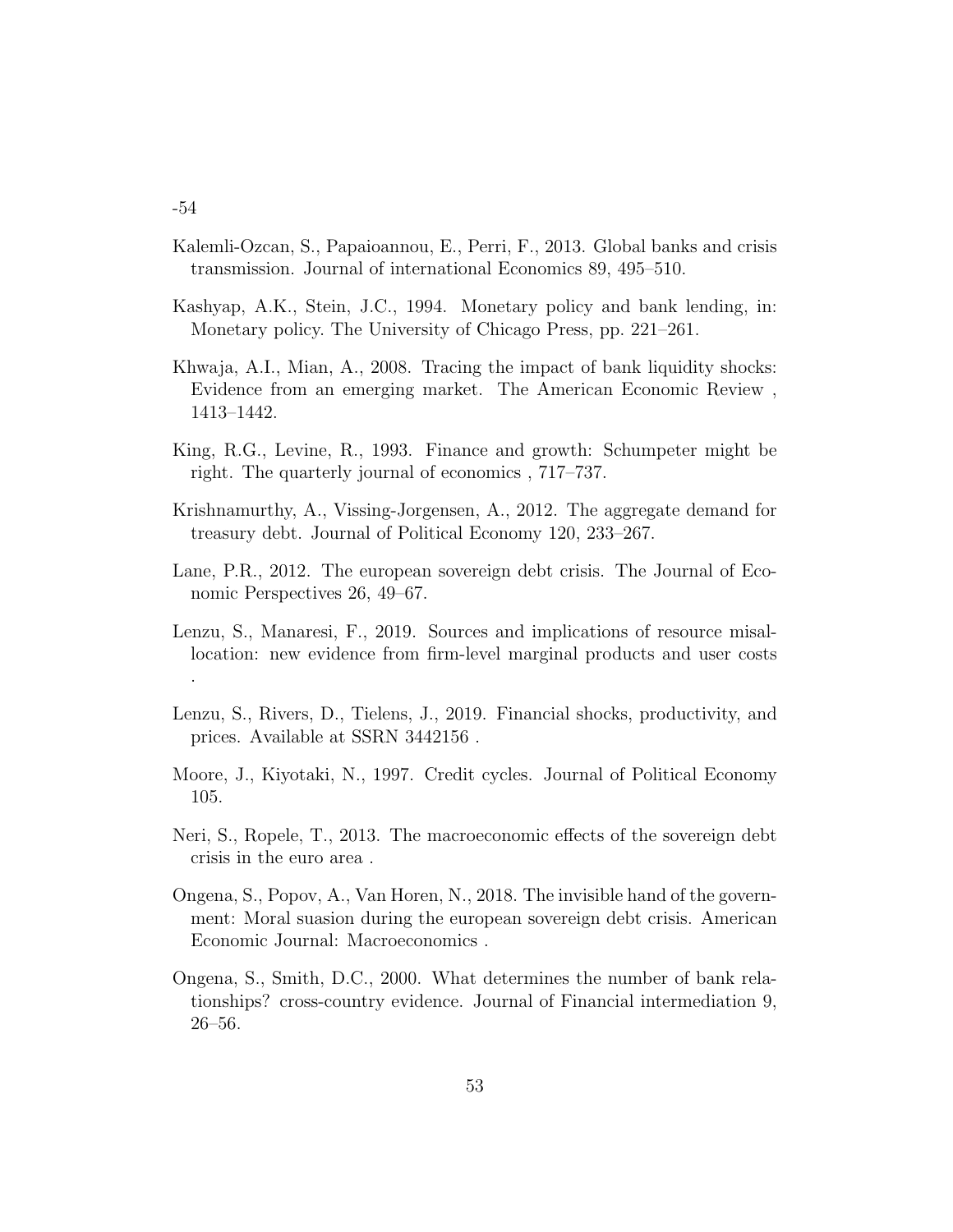- Peek, J., Rosengren, E.S., 1997. The international transmission of financial shocks: The case of japan. The American Economic Revie 87, 495–505.
- Peek, J., Rosengren, E.S., 2000. Collateral damage: Effects of the japanese bank crisis on real activity in the united states. American Economic Review , 30–45.
- Pericoli, M., Sbracia, M., 2003. A primer on financial contagion. Journal of Economic Surveys 17, 571–608.
- Petersen, M.A., Rajan, R.G., 1994. The benefits of lending relationships: Evidence from small business data. The journal of Finance 49, 3–37.
- Peydró, J.L., Polo, A., Enrico, S., 2017. Monetary policy at work: Security and credit application registers evidence .
- Popov, A., Van Horen, N., 2013. The impact of sovereign debt exposure on bank lending: Evidence from the european debt crisis. Review of Finance, forthcoming .
- Rajan, R., Zingales, L., 1998. Financial dependence and growth. The American Economic Review 88, 559–586.
- Schnabl, P., 2012. The international transmission of bank liquidity shocks: Evidence from an emerging market. The Journal of Finance 67, 897–932.
- Schumpeter, J.A., 1934. The theory of economic development: An inquiry into profits, capital, credit, interest, and the business cycle. volume 55. Transaction publishers.
- Stein, J.C., 1998. An adverse-selection model of bank asset and liability management with implications for the transmission of monetary policy. RAND Journal of Economics 29, 466–486.
- Stiglitz, J.E., Weiss, A., 1981. Credit rationing in markets with imperfect information. The American economic review , 393–410.
- Stiglitz, J.E., Weiss, A., 1992. Asymmetric information in credit markets and its implications for macro-economics. Oxford Economic Papers 44, 694–724.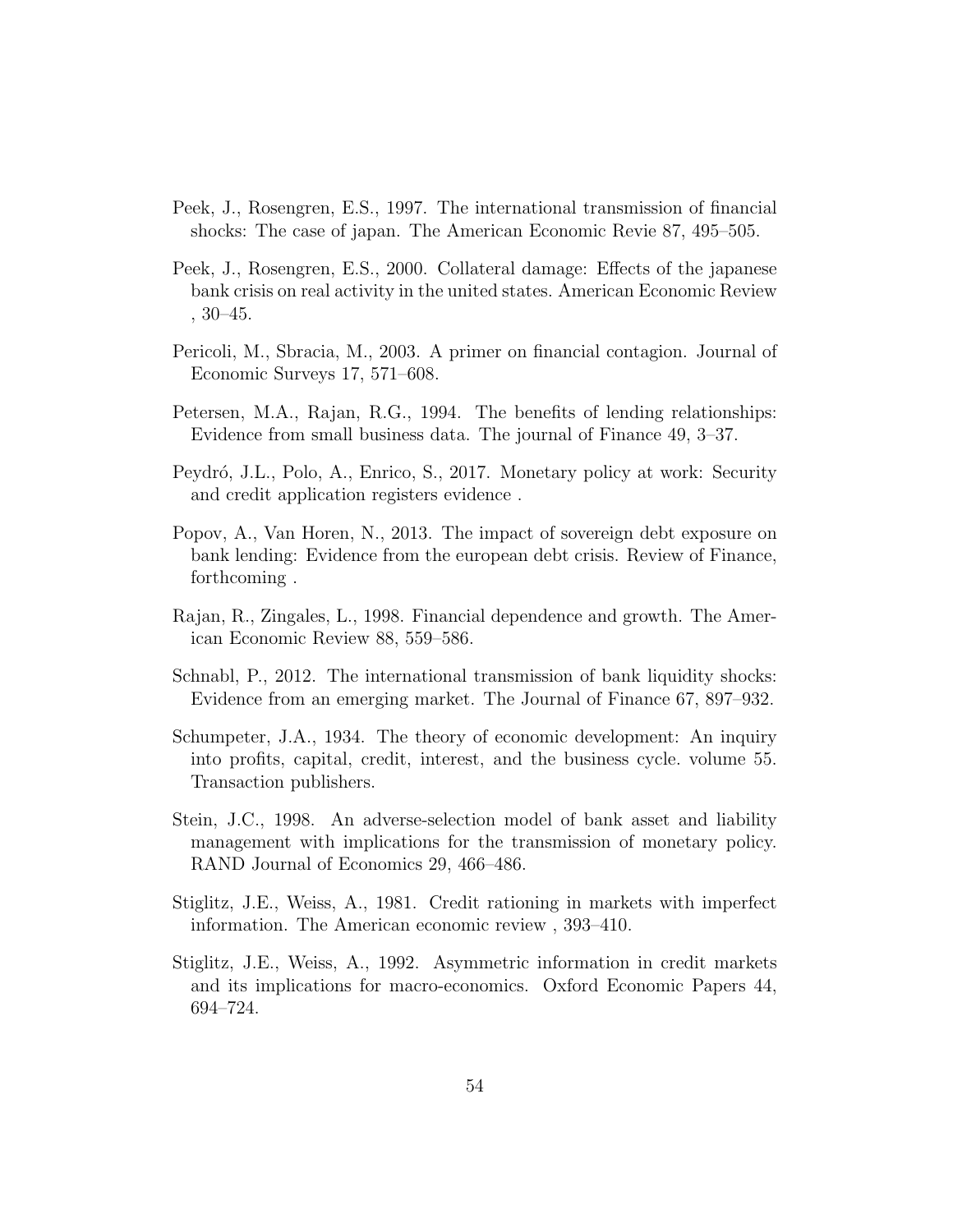- Sufi, A., 2009. Bank lines of credit in corporate finance: An empirical analysis. Review of Financial Studies 22, 1057–1088.
- Williams, T., 2018. Capital inflows, sovereign debt and bank lending: Microevidence from an emerging market. The Review of Financial Studies 31, 4958–4994.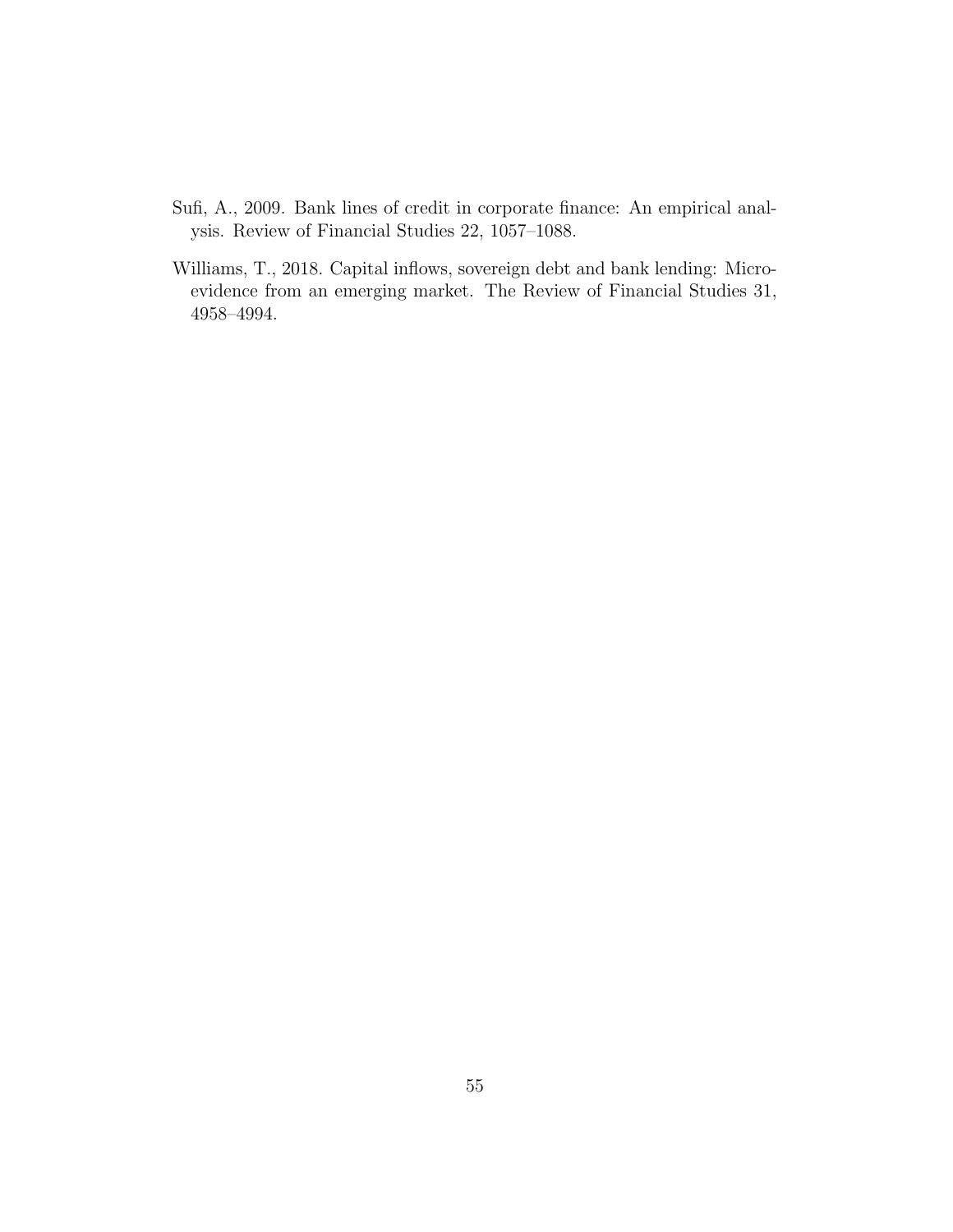## Appendix A. Data Appendix

#### Appendix A.1. Data selection and other information on data construction

In this section, we discuss the data construction process. Starting from the universe of all business credit relationships appearing in the Italian Credit Register, we classify firms into two groups. The first sub-sample includes a random sample of seventy percent of all borrowers which established credit relationships with only one lender during our pre-shock period (2009:Q2- 2010:Q1). The second group includes every firms that established multiple, simultaneous lending relationships with several banks.

For each of these two sub-samples, we exclude a number of observations. We drop defaulted loans as well as new credit granted to borrowers who already have some other relation in default, as these positions may no longer reflect genuine demand and supply dynamics, but rather capture debt restructuring operations or some other agreement due to the default procedures. We drop observations for which we have no information about the lender. We excludes credit provided by special purpose vehicles, non-bank financial intermediaries, and branches of foreign banks for which we have no detailed balance sheet information.<sup>63</sup> We drop observations referring to borrowers which operate in the financial and insurance sector, utilities or government-related industries. We exclude firms operating in the education sector and utilities because the government either runs them directly or indirectly subsidizes their activity for a majority of the cases. We eliminate firms with more than seven contemporaneous credit relationships, i.e. firms belonging to the top  $5\%$  of the distribution of lending relationships.<sup>64</sup>

### Appendix A.2. Variables description

Relationship-specific variables. Our main dependent variable is the percentage change in average outstanding loans between the pre- and post-shock period for every firm-bank credit relation in our data set. More precisely, we collapse the quarterly amount of credit granted to firm  $j$  by bank  $b$  to a pre-shock average (2009:Q2-2010:Q1) and the post-shock average (2010:Q2- 2011:Q1). Collapsing the dataset into a pre-shock and post-shock average

 $63\text{As explained in Cingano et al.}$  (2016), these lenders grant only a small share of total loans to Italian firms (about 6 percent).

 $64$ Our inspection of the data suggest that some of the credit relationships of firms with a high number of lending relationships do not reflect genuine credit relationships.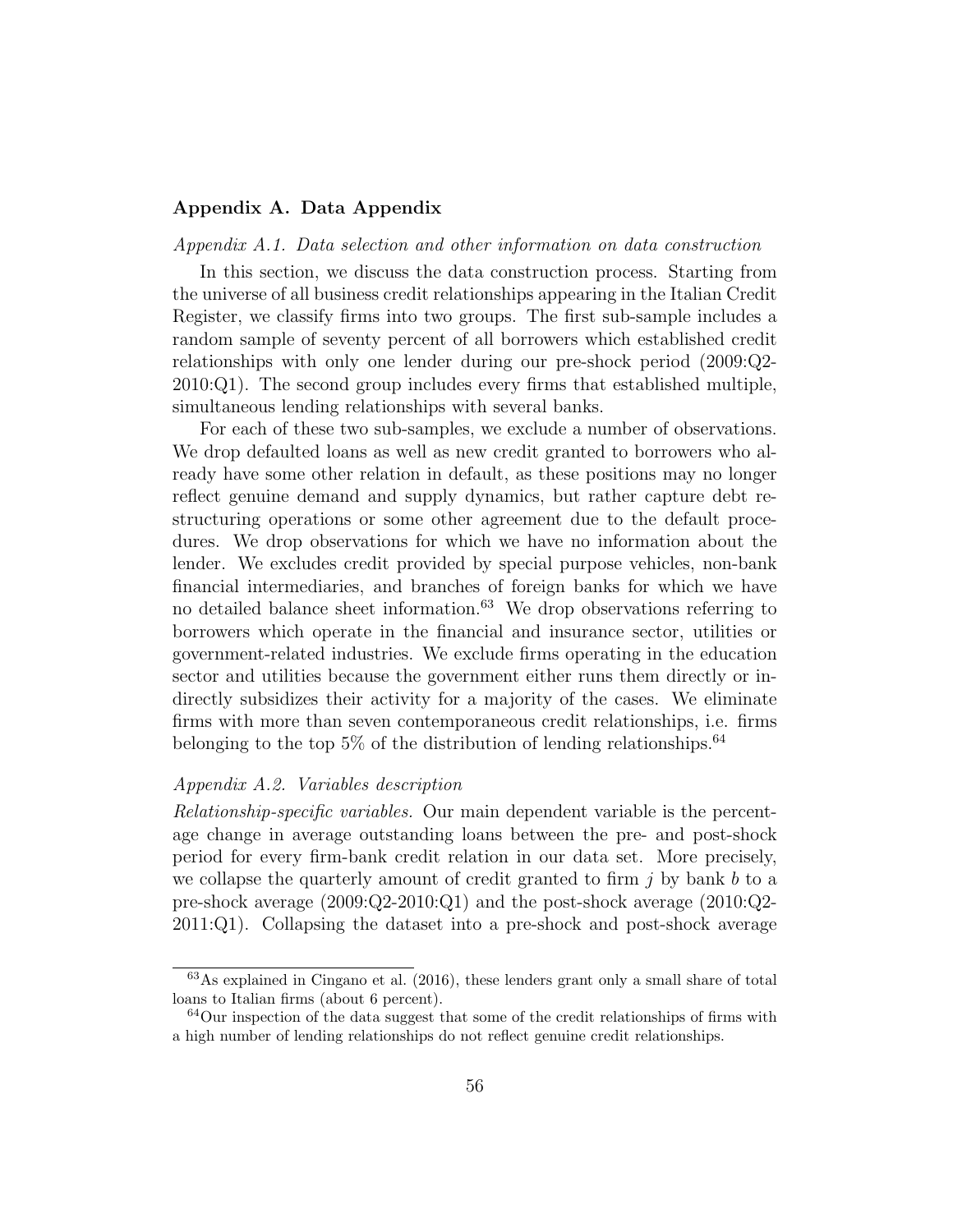| Region         | Whole Sample $(\%)$ | Low Sovereigns $(\%)$ | High Sovereigns $(\%)$ |
|----------------|---------------------|-----------------------|------------------------|
|                |                     |                       |                        |
| $\mathbf{1}$   | 0.02                | 0.01                  | 0.01                   |
| $\overline{2}$ | 0.01                | 0.00                  | 0.00                   |
| 3              | 0.01                | 0.01                  | 0.00                   |
| $\overline{4}$ | 0.05                | 0.03                  | 0.02                   |
| $\overline{5}$ | 0.11                | 0.04                  | 0.07                   |
| $\,$ 6 $\,$    | 0.02                | 0.01                  | 0.01                   |
| $\overline{7}$ | 0.08                | 0.04                  | 0.04                   |
| 8              | 0.02                | 0.01                  | 0.01                   |
| $\overline{9}$ | 0.25                | 0.12                  | 0.13                   |
| 10             | 0.03                | 0.02                  | 0.02                   |
| 11             | 0.00                | 0.00                  | 0.00                   |
| 12             | 0.07                | 0.03                  | 0.04                   |
| 13             | 0.04                | 0.02                  | 0.02                   |
| 14             | 0.02                | 0.01                  | 0.01                   |
| 15             | 0.04                | 0.02                  | 0.02                   |
| 16             | 0.08                | 0.06                  | $0.02\,$               |
| 17             | 0.02                | 0.01                  | 0.01                   |
| 18             | 0.02                | 0.01                  | 0.01                   |
| 19             | 0.00                | 0.00                  | 0.00                   |
| 20             | 0.12                | 0.05                  | 0.07                   |
|                |                     |                       |                        |

Table A.1: Distribution of Firms Across Geographical Regions. This table reports the distribution of firms across the Italian regions. The sample includes firms which established multiple lending relationships after the application of the filters described in Appendix A.1. The first column reports the geographical distribution of the whole sample. The second and third column report the geographical distribution within the sub-samples of firms borrowing from banks with sovereigns exposure (Sovereigns ${}_{j,2010Q1}^{AVE}$ ) above the median and below the median, respectively. Source: Italian Credit Register, Bank of Italy.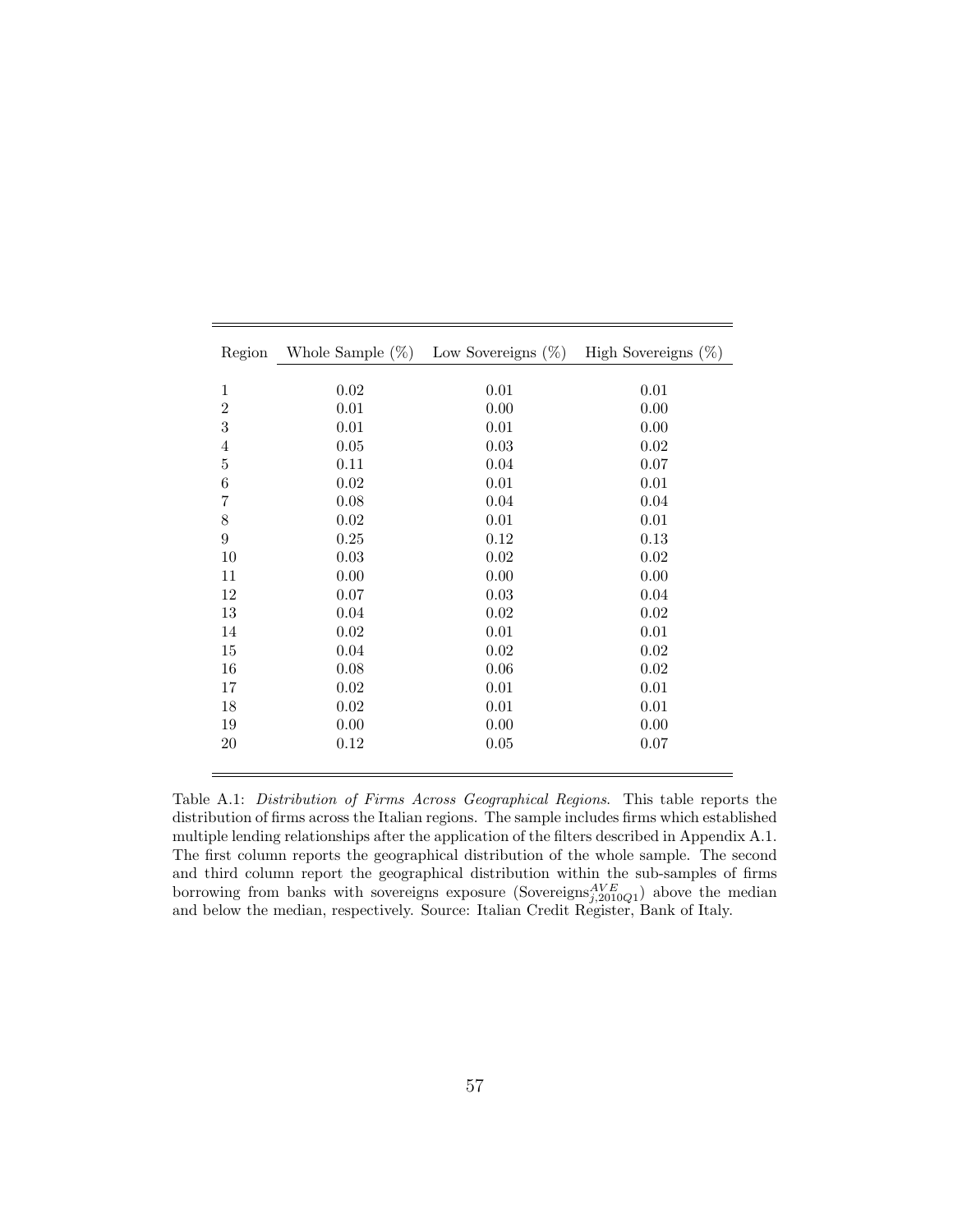| Industry                                                |      | Whole Sample Low Sovereigns High Sovereigns |                                                      |
|---------------------------------------------------------|------|---------------------------------------------|------------------------------------------------------|
| AGRICULTURE, FORESTRY AND FISHING                       |      |                                             |                                                      |
| MINING AND QUARRYING                                    |      |                                             | 5 8 5 5 7 8 8 8 5 5 6 6<br>5 6 5 6 7 8 9 8 5 6 6 9 6 |
| MANUFACTURING                                           |      |                                             |                                                      |
| CONSTRUCTION                                            |      |                                             |                                                      |
| RETAIL TRADE; REPAIR OF VEHICLES<br>WHOLESALE AND       |      |                                             |                                                      |
| TRANSPORTATION AND STORAGE                              |      |                                             |                                                      |
| ACCOMMODATION AND FOOD SERVICE ACTIVITIES               |      |                                             |                                                      |
| INFORMATION AND COMMUNICATION                           |      |                                             |                                                      |
| REAL ESTATE ACTIVITES                                   |      |                                             |                                                      |
| PROFESSIONAL, SCIENTIFIC AND TECHNICAL ACTIVITIES       |      |                                             |                                                      |
| AND SUPPORT SERVICE ACTIVITIES<br><b>ADMINISTRATIVE</b> |      |                                             |                                                      |
| MENT AND RECREATION<br>ARTS, ENTERTAIN                  | 0.02 |                                             |                                                      |
|                                                         |      |                                             |                                                      |

 $\overline{\mathbf{I}}$ 

| Table A.2: Distribution of Firms Across Industries. This table reports the distribution of firms across different macro industries.                |
|----------------------------------------------------------------------------------------------------------------------------------------------------|
| Macro industries are defined as broad aggregates of SIC codes. The sample includes firms that established multiple lending                         |
| application of the filters described in Appendix A.1. The first column reports the industry composition<br>relationships, after the                |
| of the whole sample. The second and third columns report the industry composition within the sub-samples of firms borrowing                        |
| from banks with sovereigns exposure (Sovereigns <sup><math>AVE</math></sup> ) above the median and below the median, respectively. Source: Italian |
| Credit Register, Bank of Italy.                                                                                                                    |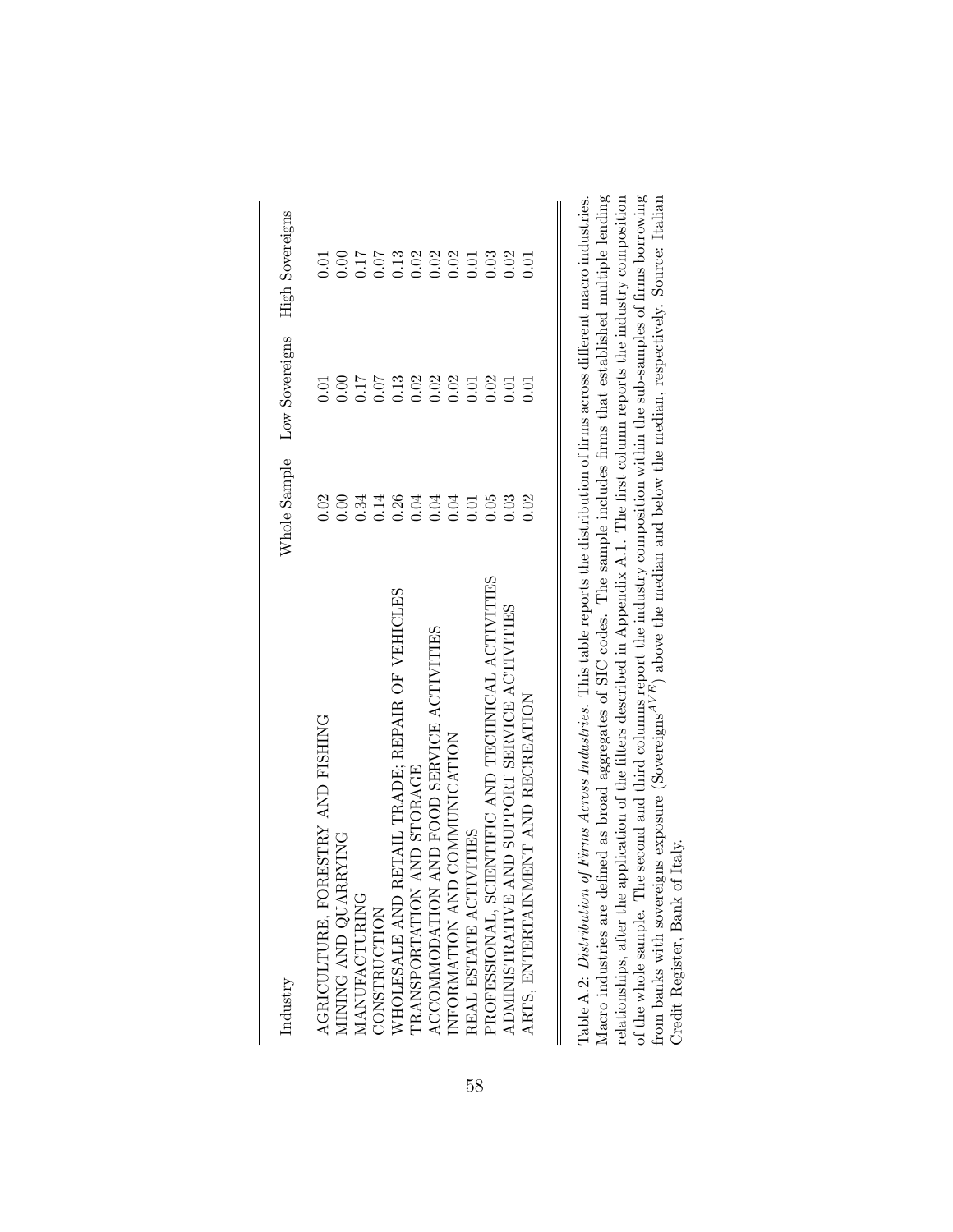|                                  | Obs                                      | Mean     | Sd        | Pc10     | Pc90     |  |  |  |  |  |
|----------------------------------|------------------------------------------|----------|-----------|----------|----------|--|--|--|--|--|
|                                  | Panel a: Relationship-specific variables |          |           |          |          |  |  |  |  |  |
| g(Loans)                         | 533904                                   | 0.020    | 0.647     | $-0.549$ | 0.667    |  |  |  |  |  |
| g(Tot Credit)                    | 533904                                   | 0.029    | 0.592     | $-0.462$ | 0.667    |  |  |  |  |  |
| g(Cred Lines)                    | 533904                                   | 0.007    | 0.627     | $-0.545$ | 0.667    |  |  |  |  |  |
| $1$ (Cut Credit)                 | 533904                                   | 0.386    | 0.487     | 0.000    | 1.000    |  |  |  |  |  |
| $\Delta$ ln(Loans)               | 533904                                   | 0.020    | 0.552     | $-0.494$ | 0.659    |  |  |  |  |  |
| Length Relationship              | 533904                                   | 27.897   | 22.214    | 1.000    | 60.625   |  |  |  |  |  |
| Share Relationship               | 533904                                   | 9.783    | 5.693     | 2.000    | 17.000   |  |  |  |  |  |
| Num Relationship                 | 533904                                   | 3.437    | 1.670     | 1.000    | 6.000    |  |  |  |  |  |
| Panel b: Firm-specific variables |                                          |          |           |          |          |  |  |  |  |  |
| Total Assets                     | 185133                                   | 5113.783 | 53657.700 | 285.000  | 7871.000 |  |  |  |  |  |
| Revenues                         | 185133                                   | 4684.015 | 41944.453 | 275.000  | 7421.000 |  |  |  |  |  |
| Wage Bill                        | 185133                                   | 719.486  | 5441.718  | 40.000   | 1183.000 |  |  |  |  |  |
| Age                              | 185133                                   | 15.161   | 12.042    | 3.000    | 31.000   |  |  |  |  |  |
| <b>Bank Leverage</b>             | 185133                                   | 36.746   | 27.087    | 6.673    | 73.331   |  |  |  |  |  |
| Credit Score                     | 185133                                   | 5.073    | 3.828     | 2.000    | 7.000    |  |  |  |  |  |
| gr(Empl)                         | 185133                                   | 0.035    | 0.507     | $-0.432$ | 0.486    |  |  |  |  |  |
| gr(Inv)                          | 185133                                   | $-0.014$ | 0.650     | $-0.665$ | 0.693    |  |  |  |  |  |

Table A.3: Summary Statistics: multiple and single lending relationship firms. This table reports the summary statistics of the relationship-specific (panel a) and firm-specific (panel b) variables for the full sample of firms that established at least one lending relationship in the one-year window centered around the Greek bailout.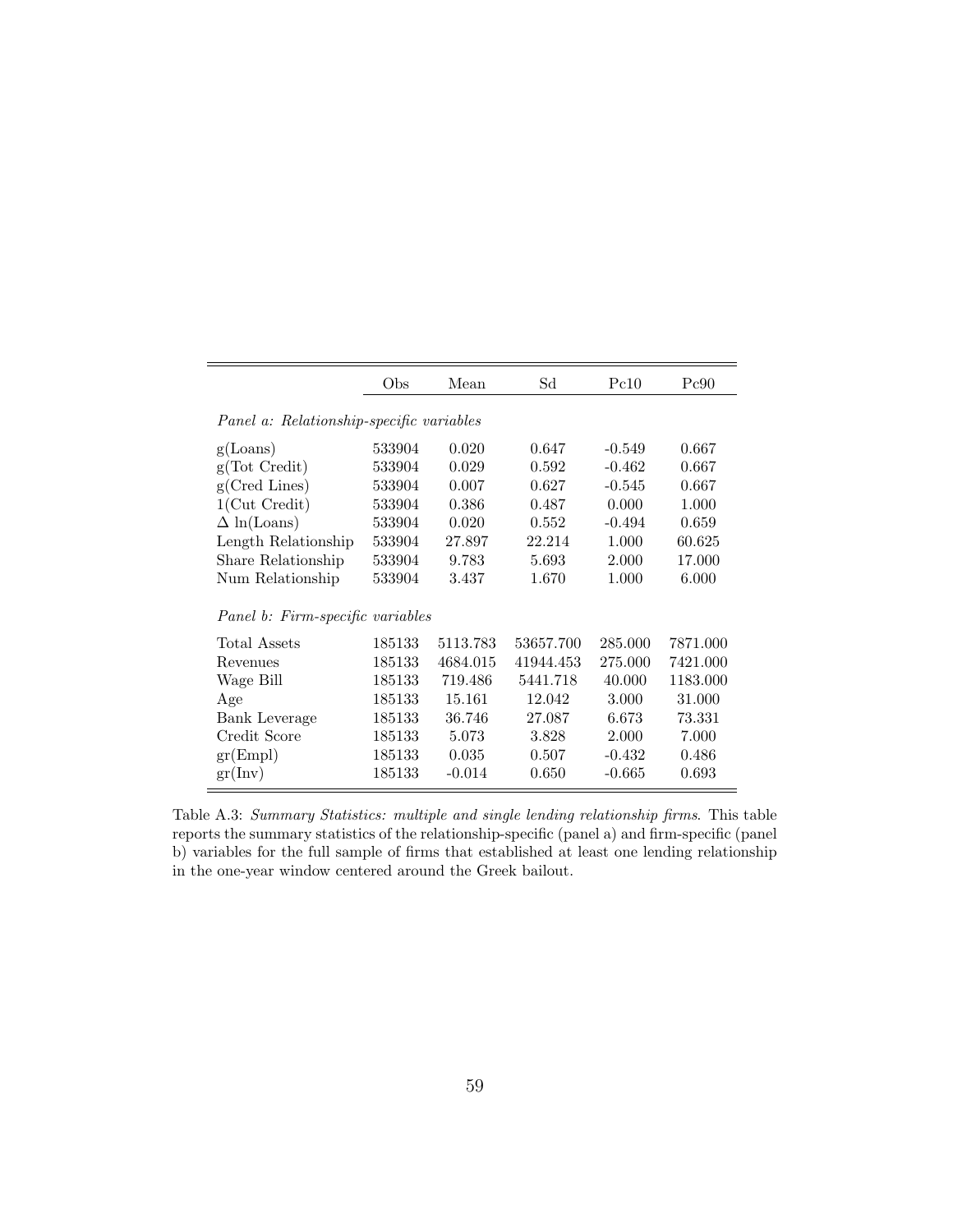reduces concerns related to serial correlation of the errors (Bertrand et al. 2004) and averages out any seasonality (Duchin et al. 2010). Then, we calculate the standardized growth rate between the two averages (Davis et al. 1996; Chodorow-Reich (2014)):

$$
g(\text{Loans}_{bj}) = \frac{\text{Loans}_{bj, Post} - \text{Loans}_{bj, Pre}}{0.5 \cdot [\text{Loans}_{bj, Post} + \text{Loans}_{bj, Pre}]}
$$

This growth rate is a second-order approximation of the log difference growth rate around 0. It is bounded in the range  $[-2,2]$ , limiting the influence of outliers; and it accounts for changes in credit along both the intensive and extensive margin. We also construct a growth rate that considers only the change along the intensive margin  $(\Delta ln(\text{Loans}_{bj}))$ , and a dummy variable that flags those relationship in place before the Greek bailout but terminated afterwards (Cut Credit<sub>bj</sub>). In general, we show that our results are not affected by the choice of the outcome variable.

Bank-specific variables. All bank-specific variables come from the Bank of Italy Supervisory Records, and they are measured at the end of 2010:Q1 (the quarter before the sovereign shock). These variables include the stock of Italian sovereigns over risk-weighted assets (Sovereigns), the stock of Italian sovereigns over Tier1 (Sovereigns /Tier1 ), the stock of Italian sovereigns over total assets (Sovereigns/Assets), the fraction of total sovereign portfolio invested in Italian government bonds (Sovereigns over Total Sovereigns), profitability  $(ROA)$ , bank size (Size, as log-transformation of RWA), Tier1 ratio (*Tier1*), deposit ratio (Deposits over RWA, *Deposits*), Liquidity ratio (Liquidity over RWA, Liquidity), interbank market ratio (Net interbank debt over RWA, Interbank Debt), quality of lending portfolio (Bad loans over RWA, *Bad Loans*), an indicator variable for cooperative banks  $(BCC)$ , total stock of sovereign securities over RWA (Total Sovereigns), total stock sovereign securities issued by GIIPS (GR, IR, IT, PR and SP) over RWA (Total Sovereigns GIIPS), and total stock of sovereign securities issued by GIPS (GIIPS less IT) over RWA (Total Sovereigns GIPS); a dummy indicating Tier1 ratio  $\leq 10\%$  (*Low Capital Ratio* over RWA). Furthermore, we also use two variables in capturing the strength of the relationship between firm j and bank b. These are Length Relatioship, which indicates the length of the lending relationship (in quarters) between borrower  $j$  and bank  $b$ , measured as the number of quarters the relationship has been in place between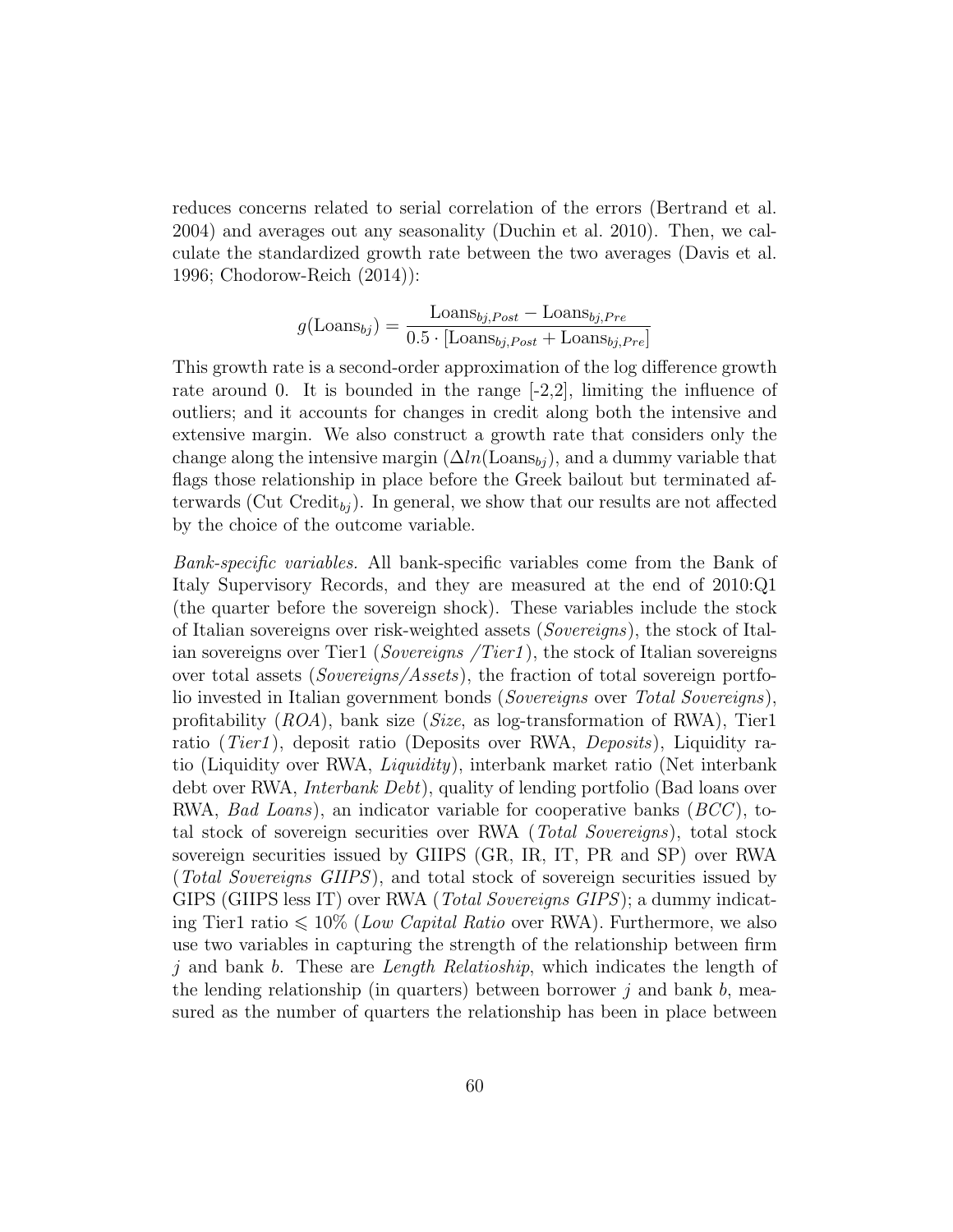2006:Q1 and 2010:Q1; Share Relationship is the faction of borrower j total bank credit provided by the lender b, at the quarter right before the crisis.

Firm-specific variables. All firm-specific variables come from the CERVED database. Total assets (thousand euros) and Revenues (thousand euros) refer to fiscal year 2009. We measure investment as the log change in fixed assets (both tangible and intangible) between 2009 and 2011  $(qr(Inv))$ , and change in employment as the log change in wage bill  $(gr(Empl))$ . To limit the influence of outliers in the growth rate of investment and employment, we winsorize the top and bottom  $1\%$  of the distribution of these variables. We use two alternative definitions of small firms: log Revenues and a dummy variable that flags firms below 2 million euros in accordance to the definition of EuroStat. Our definition of industry follows the Nace Rev. 2 classification. Through the paper we use a two-digit classification. In Table 9 we also use one-digit industries by province.

Furthermore, we include province fixed effects in the second part of the analysis. At the time of our analysis, there were 110 provinces in Italy, which can be roughly compared to US counties. As pointed out by Guiso et al. (2013), provinces represent proper boundaries of the local market for bank credit. Indeed, provinces have been historically used by the Bank of Italy to decide the opening of new branches, and by the antitrust authority to assess and regulate deposit market concentration. Credit Rating is the credit score of the firm measured as the Altman Z-score (Altman 1968; Altman et al. 1994). Age is measured in years between year of incorporation and 2009. Leverage is measured as the ratio between a firm's bank credit (from the Credit Registry) and firm's total assets, both measured at the end of 2009. RZ Index is the Rajan and Zingales (1998) index of dependence on external finance. Following Rajan and Zingales (1998), we construct the RZ index for each industry (SIC 2-digits) as the median of (CapEx - Cash from Operations)/CapEx using data from the firms in Compustat North America between 1980 and 2008.

## Appendix A.3. Other data

In this section of the Appendix, we briefly describe the other data that were collected for the paper.

First, we have included some analyses that examines whether the likelihood of political connection could explain our result in the paper. In the literature, the political connection of banks is identified by either looking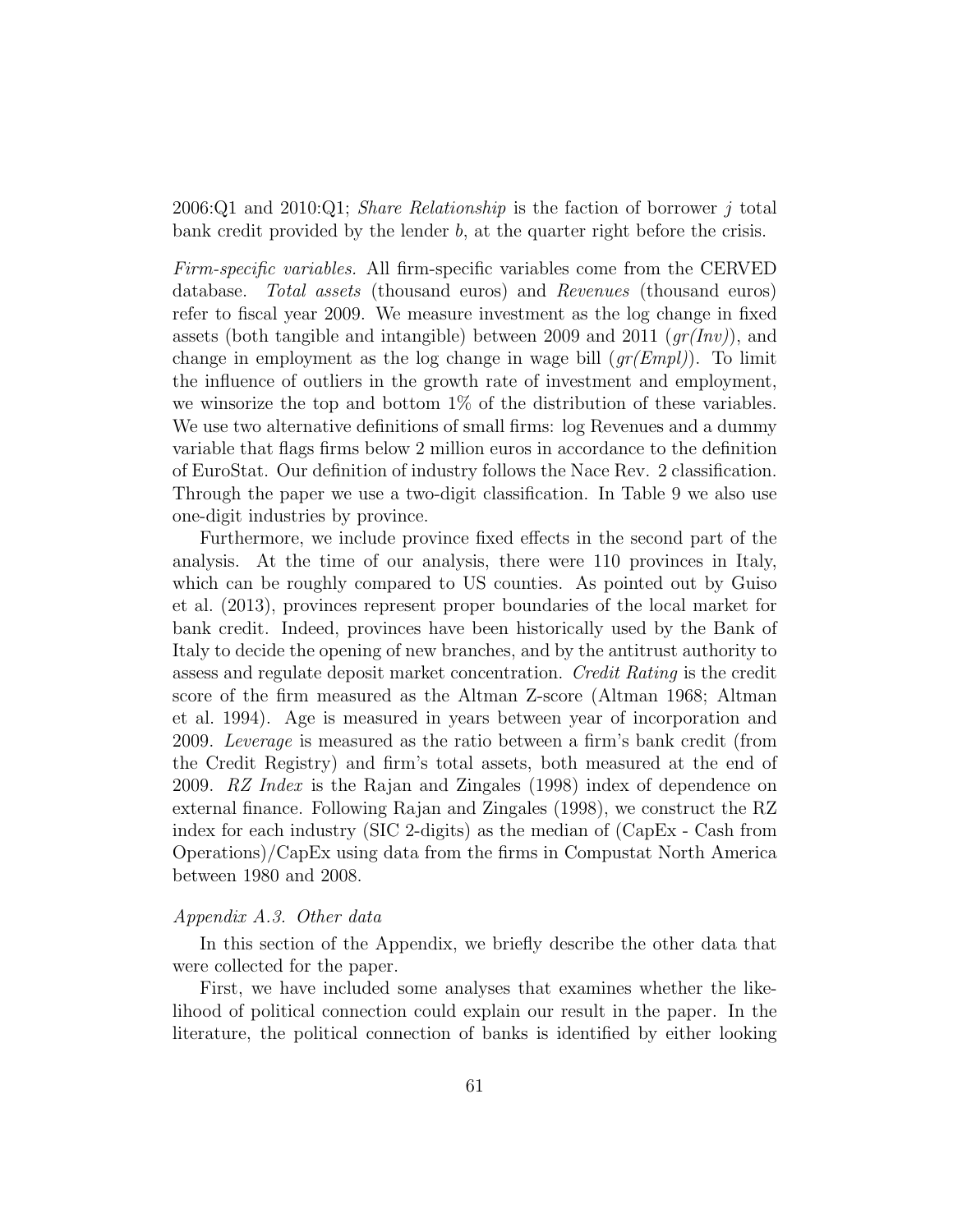at the presence of politicians in the boards or by identifying directly the presence of government ownership. Unfortunately, these approaches are not suited to the Italian institutional context because the majority of banks are private and many of them are small, making it difficult to obtain reliable data on board members and executives and (even more) to link them to political data in a meaningful way. At the same time, the history of the Italian banking sectors offers a convenient way to bypass these limitations. After a period of widespread direct government ownership of banks, the government formally transferred its stakes to private entities called banking foundations during the 1990s (Jassaud, 2014). Broadly speaking, a banking foundation was created for each bank in which the Italian government had some ownership. Banking foundations are non-profit organization with a strong tie to the local territory in which the bank operates or headquarters. Overall, the main activity of the foundation is to manage the investment portfolio – which is made up in large part of the shares of affiliated banks – and to fund various cultural or welfare activities in the local area. While the exact organizational structure of a foundation changes case-by-case, in many cases they feature a political presence of some sort, lending themselves as an instrument to indirectly measure the possible influence of politics on banks' intermediation and investment activity.

The idea that banking foundations are a vehicle to indirectly exert moral suasion on financial institutions in Italy is not new. For instance, De Marco and Macchiavelli (2016) extensively discuss how banking foundations can be used by Government to exert pressure on banks.<sup>65</sup> One data limitation in De Marco and Macchiavelli (2016) is that the paper focuses on the subset of banks participating in the European Banking Authority (EBA) regulatory stress test, which in Italy amounts to a small number of large banks. In light of this discussion, we have completed an extensive data collection that identifies if a bank has a banking foundation among its main shareholders. In particular, we have collected information on banking foundations' activities and holdings from the foundations' annual balance sheet for all financial institutions active during our sample period. This information is generally available through ACRI's website, which is the official association of the

<sup>65</sup>Consistent with this view, they use ownership by banking foundation to identify more politically connected banks in Italy and they show how political connection across large banks in Europe predicts the home-bias of the sovereign portfolio.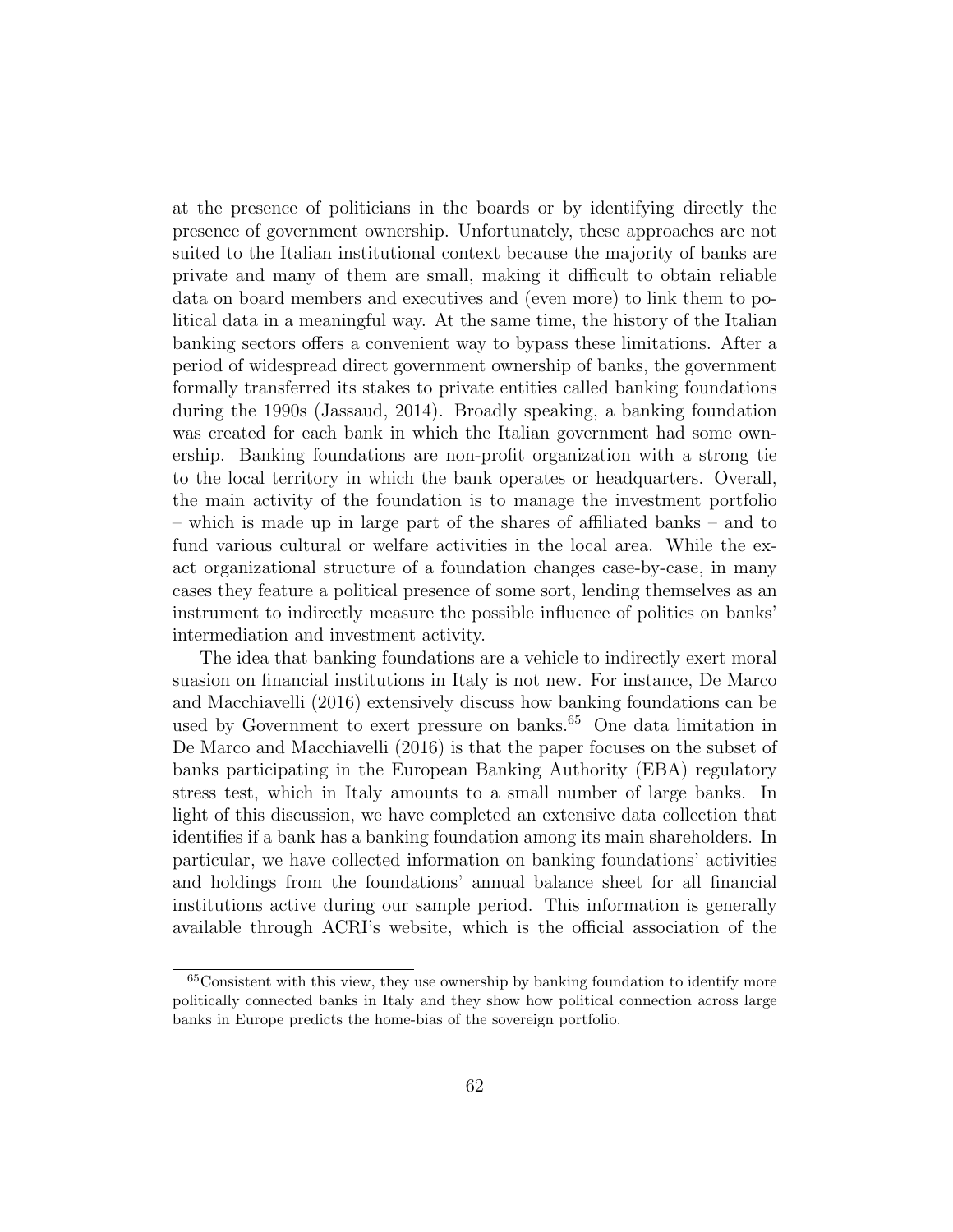Italian banking foundations.<sup>66</sup> In some cases, we supplemented and validated the information with data from the bank's official website. To validate our approach, we have collected some information on governance of banks. For instance, Figure A.1 shows that more than 40% of the total board members of foundations are directly nominated by local politicians or self-nominated by board members. The remaining seats are nominated by entities that either depend on national government (e.g. universities or chambers of commerce) or that are potentially political (e.g. economic or professional associations).

For each of the 83 foundations, we identify the bank(s) in which foundations invest and the share of the banks' equity that they owned at the end of 2009. Then, we aggregate across foundations and compute the equity share owned by foundations for each banking group. Using this information, we label a bank as politically connected if foundations own more than 10% of the bank's equity in 2009 and include this dummy among the set of control variables in our regression model. We also examine an alternative definition, where we use a smaller threshold (5%).

Furthermore, in the paper we have also identified primary dealers for a robustness test. The information on primary dealers is collected from the website of the Italian Treasury.<sup>67</sup> Given the timing of our analysis, we collect the information on the identity of primary dealers active in 2010:Q1 (February file). Since our analysis is at the banking group level, we label a banking group as primary dealer if any of the banks is a primary dealer. Lastly, it is important to point out that some of the primary dealers are investment banks that are not directly involved in traditional commercial lending.

 $66$ https://www.acri.it/

 $^{67}$ http://www.dt.tesoro.it/en/debito\_pubblico/specialisti\_titoli\_stato/.